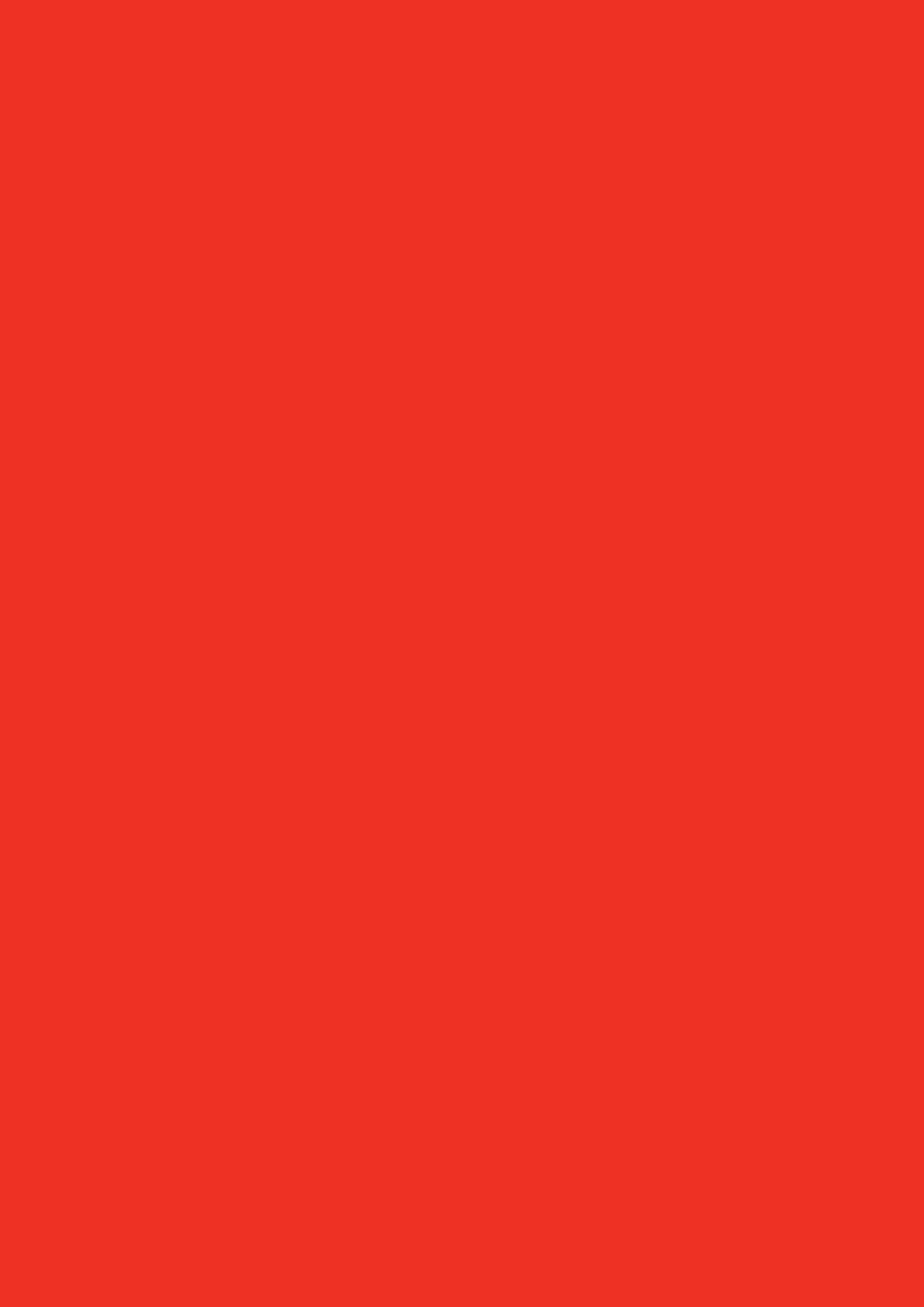# Antimonopoly law in China

A Norton Rose GROUP guide MARCH 2012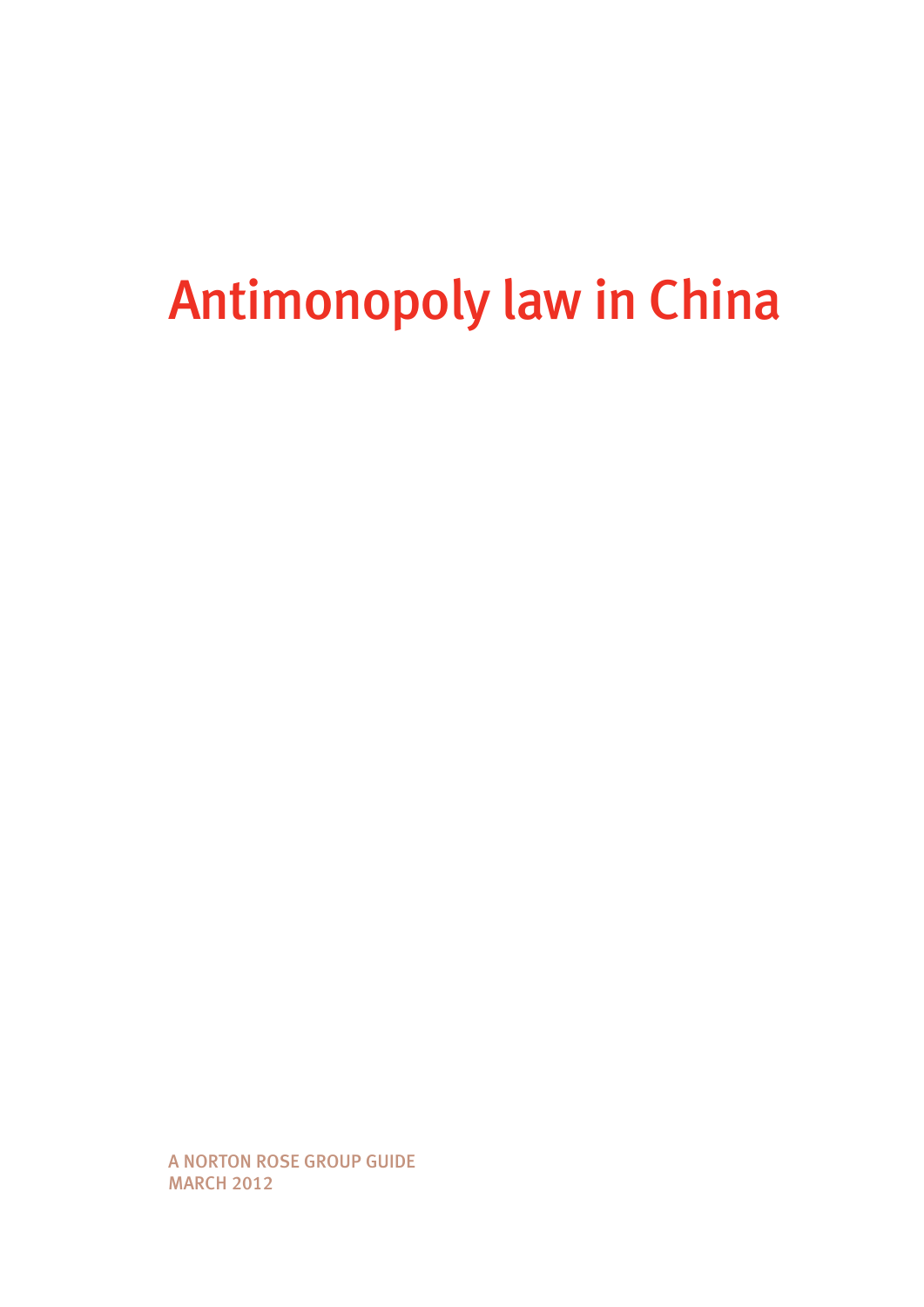Law Firm of the Year – *The Lawyer* Awards 2011

#### **Norton Rose Group**

Norton Rose Group is a leading international legal practice. We offer a full business law service to many of the world's pre-eminent financial institutions and corporations from offices in Europe, Asia, Australia, Canada, Africa, the Middle East, Latin America and Central Asia. Knowing how our clients' businesses work and understanding what drives their industries is fundamental to us. Our lawyers share industry knowledge and sector expertise across borders, enabling us to support our clients anywhere in the world. We are strong in financial institutions; energy; infrastructure, mining and commodities; transport; technology and innovation; and pharmaceuticals and life sciences.

We have more than 2900 lawyers operating from offices in Abu Dhabi. Almaty, Amsterdam, Athens, Bahrain, Bangkok, Beijing, Bogotá, Brisbane, Brussels, Calgary, Canberra, Cape Town, Caracas, Casablanca, Dubai, Durban, Frankfurt, Hamburg, Hong Kong, Johannesburg, London, Melbourne, Milan, Montréal, Moscow, Munich, Ottawa, Paris, Perth, Piraeus, Prague, Québec, Rome, Shanghai, Singapore, Sydney, Tokyo, Toronto and Warsaw; and from associate offices in Dar es Salaam, Ho Chi Minh City and Jakarta.

Norton Rose Group comprises Norton Rose LLP, Norton Rose Australia, Norton Rose Canada LLP, Norton Rose South Africa (incorporated as Deneys Reitz Inc), and their respective affiliates.

nortonrose.com

The purpose of this publication is to provide information as to developments in the law. It does not contain a full analysis of the law nor does it constitute an opinion of Norton Rose Hong Kong on the points of law discussed. No individual who is a member, partner, shareholder, director, employee or consultant of, in or to any constituent part of Norton Rose Group (whether or not such individual is described as a "partner") accepts or assumes responsibility, or has any liability, to any person in respect of this publication. Any reference to a partner or director is to a member, employee or consultant with equivalent standing and qualifications of, as the case may be, Norton Rose LLP or Norton Rose Australia or Norton Rose Canada LLP or Norton Rose South Africa (incorporated as Deneys Reitz Inc) or of one of their respective affiliates.

© Norton Rose Hong Kong NR12204 03/12 (v2)

Extracts may be copied provided their source is acknowledged.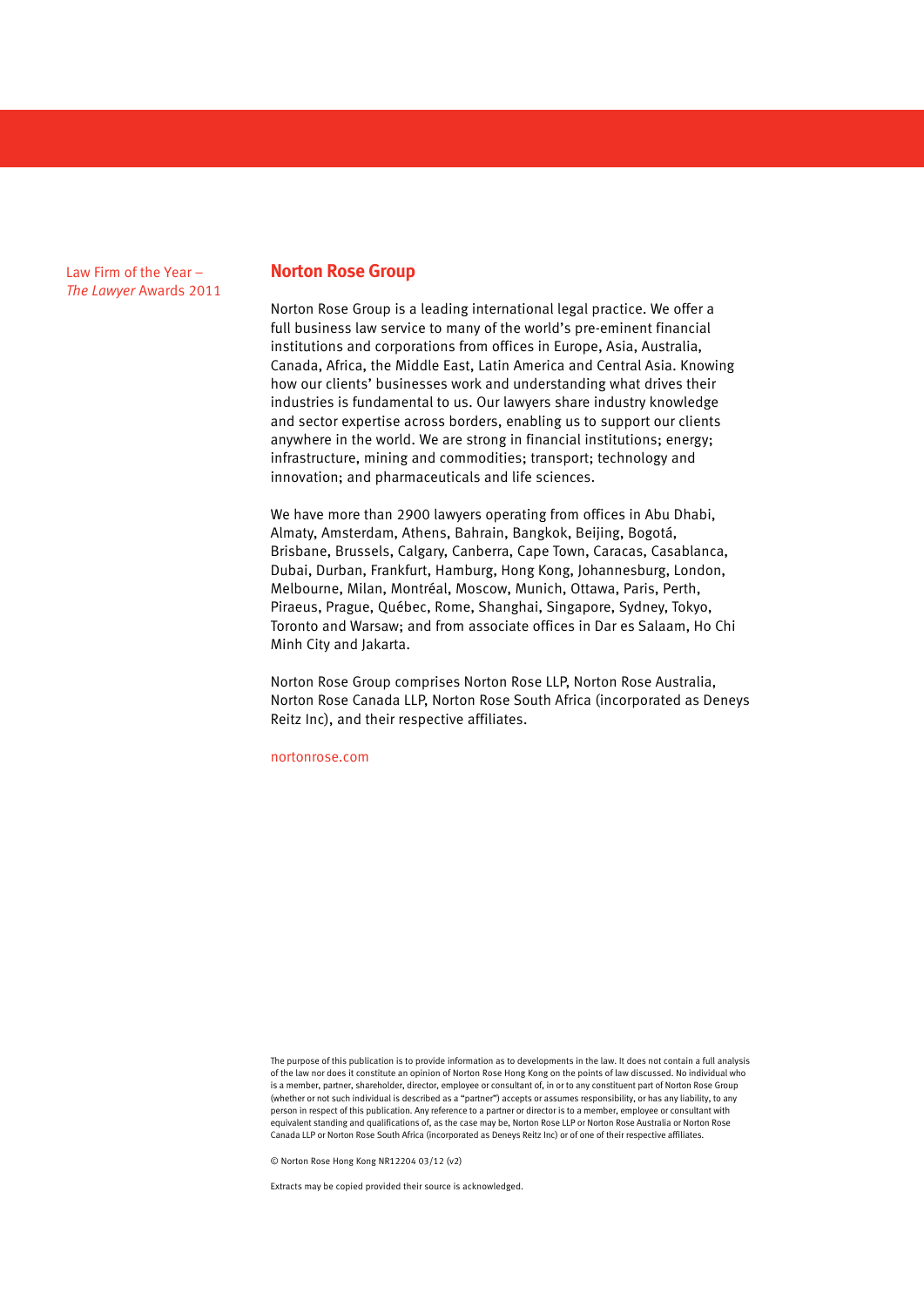# **Contents**

- Introduction
- The institutions
- The conduct rules
- Merger control
- The prohibition on the abuse of administrative power
- Appendix
- Asia Pacific contacts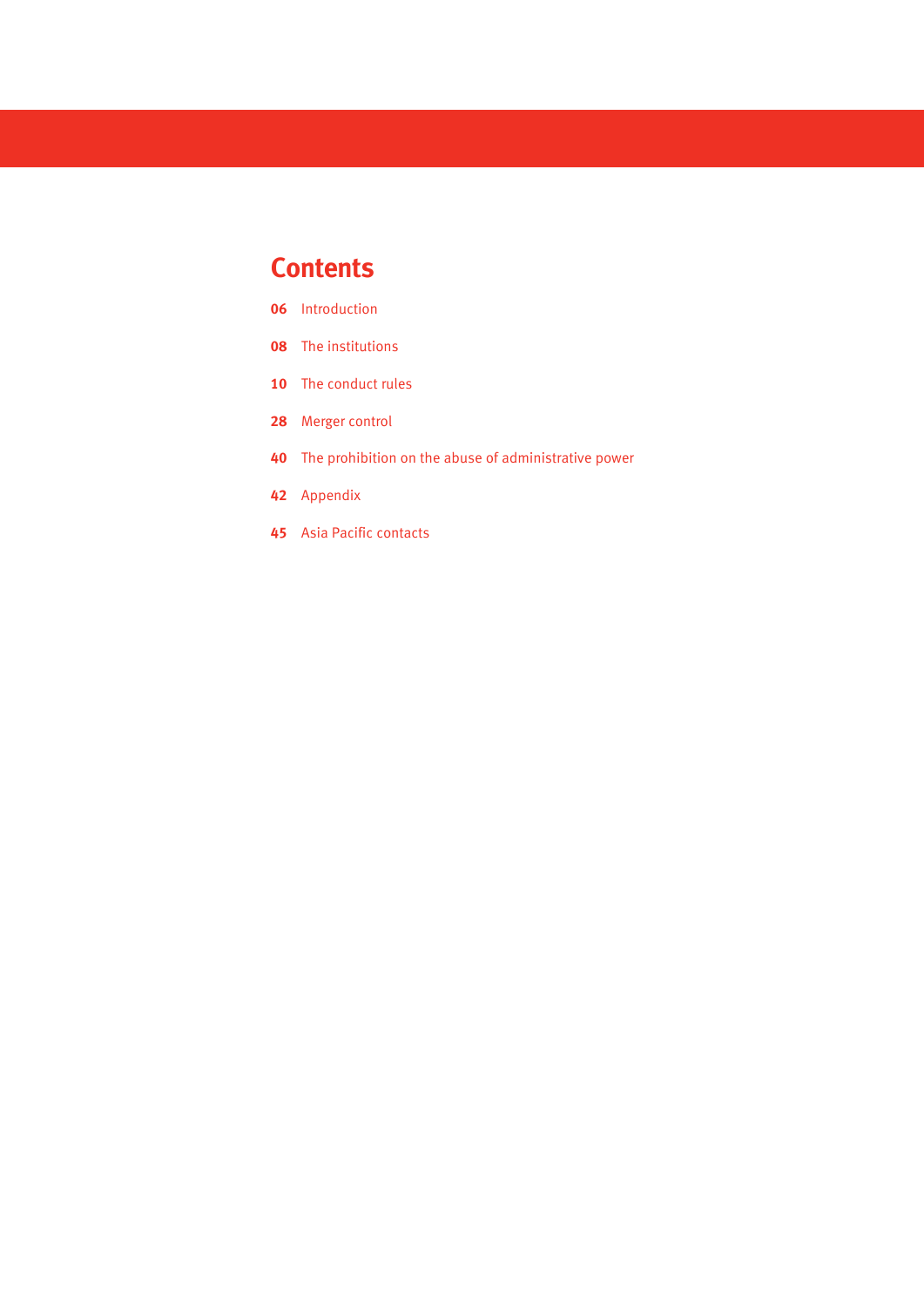# **Introduction\***

Since the Antimonopoly Law of 30 August 2007**1** came into force on 1 August 2008, China has quickly emerged as an important competition law jurisdiction both for domestic companies and for international businesses with activities in China.

Largely following the model of EU and German competition law, the Antimonopoly Law comprises three broad sets of rules:

- conduct rules prohibiting restrictive agreements and the abuse of a dominant market position (Chapters II and III of the Law)
- merger rules to control large M&A activity and prevent mergers that restrict competition (Chapter IV of the Law)
- $\bullet$  rules prohibiting the abuse of administrative power that leads to restrictions of competition (Chapter V of the Law).

The Antimonopoly Law has a very broad scope of application. It applies to all "undertakings", defined in the Law as any natural or legal person, or any other organisation, that produces or deals in goods or provides services. Article 7 of the Antimonopoly Law contains somewhat ambiguous language concerning the Law's application to state-owned enterprises (SOEs), but the majority view is that the Antimonopoly Law applies equally to all undertakings, irrespective of whether they are privately owned or owned by the State. The three enforcement agencies (NDRC, SAIC and MOFCOM) have all stated that they would not afford any preferential treatment to SOEs in the application of the Antimonopoly Law. Some of the early cases they investigated involve SOEs.**2** The only economic sector that is expressly excluded from the scope of the Law is agriculture and the activities of rural economic organisations.**<sup>3</sup>**

\* Author's note: The guide reflects the state of law as of 31 January 2012.

**<sup>1</sup>** Antimonopoly Law of the People's Republic of China of 30 August 2007, Presidential Order No 68.

**<sup>2</sup>** For example, in its decision of 15 November 2010 in case *Wuchang Salt*, the NDRC's local Hubei bureau took action against state-owned salt companies for their violation of the Antimonopoly Law's Article 17 (prohibition on abuse of dominance) and Article 7 (which prevents SOEs from using their exclusive operation rights to jeopardise consumers'<br>interests). More recently in November 2011, the NDRC announced that it was investigating state-owned China and China Unicom for suspected abuse of dominance in the broadband inter-connection market by way of setting discriminatory prices. In the same month, MOFCOM also imposed restrictive conditions on the state-owned Shenhua Group in its decision of 10 November 2011 (see Public Announcement No. 74 [2011] of MOFCOM in relation to its decision of 11 November 2011 in case *General Electric/China Shenhua*).

**<sup>3</sup>** Article 56 of the Antimonopoly Law. The wording of Article 55 of the Law, which explains how the law should apply to the exercise of intellectual property rights, is somewhat ambiguous. The scope of any exclusion under this provision<br>appears to be limited. In its judgment of October 2009 in case *Sursen v Shanda and Xuanting*, the Shangh Intermediate People's Court ruled on a dispute involving intellectual property rights. From what is known about the case, parties did not challenge the court's jurisdiction based on Article 55 of the Law.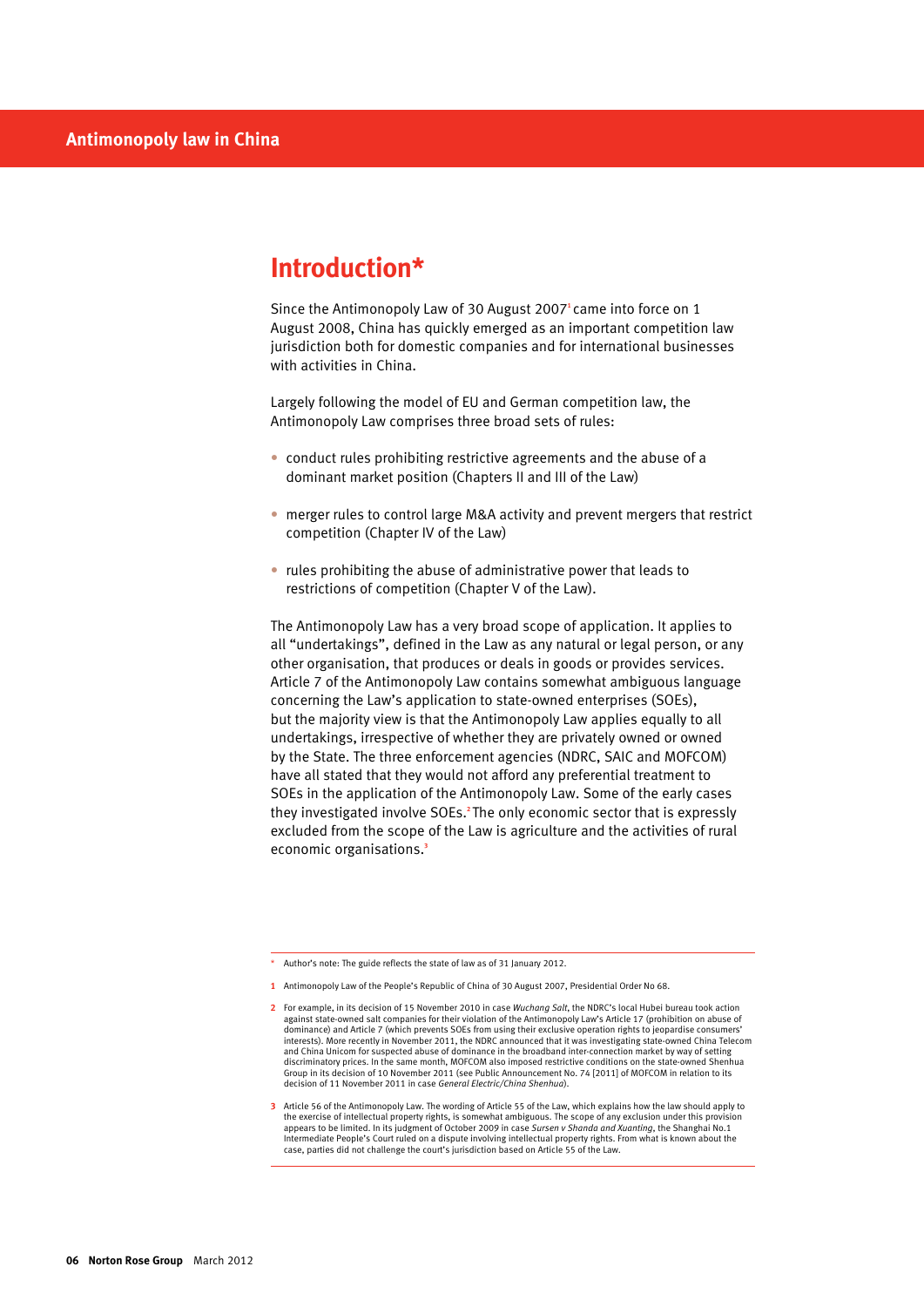The Law also has broad geographical scope. If conduct eliminates or restricts competition within the territory of the People's Republic of China (Hong Kong, Macau and Taiwan are excluded), it can amount to an infringement under the Antimonopoly Law even if that conduct actually took place outside the territory of People's Republic of China. It follows that undertakings with sales or other commercial activities in China, where they make decisions on pricing and commercial terms, must act in accordance with the Antimonopoly Law regardless of whether they have a formal presence in mainland China.

Infringements of the Antimonopoly Law may result in serious adverse consequences. In respect of restrictive agreements and abuse of dominance, the financial sanctions under the Antimonopoly Law are potentially more severe than in many other jurisdictions as undertakings face both fines and the possibility of having their illegal gains confiscated.

The Antimonopoly Law is one of three statutes of general application that protect competition on the Chinese markets. The other two are the Price Law of 1998 and the Anti-Unfair Competition Law of 1993. The Chinese competition authorities and the Chinese courts will often rely on several of these statutes, leading to a broad approach to competition law enforcement that goes beyond addressing purely antitrust concerns.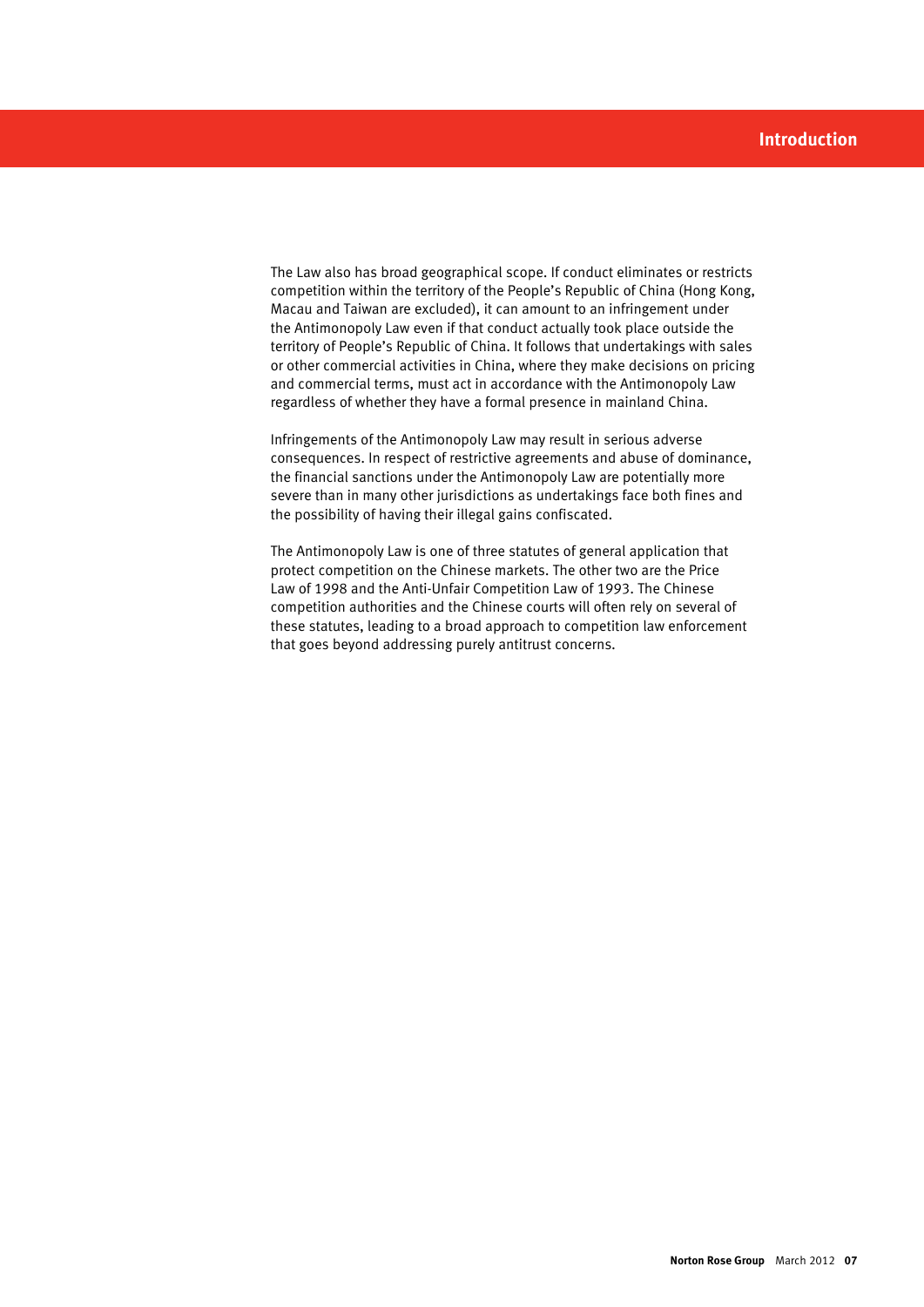# **The institutions**

A distinctive feature of the Chinese competition law regime is that its administration and enforcement are shared among different authorities:

- The Antimonopoly Commission is primarily responsible for formulating competition policy and ensuring the overall coordination of enforcement. The Antimonopoly Commission reports directly to the State Council.
- The Price Supervision and Antimonopoly Bureau of the National Development and Reform Commission (NDRC) enforces the conduct rules and the prohibition on the abuse of administrative power in price related matters.
- The Antimonopoly and Unfair Competition Enforcement Bureau of the State Administration for Industry and Commerce (SAIC) enforces the conduct rules and the prohibition on the abuse of administrative power in relation to any other non-price related matters.
- The Antimonopoly Bureau of the Ministry of Commerce (MOFCOM) administers and enforces the merger control rules, as it already did under the previous merger control regime.

While the jurisdiction of MOFCOM's Antimonopoly Bureau is clear, the lines of demarcation between the SAIC and NDRC's respective enforcement bureaus are less obvious. Indeed, the distinction between price and nonprice related violations may be difficult to apply in practice, as the same conduct will often have price and non-price aspects. In the *Wuchang Salt Company* case, for example, the NDRC found that the defendant had violated the Antimonopoly Law by contractually tying the wholesale of table salt – for which it enjoyed monopoly rights in the district – with detergent washing powder. As the case was apparently not related to a pricing practice, one might have expected it to fall within the exclusive remit of the SAIC. Yet it was the NDRC's Hubei bureau that decided on the case.**<sup>4</sup>**

Another feature of the competition law regime in China is that the NDRC and the SAIC have retained their enforcement responsibilities, respectively, under the Price Law and the Anti-Unfair Competition Law. Both laws include provisions prohibiting anticompetitive conduct (such as prohibitions on price fixing, bid-rigging, or predatory pricing) which overlap with some of the provisions in the Antimonopoly Law. In practice both authorities will often investigate and sanction anticompetitive conduct under these rules alone or in conjunction with the Antimonopoly Law.

The Antimonopoly Law also provides for a private enforcement regime. The adjudication of antimonopoly cases falls under the jurisdiction of the intermediate people's courts. Given the complexity of the antimonopoly law analysis, cases are handled by the courts' intellectual property divisions.

**<sup>4</sup>** NDRC's announcement of 15 November 2010 in relation to the Hubei Price Bureau's decision in the *Wuchang Salt Company* case.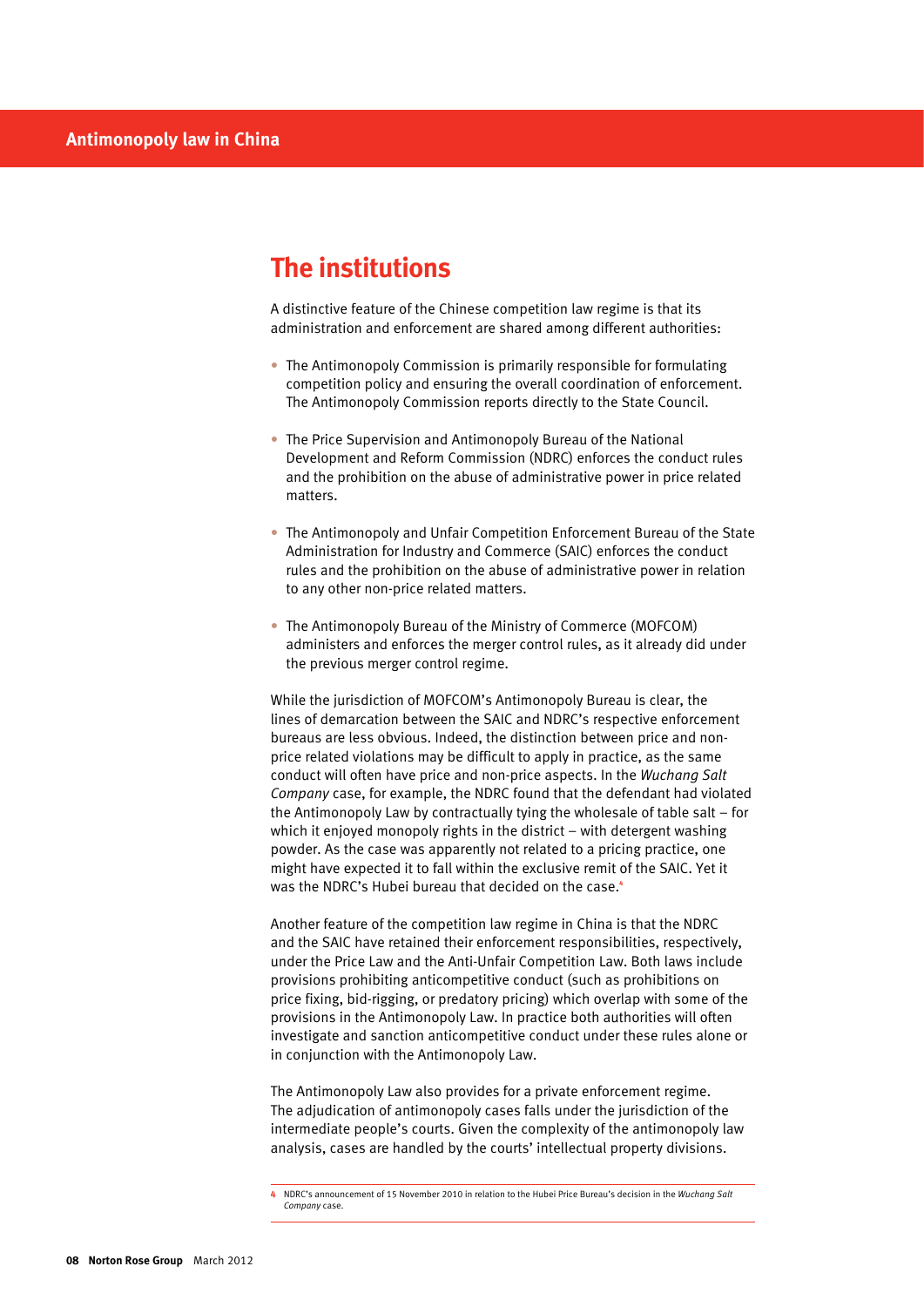# Antimonopoly Enforcement Authorities

| <b>Antimonopoly Commission</b>                                                                                                                                               | <b>MOFCOM</b>                                               |
|------------------------------------------------------------------------------------------------------------------------------------------------------------------------------|-------------------------------------------------------------|
| <b>Responsibilities:</b> coordinates<br>enforcement of competition rules.<br>formulates competition policy and<br>conducts market investigations.                            | <b>Relevant enforcement bureau:</b><br>Antimonopoly Bureau. |
| <b>Composition:</b> 19 members, mainly<br>Minister-level or Director-level<br>officials from various ministries<br>with responsibility for commerce or<br>industrial policy. | Responsibilities: enforces merger<br>control rules.         |
|                                                                                                                                                                              | <b>Composition:</b> around 30 officials.                    |

| <b>NDRC</b>                                                                                                                                                 | <b>SAIC</b>                                                                                                                                                     |
|-------------------------------------------------------------------------------------------------------------------------------------------------------------|-----------------------------------------------------------------------------------------------------------------------------------------------------------------|
| <b>Relevant enforcement bureaus:</b><br>Price Supervision and Antimonopoly<br>Bureau and provincial bureaus.                                                | <b>Relevant enforcement bureaus:</b><br>Antimonopoly and Unfair<br><b>Competition Enforcement Bureau</b><br>and provincial bureaus.                             |
| <b>Responsibilities:</b> enforces the<br>conduct rules and the prohibition on<br>the abuse of administrative power in<br>relation to price-related matters. | <b>Responsibilities:</b> enforces the<br>conduct rules and the prohibition on<br>the abuse of administrative power in<br>relation to non price-related matters. |
| <b>Composition:</b> around 20 officials.                                                                                                                    | <b>Composition:</b> around 10 officials.                                                                                                                        |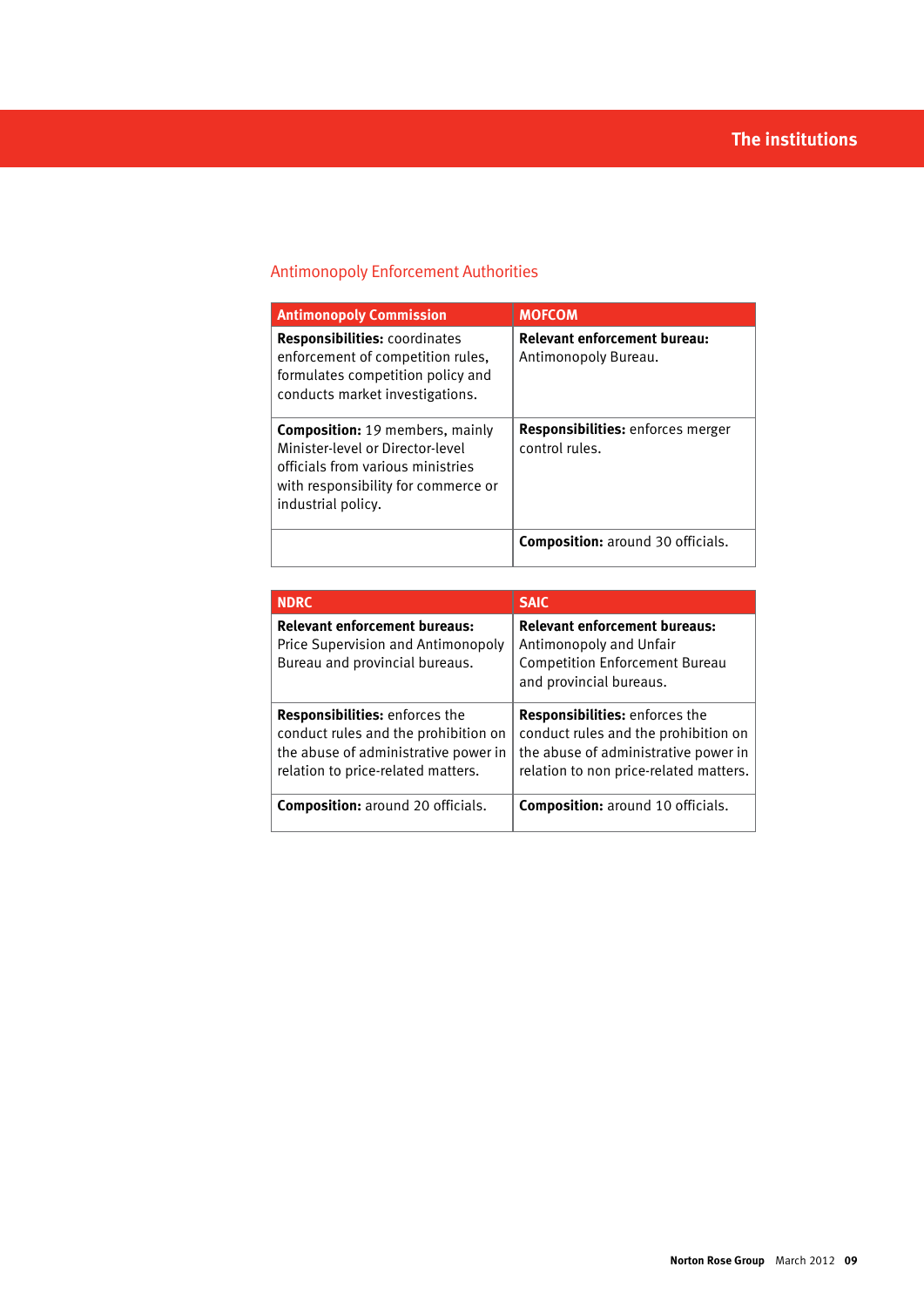# **The conduct rules**

## **The prohibition on monopoly agreements**

# Principles

Subject to the possibility of exemption, Articles 13 and 14 of the Antimonopoly Law prohibit "monopoly agreements" – defined as any agreement, decision or concerted practice that eliminates or restricts competition. They are prohibited regardless of whether the restrictive agreement is "horizontal" (ie, between competitors) or "vertical" (ie, between a supplier and a customer). Sanctions can be imposed even where the agreement has not been implemented.

The Law applies to formal agreements as well as informal arrangements or understandings (concerted practices). This is consistent with international practice. Similarly, the Antimonopoly Law is in line with international practice in prohibiting industry associations from inducing their member undertakings to engage in prohibited conduct. There have been no reported cases involving concerted practices, but in their guidance both the NDRC and the SAIC appear to adopt a very broad interpretation of the notion. For example pricing parallelism and the exchange of information about pricing intentions are circumstances that may lead to the establishment of an illegal concerted practice.**<sup>5</sup>**

Particular guidance on the types of agreement that are prohibited is provided in Articles 13 and 14 of the Law. The enforcement agencies have also issued implementing regulations in which additional guidance is provided: the NDRC's *Regulation on Monopolistic Pricing Practices* of 29 December 2010 and the SAIC's *Regulation on the Prohibition of Monopolistic Agreements* of 31 December 2010.

#### Horizontal agreements

So-called "horizontal agreements" involve undertakings that are active at the same level of trade and compete with one another. Article 13 of the Law provides an illustrative list of horizontal monopoly agreements that are prohibited:

#### **Agreements to fix prices**

The prohibition is of broad application and applies to any agreement on price or price determinants, including price levels, price ranges, price variations, discount levels, administrative fees, and other pricing formulas.**<sup>6</sup>**

Price fixing agreements are by far the most common types of infringements sanctioned by the NDRC. Most decisions made public to date involve price cartels in regional or local markets: rice noodle cartel in Guangxi;**<sup>7</sup>** explosives cartel in Liaoning; coffee and tea leaves cartels in Jiangsu;

**<sup>5</sup>** Article 6 of the NDRC's *Regulation on Monopolistic Pricing Practices*. See also Article 3 of the SAIC's *Regulation on the Prohibition of Monopolistic Agreements*.

**<sup>6</sup>** Article 7 of the NDRC's *Regulation on Monopolistic Pricing Practices*.

**<sup>7</sup>** NDRC's announcement of 30 March 2010 in the *Guangxi rice noodle cartel* case.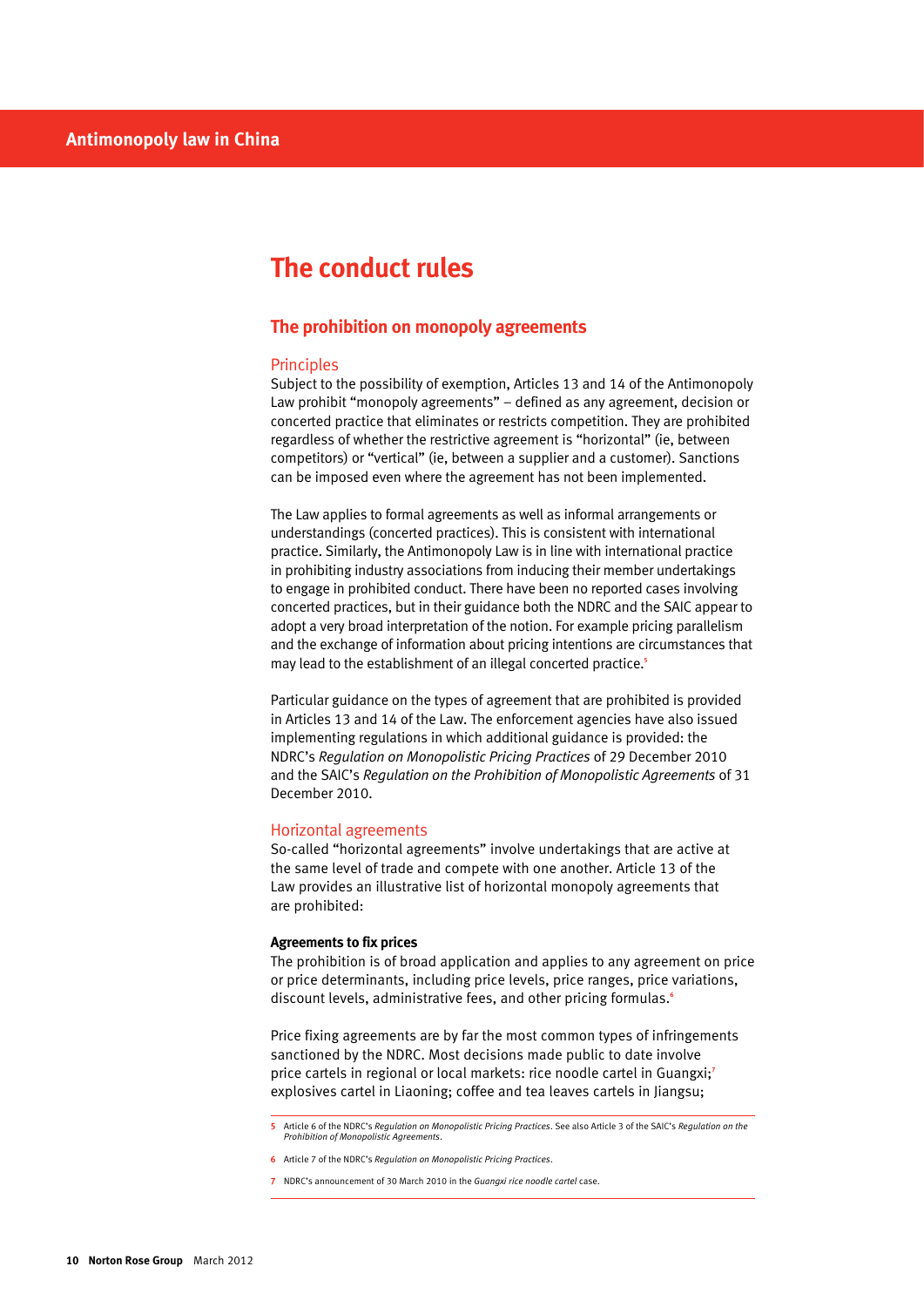tableware detergent cartel in Fujian; raw milk procurement cartel in Xinjiang;**<sup>8</sup>** cartonboard cartel in Zhejiang;<sup>9</sup> and pest control cartel in Shenzhen.<sup>10</sup> In many instances the statutory basis for the NDRC's decisions is not mentioned in the official announcements, and it often remains unclear whether these cartels were sanctioned under the Price Law or the Antimonopoly Law.

#### **Agreements to limit supply**

Examples provided by the SAIC in its implementing regulation include agreements to stop production of a given product, to refuse to supply, or to fix the level of production.**<sup>11</sup>**

#### **Agreements to divide (downstream) sales markets or (upstream) raw materials procurement markets**

In its guidance, the SAIC not only explains that the prohibition applies to agreements or concerted practices by which competitors allocate among themselves sales by territories, customers or product types or quantities, but also that it applies to the allocation of purchases of raw materials or other inputs, ie, joint purchasing agreements may also fall within the scope of Article 13(3) of the Law.**<sup>12</sup>**

A good example of a prohibited market allocation is the agreement concluded under the auspices of the industry association of concrete producers in the city of Lianyungang. In a decision of January 2011, the provincial bureau of the SAIC in Jiangsu imposed fines on both the association and its members for concluding a market sharing agreement under which association members were assigned specific market shares for the supply of concrete and where they agreed to supply customers only in designated areas.**<sup>13</sup>**

#### **Agreements to limit the purchase or development of new technology or equipment**

This provision applies to restrictions on the purchase or use of new technology or new equipment, as well as the refusal to use new technology or to adopt new technical standards as examples of infringements under this heading.**<sup>14</sup>**

#### **Joint boycott agreements**

Prohibited conduct includes jointly refusing to supply or to sell products to specific undertakings; jointly refusing to purchase from or sell the products of specific undertakings; and jointly preventing specific undertakings from dealing with their competitors.**<sup>15</sup>**

- **8** NDRC's announcement of 6 December 2010.
- **9** NDRC's announcement of 4 January 2011 in relation to its decision in the *Zhejiang paper board cartel* case.
- **10** See the announcement of 29 September 2011 issued by the Guangdong price bureau.
- **11** Article 4 of the SAIC's *Regulation on the Prohibition of Monopolistic Agreements*.
- **12** Article 5 of the SAIC's *Regulation on the Prohibition of Monopolistic Agreements.*
- **13** SAIC's announcement of 26 January 2011 in relation to its decision in the *Jiangsu cement cartel* case.
- **14** Article 6 of the SAIC's *Regulation on the Prohibition of Monopolistic Agreements.*
- **15** Article 7 of the SAIC's *Regulation on the Prohibition of Monopolistic Agreements.*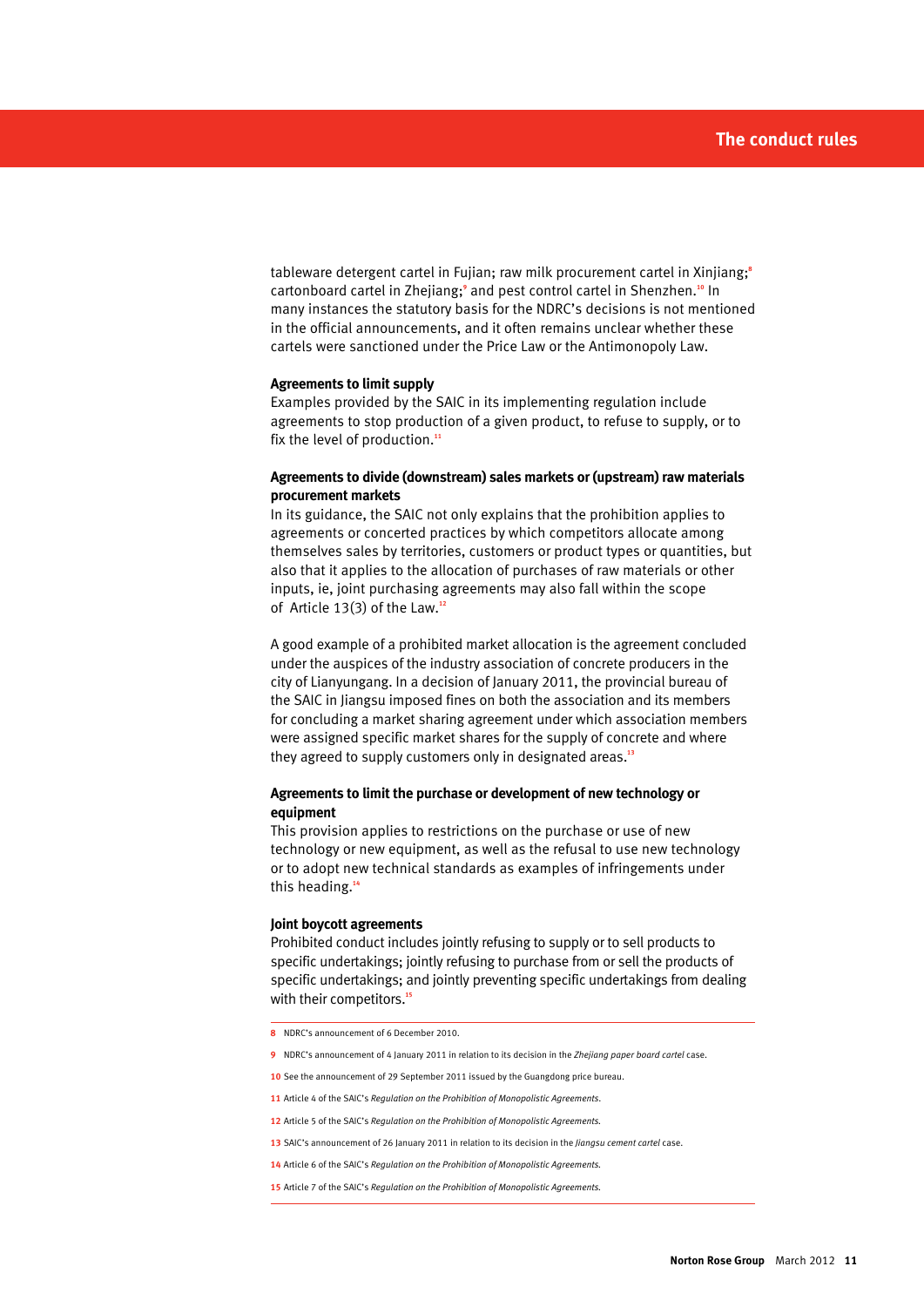#### Other monopoly agreements

In addition to the above listed horizontal practices, Article 13 contains a "catch-all" provision: other monopoly agreements as determined by the relevant antimonopoly enforcement authorities are also prohibited. Neither the NDRC nor the SAIC elaborates in its guidance on what these other practices may be.

#### Vertical agreements

Under Article 14 of the Law, two types of vertical monopoly agreements – ie, agreements between undertakings active at different levels of the supply chain – are prohibited: (i) agreements that fix resale prices; and (ii) agreements that fix minimum resale prices. Again there is a "catch-all" provision, which prohibits (iii) other agreements as determined by the relevant antimonopoly enforcement authorities.

In contrast with horizontal agreements, there is very limited discussion of vertical restrictions in the implementing regulations released by the enforcement agencies. The NDRC's *Regulation on Monopolistic Pricing Practices* merely repeats the two types of vertical pricing restrictions contained in the text of the Law. The SAIC in its regulation makes no reference to any specific form of non-price vertical monopoly agreements (such as for example geographical and other exclusivity arrangements) and merely restates the "catch-all" provision contained in the Law. Accordingly, vertical restrictions do not appear to be an enforcement priority for the agencies, at least beyond resale price maintenance which is expressly prohibited in the Law or those vertical practices which fall within the scope of the abuse of dominance provisions.

#### **Exemptions**

Article 15 of the Law provides for an exemption regime whereby monopoly agreements with certain specific redeeming benefits are nevertheless permissible.

The conditions that need to be fulfilled to benefit from such an exemption vary depending on the type of benefit resulting from the agreement:

- Provided that the undertaking can demonstrate that the agreement will not seriously restrict competition in the relevant market and consumers will share in the resulting benefits, any of the following beneficial purposes is sufficient: (i) improving technology or researching and developing a new product; (ii) improving product quality, reducing costs and increasing efficiency, unifying product specifications or standards, or implementing a specialised division of work; (iii) improving the operational efficiency or enhancing the competitiveness of SMEs; (iv) achieving societal or public benefits such as energy conservation, environmental protection, provision of disaster relief among others; or (v) mitigating a serious decline in sales or marked overproduction in an economic downturn.
- Regardless of whether the undertaking can demonstrate that the agreement will not seriously restrict competition and consumers will share in the resulting benefits, either of the following would suffice: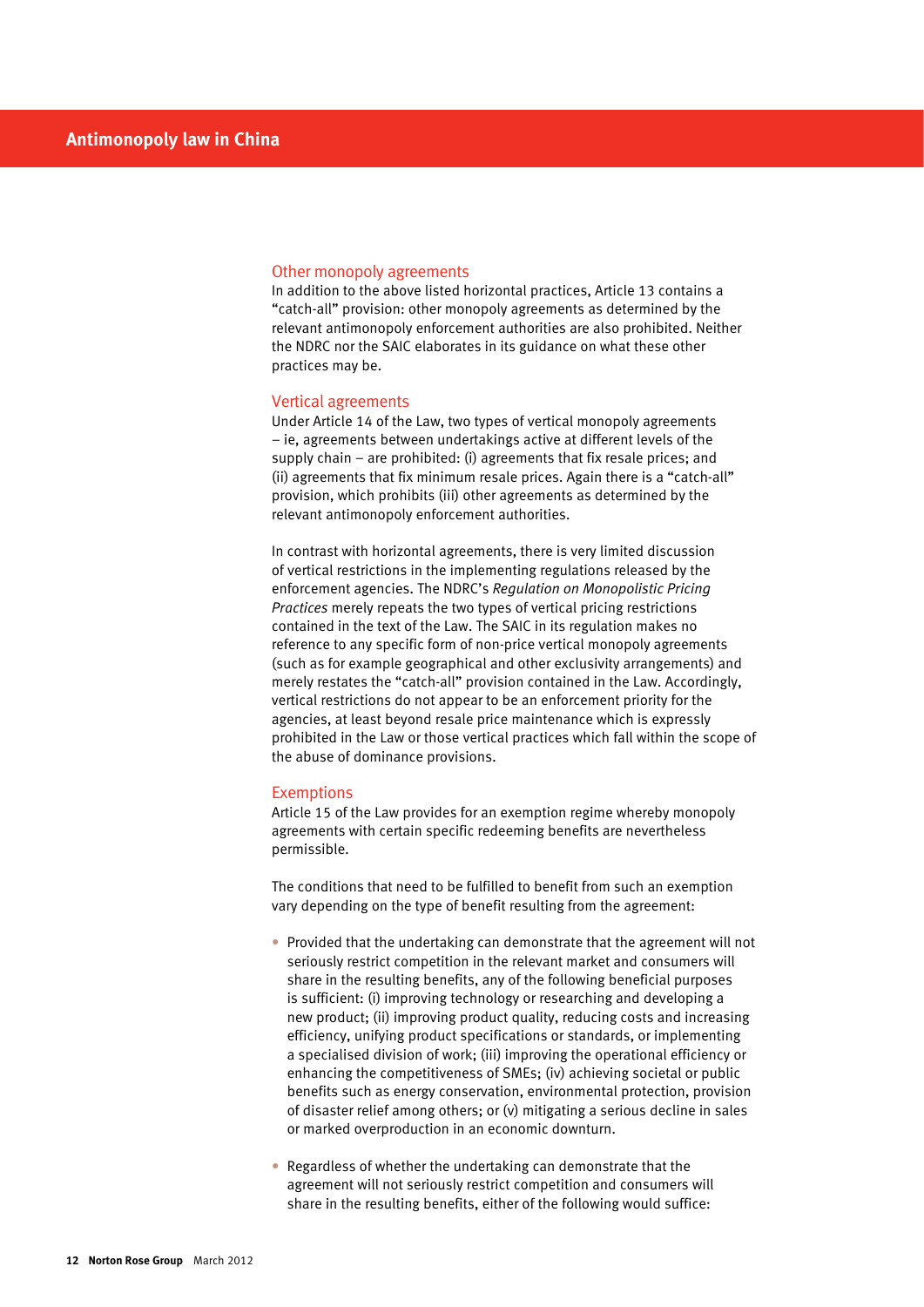(vi) "securing legitimate interests in foreign trade and foreign economic cooperation"; or (vii) such other circumstances as might be provided in law or by the State Council.

A similar exemption regime exists in other competition law regimes. Two specificities of the Chinese regime should however be highlighted in relation to the causes for exemption and to the exemption procedure.

A first specificity relates to the causes for exemption. Competition law regimes elsewhere do not generally allow for the possibility of exemption where particularly serious anticompetitive horizontal conduct is concerned. Such serious anticompetitive horizontal conduct generally (which would not normally enjoy exemption under competition laws elsewhere) includes undertakings agreeing – or reaching an understanding – to fix prices, to limit output or sales or to allocate markets or customers between them (including bid-rigging). In so far as China's Antimonopoly Law would allow for the possible exemption of "naked" monopoly agreements of this type it would seem inconsistent with international practice. In particular the scope of the exemption in Article 15(6) ("securing legitimate interests in foreign trade…") would seem to allow for the possible exemption of hard core conduct where other industrial policy considerations are in play and might be seen as a specific expression of the general intention to promote the healthy development of the Chinese economy. Similarly, the exemption of "crisis cartels" by Article 15(5) ("…for the purpose of mitigating a serious decline in sales or… overproduction in an economic downturn") is not always permitted elsewhere.

The SAIC and the NDRC in their implementing regulations do not provide any guidance on the way Article 15 will be enforced in practice. In its draft *Regulation on Issues Concerning the Application of the Law in Civil Disputes involving Monopolistic Conduct* published on 25 April 2011, the Supreme People's Court suggests that the seven types of monopoly agreement listed under Articles 13 and 14 of the Antimonopoly Law are presumed to have an anticompetitive effect unless proved otherwise by the undertakings involved. While the presumption of anticompetitive effect does not displace possible claims for an Article 15 exemption, it strengthens – at least in relation to civil disputes – the prohibition of the seven types of monopoly agreements listed in Articles 13 and 14 by shifting the burden of proof as to economic effects to the defendant.

A second specificity is that Article 15 organises more an exception regime than an exemption regime. The Antimonopoly Law does not provide for the possibility for parties to apply for an exemption. Parties can rely directly on the exemption grounds set out in Article 15, without having to apply to a court or an antimonopoly enforcement authority. This is similar to the way Article 101(3) of the Treaty on the Functioning of the European Union functions, except that the Chinese enforcement authorities have not adopted procedures allowing parties to seek guidance under Article 15 of the Law.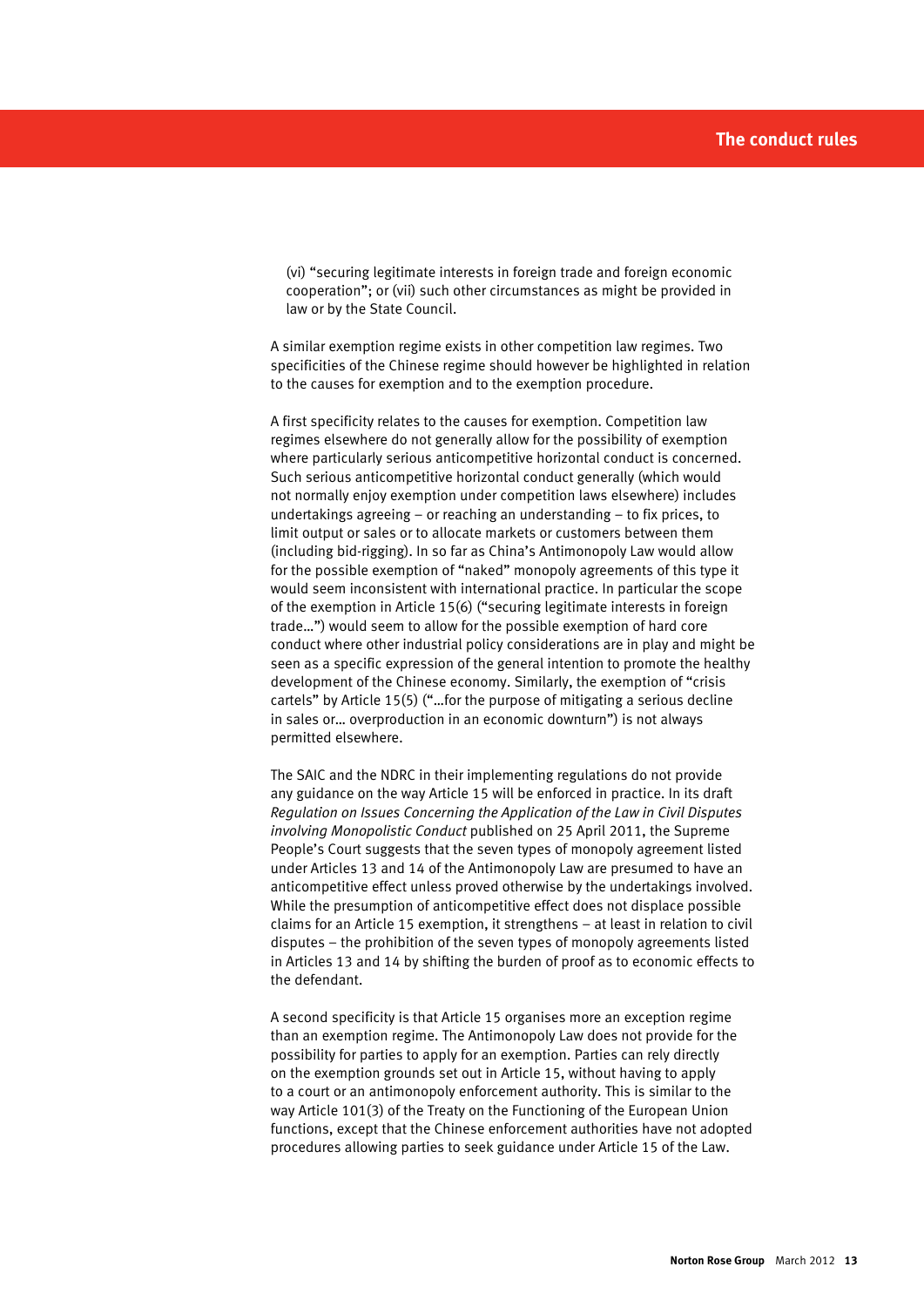# **Prohibition on monopoly agreements**

## **Principles**

The prohibition applies to any written or oral agreements, decisions or understandings, even tacit understandings, that eliminate or restrict competition.

#### **What is prohibited**

- price fixing
- restriction of output or sales
- division of sales or raw material markets
- restriction on the purchase or development of new technology or equipment
- collective boycotts
- fixed or minimum resale prices in distribution contracts
- other practices as may be determined by the agencies

#### **Exemptions**

Exemptions may be available where the agreement was concluded for a particular beneficial purpose (eg, improving technology or researching and developing a new product, etc)

## **The prohibition on the abuse of dominance**

#### The notion of dominance

The Law prohibits conduct involving an undertaking which both (i) is dominant on the relevant market and (ii) abuses its position of dominance. Simply having a dominant position, or market power, will not itself amount to an infringement under the Antimonopoly Law.

Article 17 of the Antimonopoly Law defines a dominant market position as "a market position where an undertaking has the ability to control the price or quantity of goods or other trading conditions in the relevant market or to prevent or affect entry of other undertakings on the relevant market". The NDRC's *Regulation on Monopolistic Pricing Practices* explains that the "other trading conditions" referred to in the text of the Law are factors other than price and quantity that may substantially affect arms-length transactions, including product quality, terms of payment, delivery method, after-sale services, trading options, or restrictive conditions on technology.**<sup>16</sup>**

#### **Relevant factors for determining dominance**

Article 18 of the Antimonopoly Law identifies several factors which are relevant for determining a dominant market position. These factors include (i) the market share and competitive conditions in the relevant market; (ii) the ability to control the (downstream) sales market or (upstream) raw materials

**16** Article 17 of the NDRC's *Regulation on Monopolistic Pricing Practices.*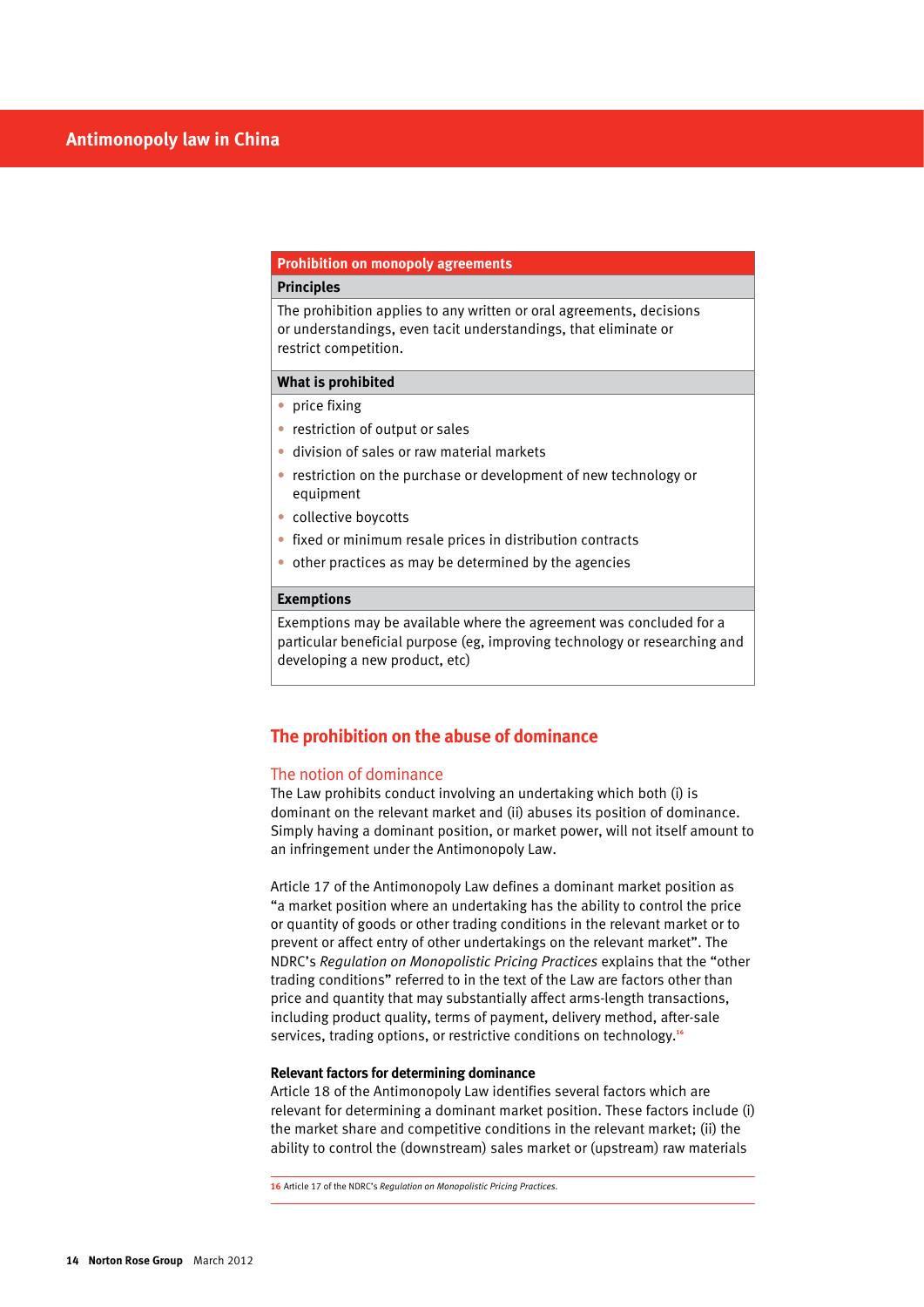procurement market; (iii) available financial and technological resources; (iv) the degree of reliance of other undertakings on the allegedly dominant undertaking; (v) the degree of difficulty that other undertakings have in accessing the relevant market (barriers to entry); and (vi) other factors indicating dominance. The SAIC provides further guidance on these factors in its *Regulation on the Prohibition on the Abuse of Dominant Market Position* of 31 December 2010, including on how to calculate market shares, the criteria to assess competition conditions in a relevant market, and the various legal and factual requirements that constitute entry barriers. This guidance appears to be broadly in line with international standards.

#### **Rebuttable presumption of dominance**

There is in addition a rebuttable presumption of dominance in Article 19 of the Law if certain market share thresholds are met:

- A single undertaking is presumed dominant if its market share amounts to at least half of the relevant market.
- Two undertakings are presumed jointly dominant if their combined market share amounts to at least two-thirds of the relevant market.
- Three undertakings are presumed jointly dominant if their combined market share amounts to at least three-quarters of the relevant market.

This presumption can be rebutted where an undertaking puts forward evidence to show that it does not have market power by pointing to such factors – or the absence of them – as those discussed above. Further, as an exception to the second and third presumptions, where one of the two or three relevant undertakings has a market share not exceeding 10 per cent, such an undertaking will not be presumed dominant. For example, where X has 33.5 per cent, Y has 32.5 per cent and Z has 9 per cent market share, Z is not to be presumed dominant under the third presumption – which seems to entail that the relevant enforcement authority will positively have to prove the relevant factors to establish undertaking Z's individual dominance, or to show sufficient nexus among X, Y and Z to establish their collective dominance, before it can find Z's abusive conduct and penalise it. That said, going on the EU experience, collective dominance cases tend in any event to be rare.

Market share is not the only presumption available to help establish dominance. In the draft *Regulation on Issues Concerning the Application of the Law in Civil Disputes involving Monopolistic Conduct*, the Supreme People's Court suggests that a defendant in civil litigation may be presumed dominant when it is a public utility company, or when it has been conferred with exclusive operation rights by law or administrative rules, or where the defendant's trade counterparts are highly reliant on its goods due to a lack of effective competition in the relevant market. If the Regulation is adopted without changes, these rebuttable presumptions would facilitate the task for plaintiffs in civil litigation. These presumptions may also influence the practice of the enforcement agencies. Prior to the publication of the draft Regulation, the NDRC relied on a similar presumption in a specific abuse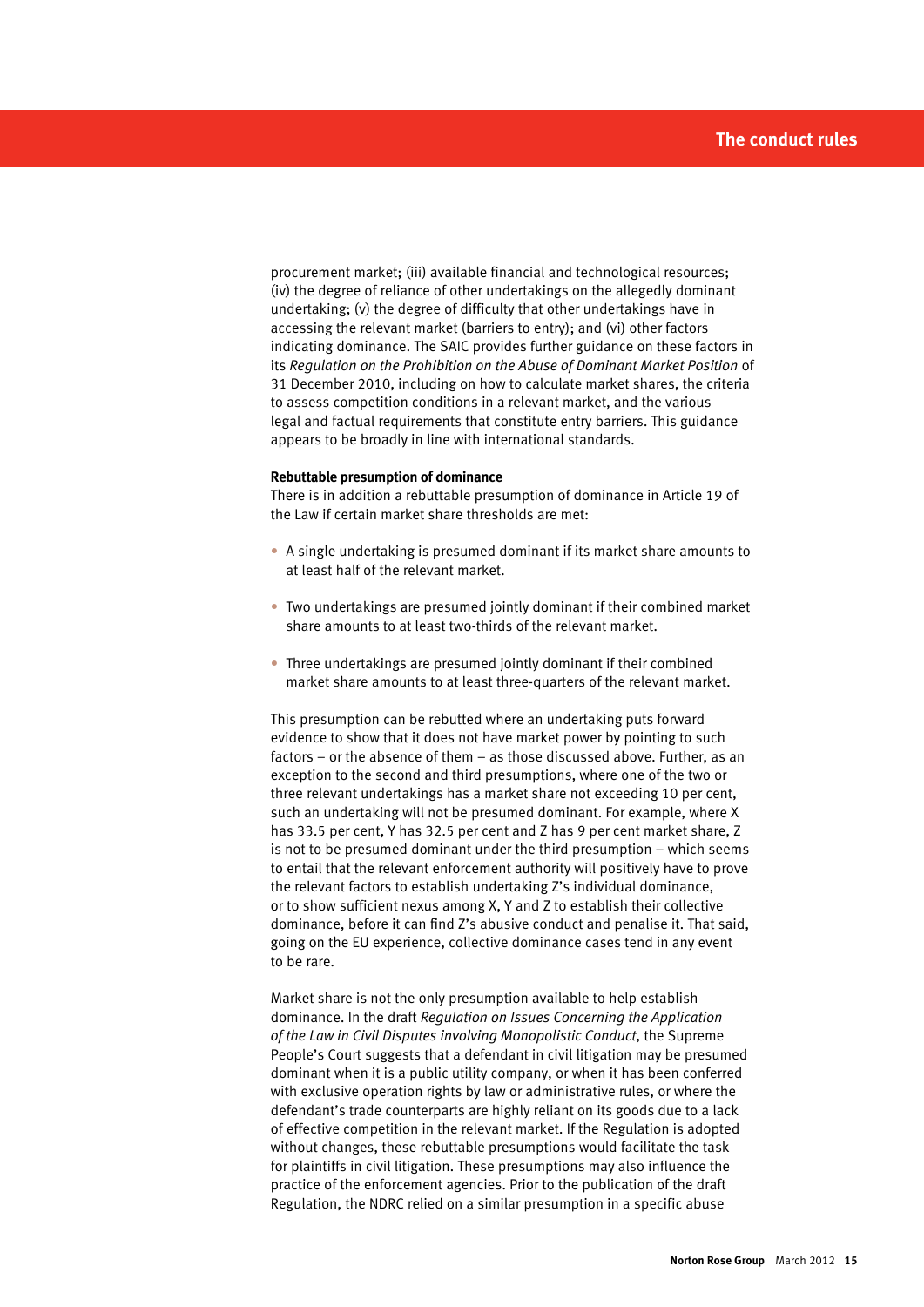of dominance case: the Hubei Price Bureau relied on the Wuchang Salt Company's designation by the local salt administrative bureau as exclusive salt wholesaler to find the existence of dominance.**<sup>17</sup>**

#### Abusive conduct

The Antimonopoly Law identifies, in Article 17, six types of abusive conduct that dominant undertakings are prohibited from engaging in – specifically:

#### **Selling or buying goods at unfairly high or low prices**

In its *Regulation on Monopolistic Pricing Practices* of 29 December 2010, the NDRC explains that, in its determination of whether prices are unfairly low or unfairly high, it will rely on several factors including whether the prices charged by the dominant company are significantly different from "market prices" and whether changes in price levels reflect changes in the dominant company's production costs.**<sup>18</sup>**

#### **Selling goods at a price below cost without valid reasons**

In its guidance the NDRC explains that a dominant company could justify selling below costs when for example conducting a sale to clear existing inventory or conducting a promotion at the time a new product is introduced.**19** There is, however, no guidance on the standard of costs which the NDRC proposes to use when assessing predatory pricing under Article 17(2) of the Law, nor on whether the possibility of recoupment of losses is a requirement for there to be an infringement.

#### **Refusing to trade with another party without valid reasons**

Again this conduct could be justified, according to the NDRC's Regulation, when the prospective buyer has a poor credit history or is in a precarious operational condition.**20** The SAIC in its implementing regulation does not discuss reasons that justify a refusal to trade. However it offers useful guidance on how it intends to apply Article 17(3) of the Law in cases involving access to facilities. The SAIC's regulation lists as an example of illegal refusal to trade "refusing trade counterparties access to facilities necessary to their production or operational activities on reasonable terms". It adds, however, that, in determining the existence of any illegal refusal to grant access, "comprehensive consideration shall be given to factors such as: the feasibility of investing in or carrying out the construction of equivalent facilities; the degree of reliance of the trade counterparties on these facilities for their production or operational activities; the possibility for the undertaking to provide access to these facilities and any impact this would have on its own production and operational activities, etc." **<sup>21</sup>**

- **20** Article 13 of the NDRC's *Regulation on Monopolistic Pricing Practices.*
- **21** Article 4(5) of the SAIC's *Regulation on the Prohibition on the Abuse of Dominant Market Position.*

**<sup>17</sup>** NDRC's announcement of 15 November 2010 in relation to the Hubei Price Bureau's decision in the *Wuchang Salt Company* case.

**<sup>18</sup>** Article 11 of the NDRC's *Regulation on Monopolistic Pricing Practices.*

**<sup>19</sup>** Article 12 of the *NDRC's Regulation on Monopolistic Pricing Practices.*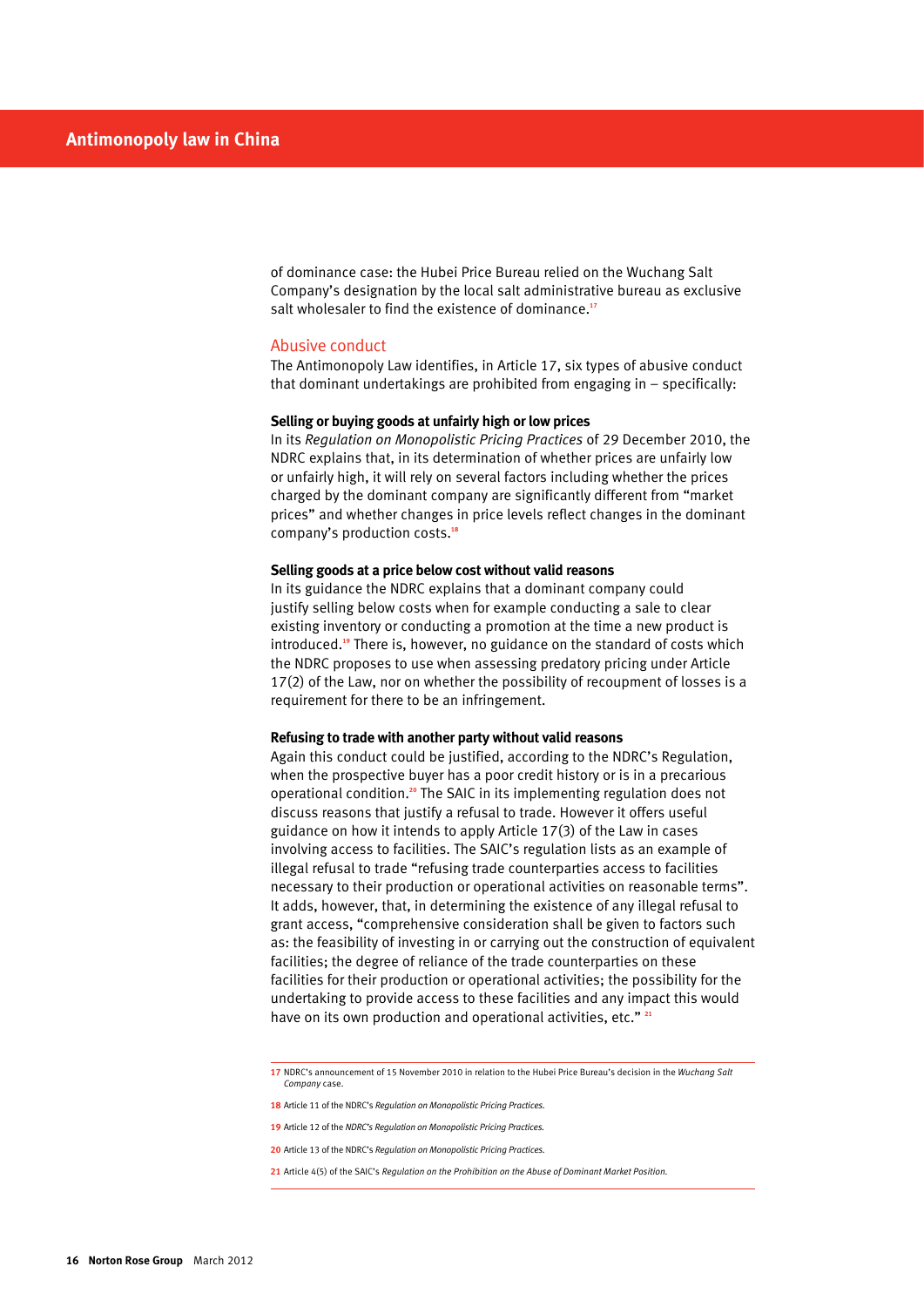#### **Restricting another party to a transaction to dealing exclusively with it, or only with designated undertakings, without valid reasons**

While the NDRC only issued a very short press release concerning the case, it appears that the prohibition on dominant companies abusing their market power through exclusive dealings – set out in Article 17(4) of the Law - was the legal basis for the NDRC's decision to sanction two pharmaceutical distributors who had entered into exclusive supply agreements. In its decision, the authority explained that the distributors had been involved in the "illegal control" of a pharmaceutical ingredient and in "profiteering". They had secured exclusive supply rights from the producers of the ingredient and had then applied a substantial price increase. Several pharmaceutical companies using the ingredient decided to stop buying it, which led to supply shortages of a popular antihypertensive drug. The NDRC imposed fines totalling RMB7 million on the two companies.**<sup>22</sup>**

The press release in the pharmaceuticals distribution case does not explain whether the parties invoked any reasons to justify their conduct. According to the NDRC's *Regulation on Monopolistic Pricing Practices*, dominant companies can conclude exclusive contracts when the exclusivity is justified to maintain product quality, brand image or service standards.

The prohibition on abusive exclusive dealings in Article 17(4) was also invoked in a litigation between two publishers of online novels. In its suit brought against Shanda Interactive, Sursen claimed that Shanda had abused its dominant position by pressuring two authors to decline an offer received from Sursen to write a sequel to a novel originally published by the defendant. The Court held that Sursen failed to provide sufficient evidence that Shanda was dominant. It also found that the challenged practices were justified in view of Shanda's intellectual property rights.**<sup>23</sup>**

#### **Tying products without a valid reason, or imposing other unreasonable conditions of trade**

In its implementing regulation the NDRC does not provide any guidance on tying practices. However, the SAIC explains that it will consider tying practices to be illegal when the bundling occurs "in contravention of trading practice or consumption habits or disregarding the functions of the products".**24** The *Wuchang Salt Company* case (mentioned above) provides a classic example of an illegal tying practice. The NDRC found that the defendant had violated the Antimonopoly Law by contractually tying the wholesale of table salt – for which it enjoyed monopoly rights in the district – with detergent washing powder.<sup>25</sup>

**<sup>22</sup>** NDRC's announcement of 14 November 2011 in relation to its decision in the *Shandong Weifang Shuntong Pharmaceutical and Weifang Huaxin Pharmaceutical Trading* case.

**<sup>23</sup>** Judgment of the Shanghai No.1 Intermediate People's Court of October 2009 in case *Sursen v Shanda and Xuanting.*

**<sup>24</sup>** Article 6 of the SAIC's *Regulation on the Prohibition on the Abuse of Dominant Market Position.*

**<sup>25</sup>** NDRC's announcement of 15 November 2010 in relation to the Hubei Price Bureau's decision in the *Wuchang Salt Company* case.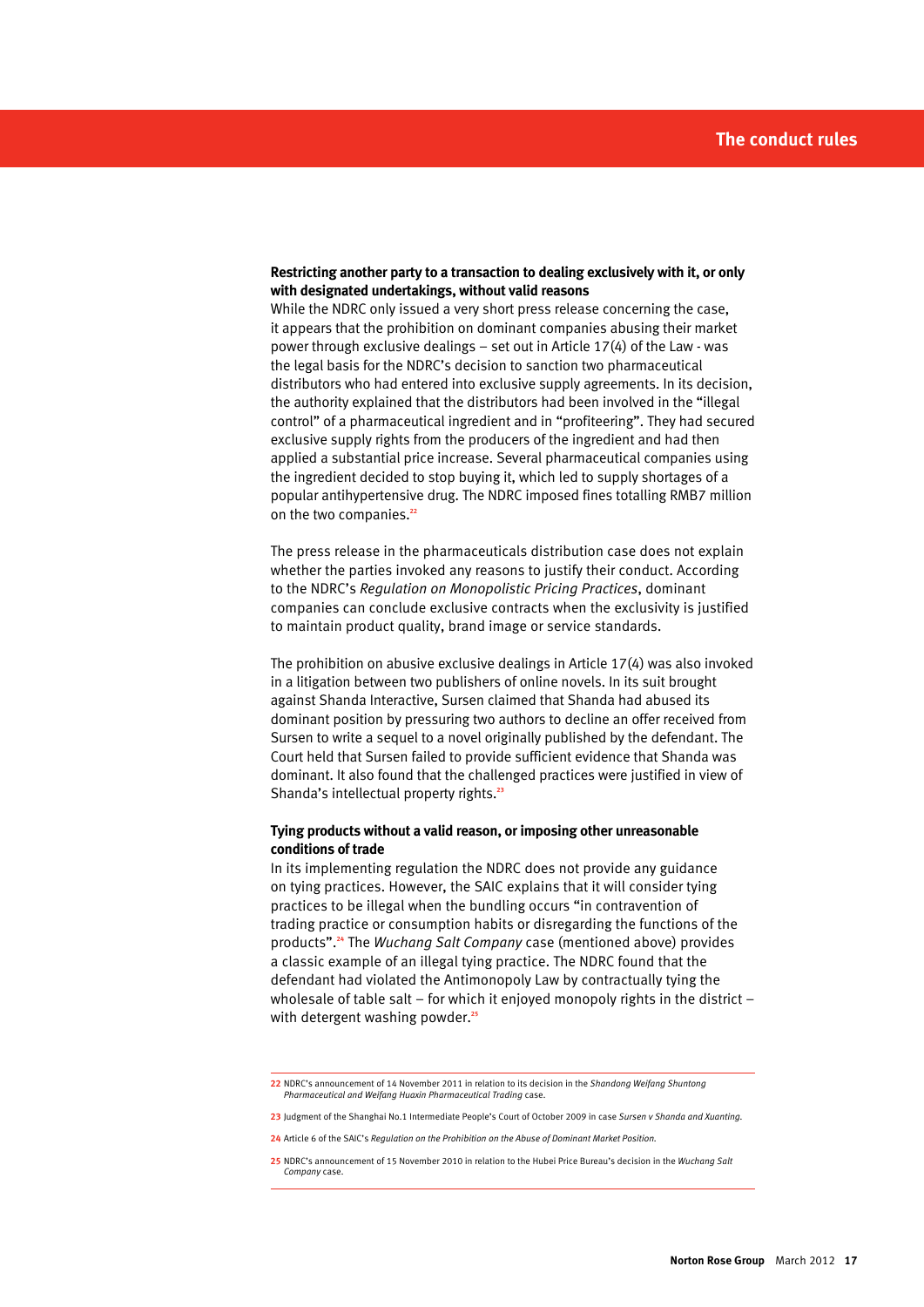The second type of abusive conduct mentioned in Article 17(5) of the Law is less straightforward to interpret. Both the NDRC and the SAIC offer little guidance on what makes conditions of trade "unreasonable". The SAIC notes however that trade conditions that are "unrelated to the subject-matter of the transaction" will be considered unreasonable.**<sup>26</sup>**

**Applying different prices or transaction terms to equivalent trading parties without valid reasons** Transaction terms cited as examples by the SAIC in its implementing regulation include different volumes, types, qualities, volume discounts, payment terms, delivery methods, after-sales service conditions and warranties.**<sup>27</sup>**

The NDRC for its part does not provide any detailed guidance on its interpretation of Article 17(6) of the Antimonopoly Law. This should however not be seen as a sign that price discrimination is of lesser priority in the NDRC's enforcement policy. In its investigation of practices of China Telecom and China Unicom, the agency is reviewing alleged discriminatory pricing practices in the domestic broadband interconnection market. The two companies together account for two-thirds of domestic broadband connections, and have as such been described as "dominant" by NDRC officials who spoke to the press about the case.**28** The investigation is still ongoing at the time of writing.

Another case involving discriminatory practices is *Tangshan Renren v Baidu*. Renren, a pharmaceuticals company, claimed that the leading Chinese search engine Baidu had abused its dominant position in the market for online search services by causing the Renren website to appear lower in search result listings. Baidu was alleged to have acted in retaliation over Renren's decision to reduce the amount it spent on Baidu's paid-for listings. While Renren apparently based its claim on Article 17(4) of the Law (which prohibits abusive exclusive dealings), the facts of the case may have lent themselves better to a discrimination claim under Article 17(6). Beijing's No.1 Intermediate People's Court considered that Baidu's dominance had not been established, and that in any event its conduct of lowering Renren's rank in search results due to the presence of spam links was non-discriminatory, transparent, and legitimate in view of Baidu's goal of providing search engine users with reliable and relevant results. **<sup>29</sup>**

#### Other abuses

In addition to the abusive practices listed above, Article 17 contains a "catch-all" provision: other abusive conduct as might be recognised by the relevant antimonopoly enforcement authorities is also prohibited. Neither the NDRC nor the SAIC elaborate in their guidance on what this other conduct may be.

The above discussion shows that the NDRC in its guidance provides specific examples of legitimate reasons justifying various types of conduct which would otherwise be caught under one of the Article 17 prohibitions. The SAIC's approach in its *Regulation on the Prohibition on the Abuse of a Dominant Market Position.* is different. Instead of providing specific examples of justifications, the SAIC provides two broad considerations for assessing the existence of valid reasons, namely, whether the conduct in question is adopted pursuant to the party's normal business practice and for its "normal" interests, and whether the conduct has any effect on economic efficiency, public interest, and economic development.**<sup>30</sup>**

**<sup>26</sup>** Article 6 of the SAIC's *Regulation on the Prohibition on the Abuse of Dominant Market Position.*

**<sup>27</sup>** Article 7 of the SAIC's *Regulation on the Prohibition on the Abuse of Dominant Market Position.*

**<sup>28</sup>** The statements, which were made on public television, were reported in Legal Daily on 10 November 2011.

**<sup>29</sup>** Judgment of the Beijing No.1 Intermediate People's Court of 18 December 2009 in case *Tangshan Renren v Baidu.*

**<sup>30</sup>** Article 8 of the SAIC's *Regulation on the Prohibition on the Abuse of Dominant Market Position.*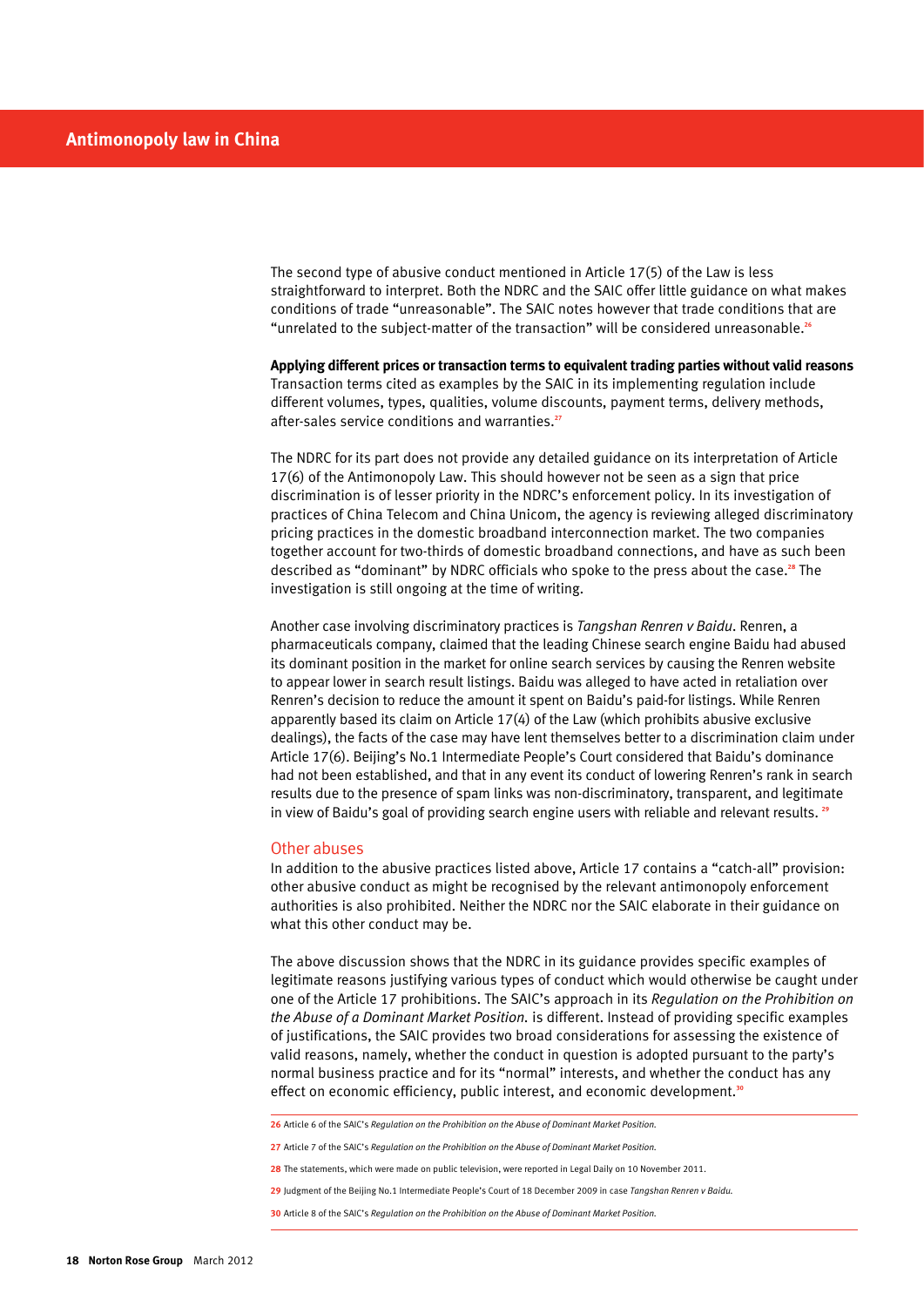# **Prohibition on the abuse of dominance**

# **Principles**

Only the abuse of dominance is prohibited.

Dominance may be presumed if certain market share thresholds are met.

# **What is prohibited**

- unfairly high or low prices
- below-cost pricing
- refusal to deal
- exclusive dealing
- • tying
- • discriminatory practices
- other conduct as may be determined by the agencies

# **Justifications**

Certain practices may be justified where there is a valid reason (eg, trade practices, public interest, economic circumstances, etc)

| <b>Relevance of the conduct rules for common business practices</b> |                                                                                       |  |
|---------------------------------------------------------------------|---------------------------------------------------------------------------------------|--|
| <b>Agreement or practice</b>                                        | <b>Common issues under the Antimonopoly Law</b>                                       |  |
| <b>Distribution agreements</b>                                      | Fixing of resale price or minimum resale<br>price                                     |  |
|                                                                     | Territorial exclusivity                                                               |  |
|                                                                     | Product exclusivity                                                                   |  |
|                                                                     | Non-compete covenants                                                                 |  |
| <b>Pricing policy</b>                                               | If the company is dominant, below-cost<br>predatory pricing                           |  |
|                                                                     | If the company is dominant, excessively<br>high prices                                |  |
|                                                                     | If the company is dominant, price<br>discrimination                                   |  |
| <b>Marketing and sales</b>                                          | If the company is dominant, refusal to<br>supply or to grant access to its facilities |  |
|                                                                     | If the company is dominant, bundled or tied<br>sales                                  |  |
| Relevance of the conduct rules for common business practices        |                                                                                       |  |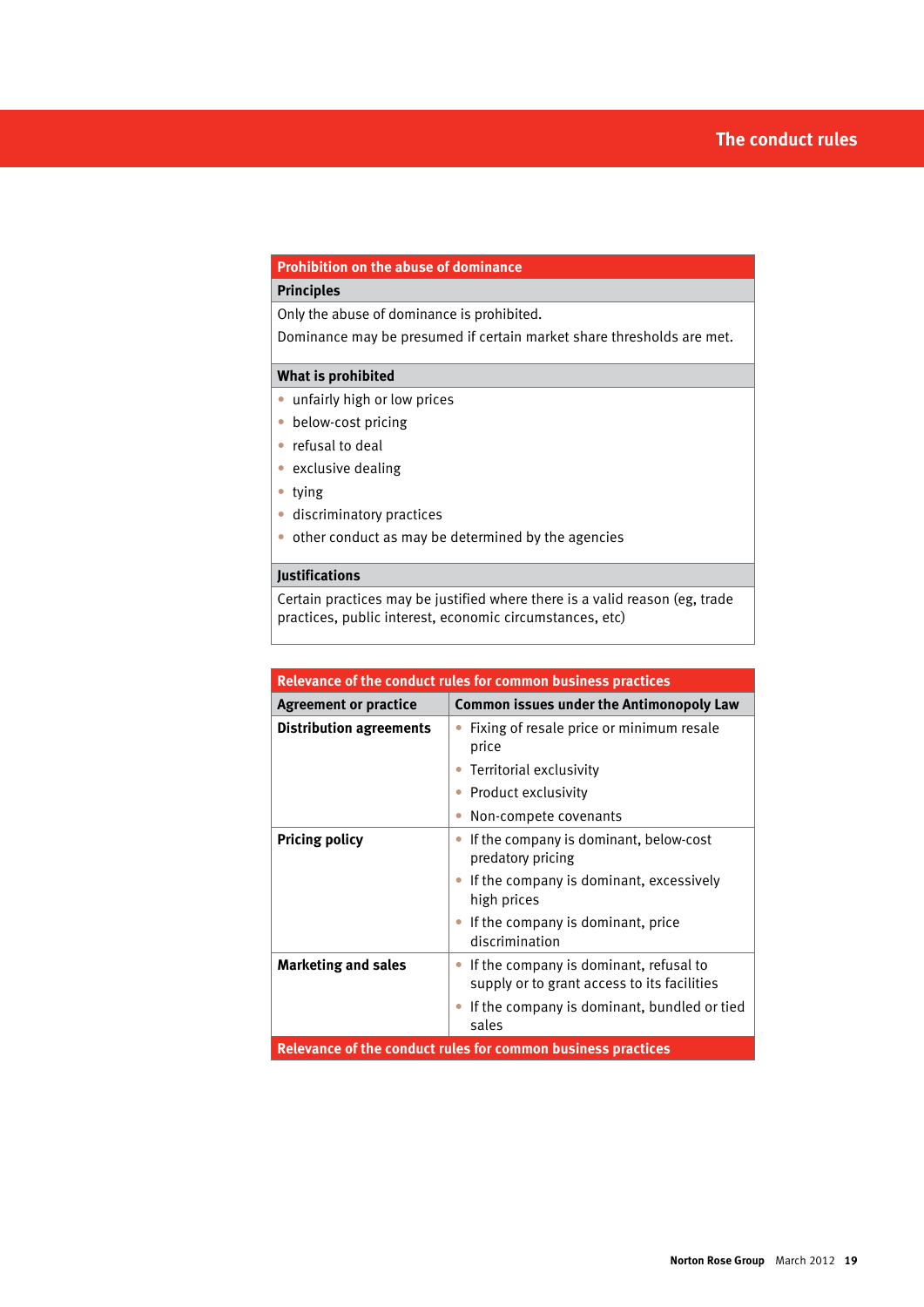| <b>Agreement or practice</b>      | <b>Common issues under the Antimonopoly Law</b>                                                                          |  |
|-----------------------------------|--------------------------------------------------------------------------------------------------------------------------|--|
| Joint research and<br>development | Restrictions on the use or on the price of the<br>technology or products                                                 |  |
|                                   | • Restrictions on the customers to which the<br>technology or products can be sold to                                    |  |
|                                   | Price information exchanges                                                                                              |  |
|                                   | • Other information exchanges of strategic<br>information                                                                |  |
|                                   | Non-compete covenants                                                                                                    |  |
| Joint marketing                   | • Market sharing                                                                                                         |  |
|                                   | • Price information exchanges                                                                                            |  |
|                                   | • Other information exchanges of strategic<br>information                                                                |  |
|                                   | • Non-compete covenants                                                                                                  |  |
| Joint purchasing                  | • Price information exchanges                                                                                            |  |
|                                   | • Other information exchanges of strategic<br>information                                                                |  |
|                                   | • Supply exclusivity                                                                                                     |  |
|                                   | • Non-compete covenants                                                                                                  |  |
| <b>Trade and professional</b>     | • Price information exchanges                                                                                            |  |
| associations                      | • Surveys and benchmarking activities                                                                                    |  |
|                                   | Price cartels                                                                                                            |  |
|                                   | • Gentlemen's agreements,<br>"recommendations" or "guidelines" on<br>prices or other conditions of supply<br>or purchase |  |
|                                   | • Informal or formal agreements on who to<br>trade with                                                                  |  |
|                                   | • Collective boycotts                                                                                                    |  |
|                                   | • Market sharing                                                                                                         |  |
| <b>Technology licensing</b>       | • Restrictions on the use or on the price of the<br>technology or products                                               |  |
|                                   | • Restrictions on the customers to which the<br>technology or products can be sold to                                    |  |
|                                   | • Territorial exclusivity                                                                                                |  |
|                                   | • Product exclusivity                                                                                                    |  |
|                                   | Non-compete covenants                                                                                                    |  |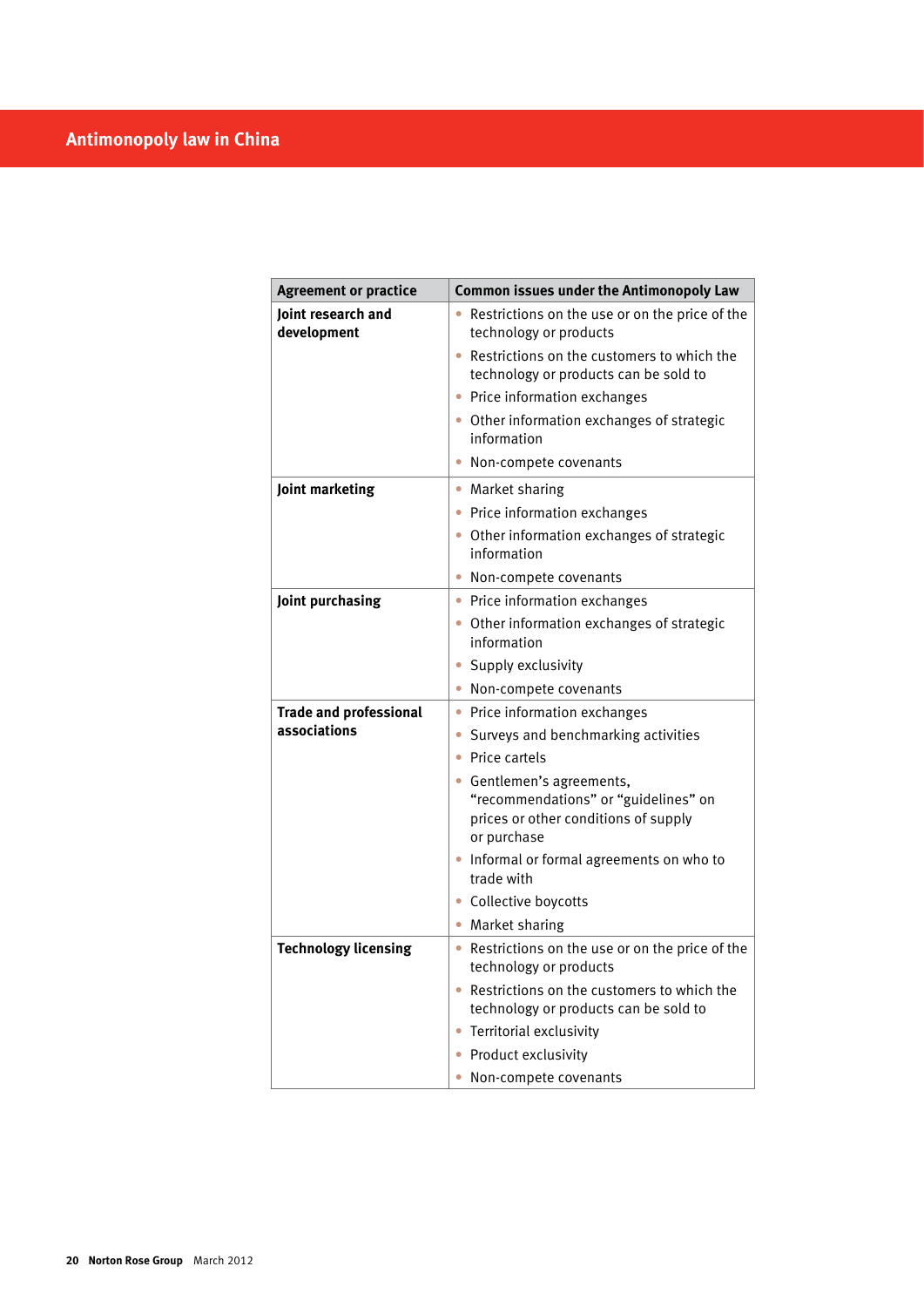# **Procedure and sanctions for the conduct rules**

#### Public enforcement

## **Investigations**

The NDRC and the SAIC may carry out investigations following a complaint, a case transfer from another authority or by acting on their own initiative. They may also delegate enforcement functions to relevant departments at the provincial, autonomous region and municipal level where, for example, the conduct occurs within a particular administrative region. To date, most of the enforcement action has taken place at the local level.

The key features of the investigatory regime are:

- Wide-ranging investigatory powers. In common with jurisdictions elsewhere, the authorities have wide-ranging powers to investigate suspected prohibited conduct. These powers include: (i) entering the business premises or other relevant premises of the undertaking concerned to carry out inspection; (ii) making inquiries of – and requiring explanations from – the undertaking concerned, interested parties and other relevant individuals or organisations; (iii) reviewing and copying documents (including electronic data); (iv) sealing and seizing relevant evidence; and (v) making inquiries relating to the bank accounts of the undertaking concerned.**<sup>31</sup>**
- Obligation to cooperate. During the investigation, undertakings are under a duty to cooperate. Any conduct which impedes an investigation – such as providing false information, or refusing to provide, hiding, or destroying relevant information – can result in fines: (i) for individuals of up to RMB20,000 or, if serious, up to RMB100,000; and (ii) for organisations of up to RMB200,000 or, if serious, up to RMB1 million. Criminal liability may also ensue if the impeding conduct amounts to a crime.**<sup>32</sup>**
- Commitments. The relevant agency may decide to suspend its investigation if an undertaking gives a commitment to take specific measures to eliminate the consequences of the conduct within an acceptable period of time. The agency will then monitor the situation and terminate the investigation if the undertaking abides by its commitment, or resume it if: (i) the undertaking does not comply with the commitments within the prescribed timeframe; (ii) there has been a material change in the relevant facts; or (iii) the suspension decision was based on incomplete or untrue information provided by the undertaking.**<sup>33</sup>**

**<sup>31</sup>** Article 39 of the Antimonopoly Law, the SAIC's *Procedural Regulation on Enforcing the Prohibition on Monopoly Agreements and Abuses of Dominance* of 26 May 2009 and the NDRC's *Procedural Regulation on the Administrative Enforcement of the Prohibition on Monopolistic Pricing Practices* of 29 December 2010.

**<sup>32</sup>** Article 52 of the Antimonopoly Law.

**<sup>33</sup>** Article 15 of the SAIC's *Procedural Regulation on Enforcing the Prohibition on Monopoly Agreements and Abuses of Dominance* of 26 May 2009 and Article 16 of the NDRC's *Procedural Regulation on the Administrative Enforcement of the Prohibition of Monopolistic Pricing Practices* of 29 December 2010.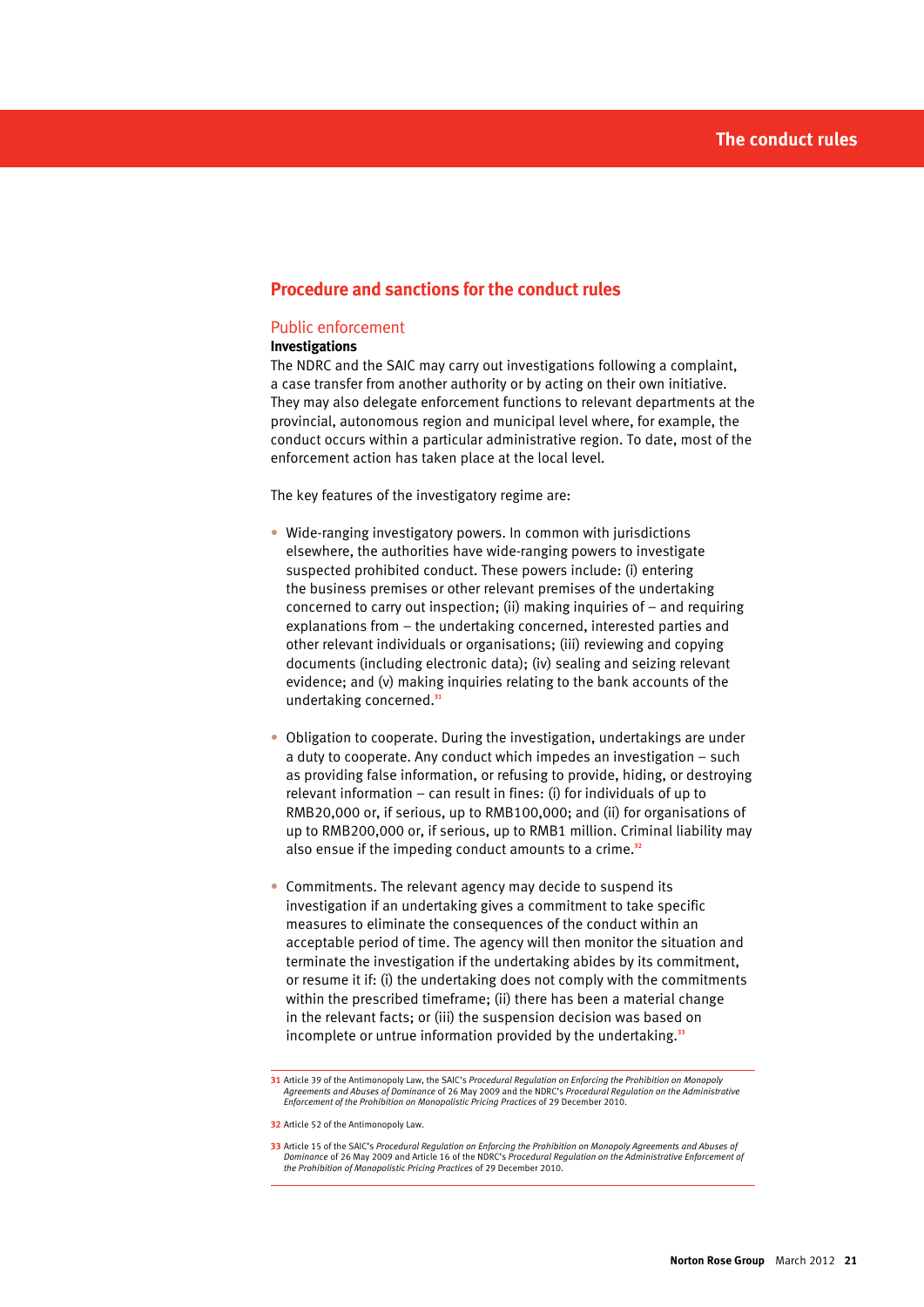• Uncertain procedural rights. Article 43 of the Antimonopoly Law provides that parties subject to an investigation have the right to state their views. However the Law and the implementing regulations adopted by the enforcement authorities are silent on whether the opportunity to state views is (i) a formal stage in the investigation or (ii) a written or oral procedure; and on whether such a right entails a requirement for the agency first to send the parties a document (typically called a Statement of Objections in the EU context) setting out and explaining the NDRC's or the SAIC's preliminary findings.

#### **Appeals**

Pursuant to Article 53 of the Antimonopoly Law, any undertaking that wishes to challenge a decision made by the competition authorities, may choose whether to launch an administrative appeal or seek judicial redress.

#### **Limitation period**

In the absence of specific rules on the statute of limitation, the principles set out in China's Law on Administrative Penalty are likely to apply.**34** Under this law, where an illegal act is not discovered within two years of its commission, administrative penalty shall no longer be imposed, except as otherwise prescribed by law. The limitation period shall be counted from the date the illegal act is committed; if the act is continuous in nature, it shall be counted from the date the act is terminated.**<sup>35</sup>**

#### **Types of sanctions**

Under the Antimonopoly Law, where an undertaking enters into a prohibited monopoly agreement or abuses its dominant position, the relevant agency may order it to cease and desist, confiscate any illegal earnings and impose a fine of 1 to 10 per cent (depending on the nature, degree and duration of the violation) of the undertaking's turnover in the preceding year. It is unclear whether this turnover-based fine relates to worldwide turnover, turnover in China, or turnover in the relevant market. Where an arrangement has been agreed but not implemented, a fine of up to RMB500,000 may be imposed.**<sup>36</sup>**

Industry associations for their part, where they organise undertakings to enter into a monopoly agreement, may face fines of up to RMB500,000. Where the infringement is serious, the industry association may also have its registration cancelled.

The lack of publication requirements for decisions adopted by the NDRC or the SAIC under the Antimonopoly Law does not allow a comprehensive review of the authorities' sanctioning practice. Based on the few announcements which were published, a total of RMB11 million in fines and confiscated profits have been imposed since the entry into force of the Law in August 2008, although the statutory basis for the fines is not always clear – some of these sanctions may have been imposed under the Price Law.

**36** Articles 46 and 47 of the Antimonopoly Law.

**<sup>34</sup>** Article 24 of the NDRC's *Procedural Regulation on the Administrative Enforcement of the Prohibition of Monopolistic Pricing practices* of 29 December 2010 and Article 26 of the SAIC *Procedural Regulation on Enforcing the Prohibition on Monopoly Agreements and Abuses of Dominance* of 26 May 2009.

**<sup>35</sup>** Article 29 of the *Law on Administrative Penalty* of 17 March 1996.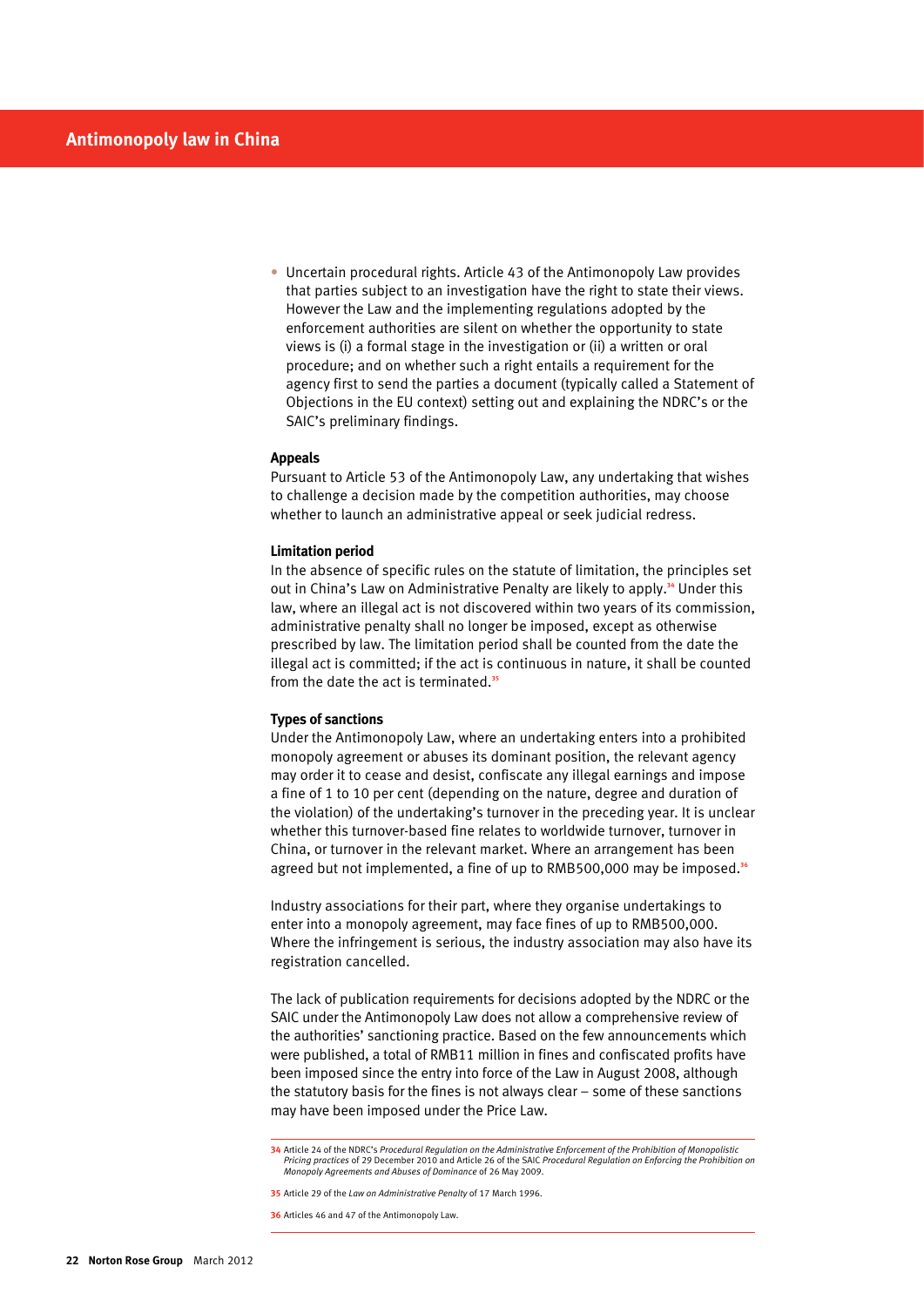While most fines have been imposed in cartel cases, the highest fine imposed under the Antimonopoly Law to date relates to an abuse of dominance case in the pharmaceutical industry. In November 2011, the NDRC imposed a fine of approximately RMB7 million on two (apparently related) pharmaceutical trading companies for having entered into exclusive distribution agreements with the only two domestic producers of a raw material used in the production of a popular antihypertensive drug. The companies then increased the price by more than five-fold, leading to several manufacturers discontinuing the production of the drug, causing shortages on the market.**<sup>37</sup>**

#### **Published fines imposed by the Chinese competition authorities under the Antimonopoly Law**

(as at 31 December 2011)

|                 | 2008 | 2009 | 2010      | 2011      |
|-----------------|------|------|-----------|-----------|
| Fines (in RMB)  |      |      | 1,890,000 | 8,730,723 |
| Number of cases |      |      |           |           |

#### **Leniency**

In line with many other competition law jurisdictions, the Antimonopoly Law allows for the establishment of a "leniency" program.**<sup>38</sup>**

The NDRC and the SAIC have both put in place an embryonic leniency regime. Both regimes only apply to violations of the prohibition on monopoly agreements (leniency is not available for violations of the prohibition on the abuse of dominance). Both offer undertakings which have participated in monopoly agreements the possibility to report that conduct in return for some sort of leniency benefit and possibly complete immunity. The first party to report a monopoly agreement and to provide significant evidence may obtain full immunity (ie, a 100 per cent reduction from the fine) from either the NDRC or the SAIC or both.

The two agencies' respective leniency regimes are not entirely consistent:

• Where the practices involve price-related conduct and thus fall within the jurisdiction of the NDRC, the second undertaking to self-report may receive a reduction of at least 50 per cent, and all subsequent undertakings may receive a reduction of up to 50 per cent.**<sup>39</sup>**

**<sup>37</sup>** NDRC's announcement of 14 November 2011 in relation to its decision in the *Shandong Weifang Shuntong Pharmaceutical and Weifang Huaxin Pharmaceutical Trading* case.

**<sup>38</sup>** Article 46 of the Antimonopoly Law.

**<sup>39</sup>** Article 14 of the NDRC's *Procedural Regulation on the Administrative Enforcement of the Prohibition of Monopolistic Pricing Practices* of 29 December 2010.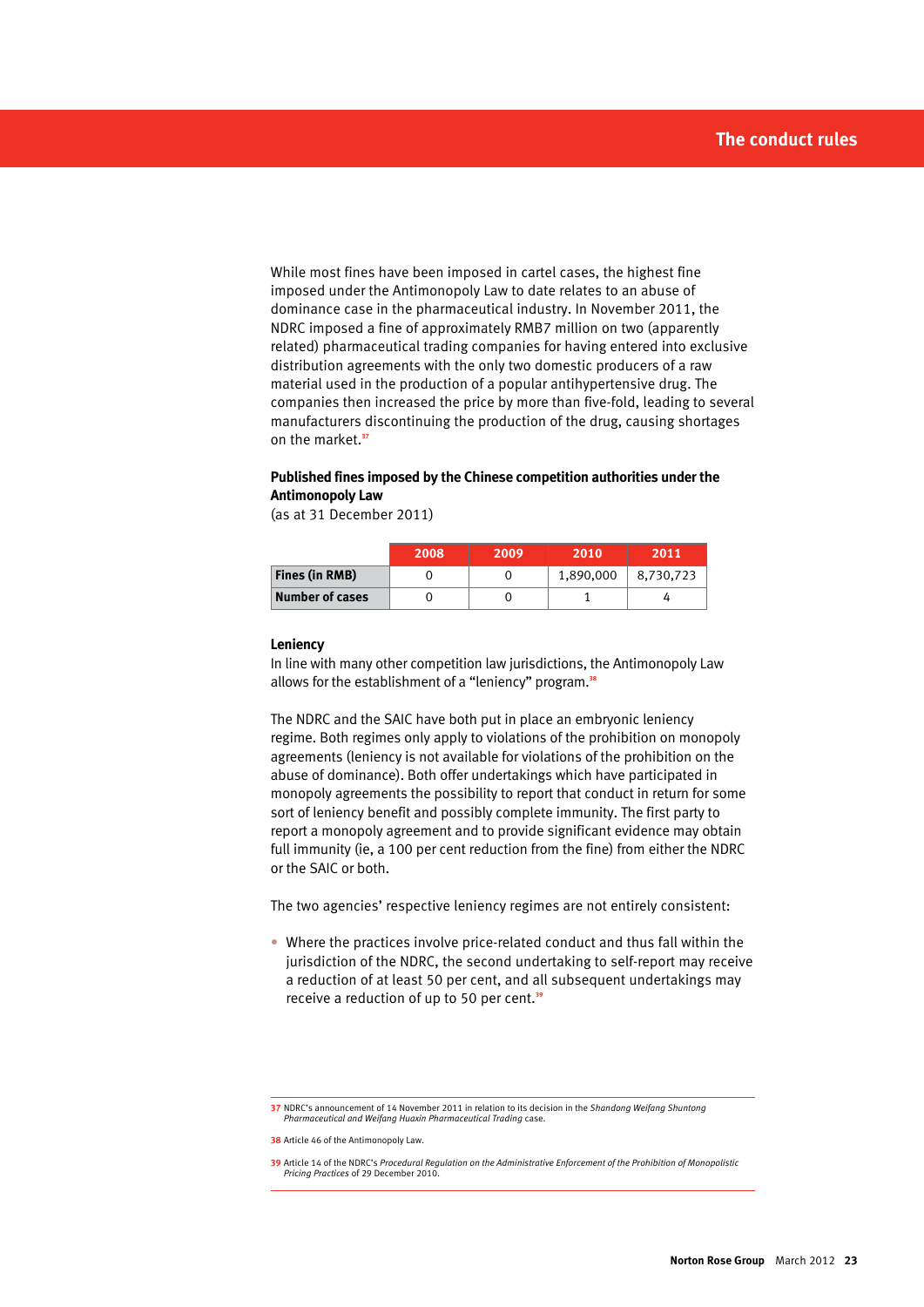• In relation to other (ie, non price-related) practices, the SAIC does not provide guidance on the level of reduction for subsequent applicants.**<sup>40</sup>** In addition, under the SAIC's regime, leniency cannot be granted to the initiator of a monopolistic agreement.**<sup>41</sup>**

In practice, the Chinese competition agencies do not appear to follow the above rules strictly. In the *Jiangsu cement market sharing* case for example, the local SAIC bureau imposed total fines of RMB530,723 on five cement producers and a fine of RMB200,000 on their trade association, while other producers received immunity on account of their cooperation with the investigation.**42** This decision contrasts with the SAIC's leniency program, which provides for full immunity only for the first undertaking to report an infringement. While the official announcement about the case does not say, the local bureau of the SAIC may have used its discretionary power to reduce or waive penalties for undertakings which voluntarily terminate the infringing conduct.**<sup>43</sup>**

#### Private enforcement

Article 50 of the Antimonopoly Law provides that, where an undertaking causes other parties to suffer loss as a result of abusing its dominant position or entering into a monopoly agreement, it may face civil liability in the courts. The civil courts' jurisdiction does not appear to be limited to the award of damages: consistent with general principles of civil and contractual law, courts may also declare agreements that breach the Antimonopoly Law to be invalid and may grant injunctions and cease-and-desist orders.**<sup>44</sup>**

Private litigation has been a feature of antimonopoly law enforcement since its entry into force in August 2008. While only few plaintiffs have been successful to date, there have been reports of lawsuits involving online services,**45** railway ticketing services,**46** car repair services,**47** and telecommunications.**<sup>48</sup>**

- **41** Article 20 of the SAIC's *Procedural Regulation on Enforcing the Prohibition on Monopoly Agreements and Abuses of Dominance* of 26 May 2009.
- **42** SAIC's announcement of 26 January 2011 in relation to Jiangsu bureau's decision in the *Jiangsu cement cartel* case.
- 43 Article 10 of the SAIC's Regulation on the Prohibition of Monopolistic Agreements of 31 December 2010 and Article 14<br>61 of the SAIC's Regulation on the Prohibition on the Abuse of Dominant Market Position of 31 December
- **44** Articles 17 and 18 of the Supreme People's Court draft *Regulation on Issues Concerning the Application of the Law in Civil Disputes Involving Monopolistic Conduct* of 25 April 2011.
- **45** Judgment of the Shanghai No.1 Intermediate People's Court of October 2009 in case *Sursen v Shanda and Xuanting*  (the decision was upheld by the Shanghai Higher People's Court in December 2009) and judgment of the Beijing No.1 Intermediate People's Court of 18 December 2009 in case *Tangshan Renren v Baidu.*
- **46** On 13 September 2011, the Taiyuan Xinghualing District People's Court accepted to consider the claim brought by Shanxi Joint Transport Group against the Taiyuan Railway Bureau for alleged administrative monopoly and abuse of dominance.
- **47** Judgment of the Chashang Intermediate People's Court of 15 December 2011 in case *Liu Dahua v Dongfeng Nissan Passenger Vehicle Company.*

**48** Judgment of the Beijing No.2 Intermediate People's Court of October 2009 regarding a complaint against China Mobile.

**<sup>40</sup>** Article 12 of the SAIC's *Regulation on the Prohibition of Monopolistic Agreements* of 31 December 2010.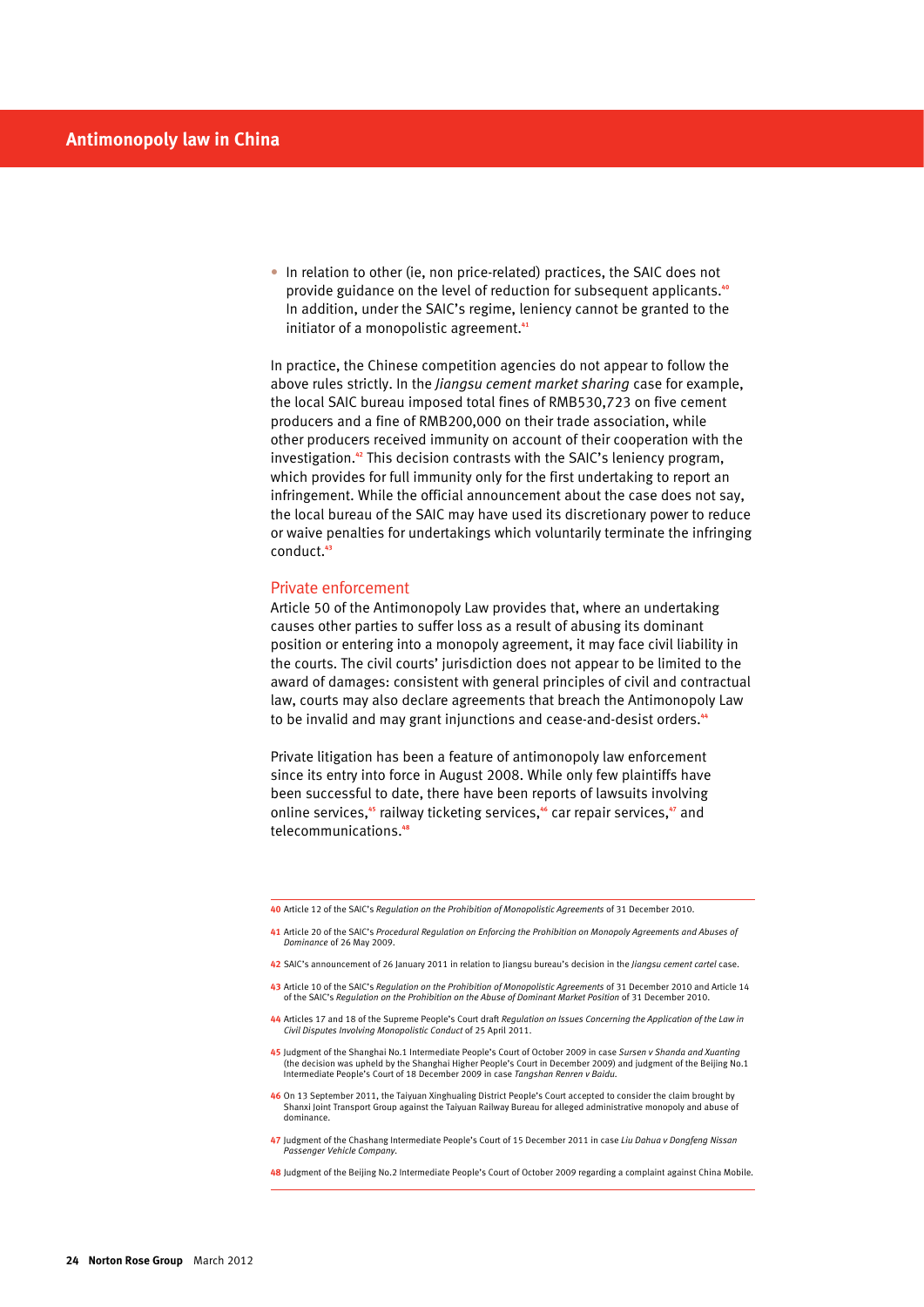Before the Law entered into force, the Supreme People's Court issued a notice instructing judges to "carefully study" the Antimonopoly Law and decided that cases under the Law should be adjudicated by the intellectual property chambers of the Chinese courts.**49** In April 2011 the Supreme People's Court issued a consultation draft of a proposed *Regulation on Issues Concerning the Application of the Law in Civil Disputes Involving Monopolistic Conduct.* Read together with the few court judgments which have been made public, the notice and the proposed Regulation make it possible to identify the following trends and principles in private enforcement.

#### **Jurisdiction**

Antimonopoly Law claims are reviewed in first instance by the intellectual property chambers of the intermediate people's courts. Where the alleged conduct has already been investigated by a competition agency and has not been found to constitute a monopolistic conduct, the people's court must still conduct a thorough investigation of the parties' claims and adopt its own decision. However, once a decision adopted by an antimonopoly law enforcement agency has become definitive, plaintiffs in any follow-on action no longer need to prove the facts confirmed to exist in the decision. Some of the early cases were brought by plaintiffs who had also made parallel complaints with the antimonopoly law enforcement agencies.**50** Under the Supreme People's Court's proposed Regulation, when administrative enforcement and civil litigation run in parallel, the court may decide on whether or not to suspend the trial.

#### **Standing**

The proposed Regulation confirms the existence of both follow-on and stand-alone rights of action: any person or entity may commence a private action, regardless of whether an infringement has already been established in a decision of an administrative agency. Any harmed party may file claims, irrespective of whether the losses were suffered directly or indirectly. There does not appear to be any limitation on indirect purchasers bringing action, as long as they can establish they suffered harm.

Where several individuals suffer loss due to breaches of competition law, they may choose to institute the action separately or jointly.**<sup>51</sup>**

**<sup>49</sup>** Supreme People's Court's *Notice on carefully studying and implementing the Antimonopoly Law* of 28 July 2008.

**<sup>50</sup>** See for example the Judgment of the Beijing No.1 Intermediate People's Court of 18 December 2009 in case *Tangshan Renren v Baidu.*

**<sup>51</sup>** Article 5 of the Supreme People's Court draft *Regulation on Issues Concerning the Application of the Law in Civil Disputes Involving Monopolistic Conduct* of 25 April 2011.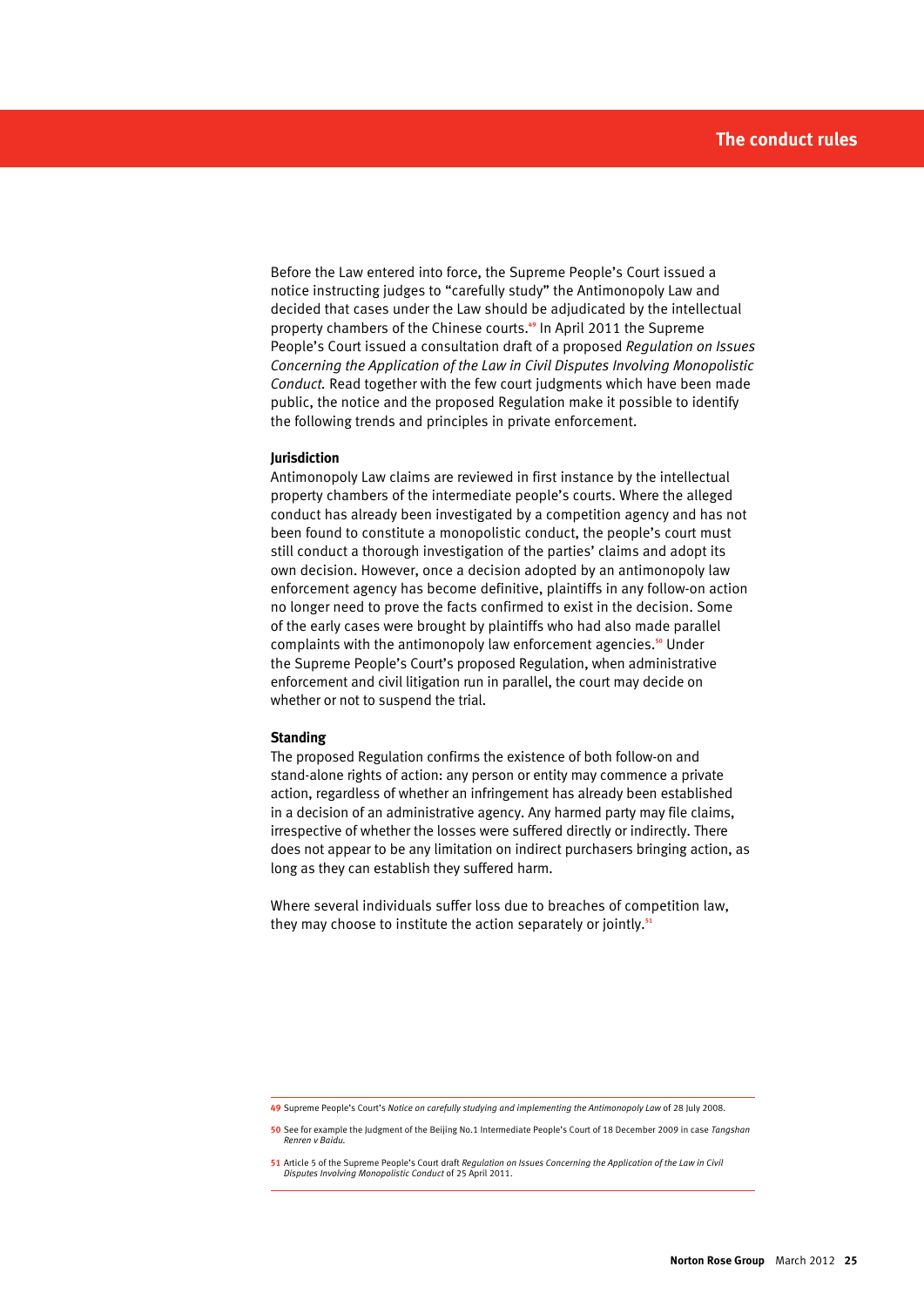#### **Burden and standard of proof**

The burden is upon plaintiffs to establish the existence of the alleged infringements, their losses and the causal link between the alleged conduct and such losses.**<sup>52</sup>**

Most lawsuits have so far failed due to the plaintiff's inability to meet the requisite standard of proof. For example in its *Tangshan Renren v Baidu*  judgment, the Beijing No.1 Intermediate People's Court held that Renren had failed to adduce cogent evidence of market dominance.**53** The Court considered that Article 19 of the Antimonopoly Law, which establishes a presumption of dominance above certain market share thresholds, may be relied on only where a plaintiff can substantiate the market data it puts forward in evidence and justify its method for calculating market share figures. In that particular case, Renren had merely relied on two press articles referring to Baidu's alleged dominance without providing any detail as regards relevant market share calculation methodologies or underlying market data.

The adoption by the Supreme People's Court of its proposed Regulation may make the plaintiffs' task easier, as it introduces several rebuttable presumptions.

First, concerning the definition of the relevant market and the existence of a dominant position, it allows plaintiffs to rely on statements made by companies in their regulatory filings (including for example offering memoranda in IPOs) as *prima facie* evidence of their market power. The draft Regulation goes even further by reversing the burden of proof for public utilities (water, electricity, heating, gas, etc) and other operators providing their services under an exclusive licence. When facing claims in the civil courts, it will be incumbent on these companies to adduce evidence to the effect that they are not dominant on the market.**<sup>54</sup>**

As regards restrictive agreements and practices, the proposed Regulation confirms that the plaintiff will bear the burden of establishing that the alleged violation has the effect of eliminating or restricting competition. However, adverse effects on competition will be presumed where the alleged conduct involves any of the types of conduct expressly listed in Articles 13 and 14 of the Antimonopoly Law.

Finally, plaintiffs will be able to rely on findings of fact made by an administrative agency or a court.**<sup>55</sup>**

**<sup>52</sup>** Article 7 of the Supreme People's Court draft *Regulation on Issues Concerning the Application of the Law in Civil Disputes Involving Monopolistic Conduct* of 25 April 2011.

**<sup>53</sup>** Judgment of the Beijing No.1 Intermediate People's Court of 18 December 2009 in case *Tangshan Renren v Baidu.*

**<sup>54</sup>** Article 9 of the Supreme People's Court draft *Regulation on Issues Concerning the Application of the Law in Civil Disputes Involving Monopolistic Conduct* of 25 April 2011.

**<sup>55</sup>** Article 11 of the Supreme People's Court draft *Regulation on Issues Concerning the Application of the Law in Civil Disputes Involving Monopolistic Conduct* of 25 April 2011.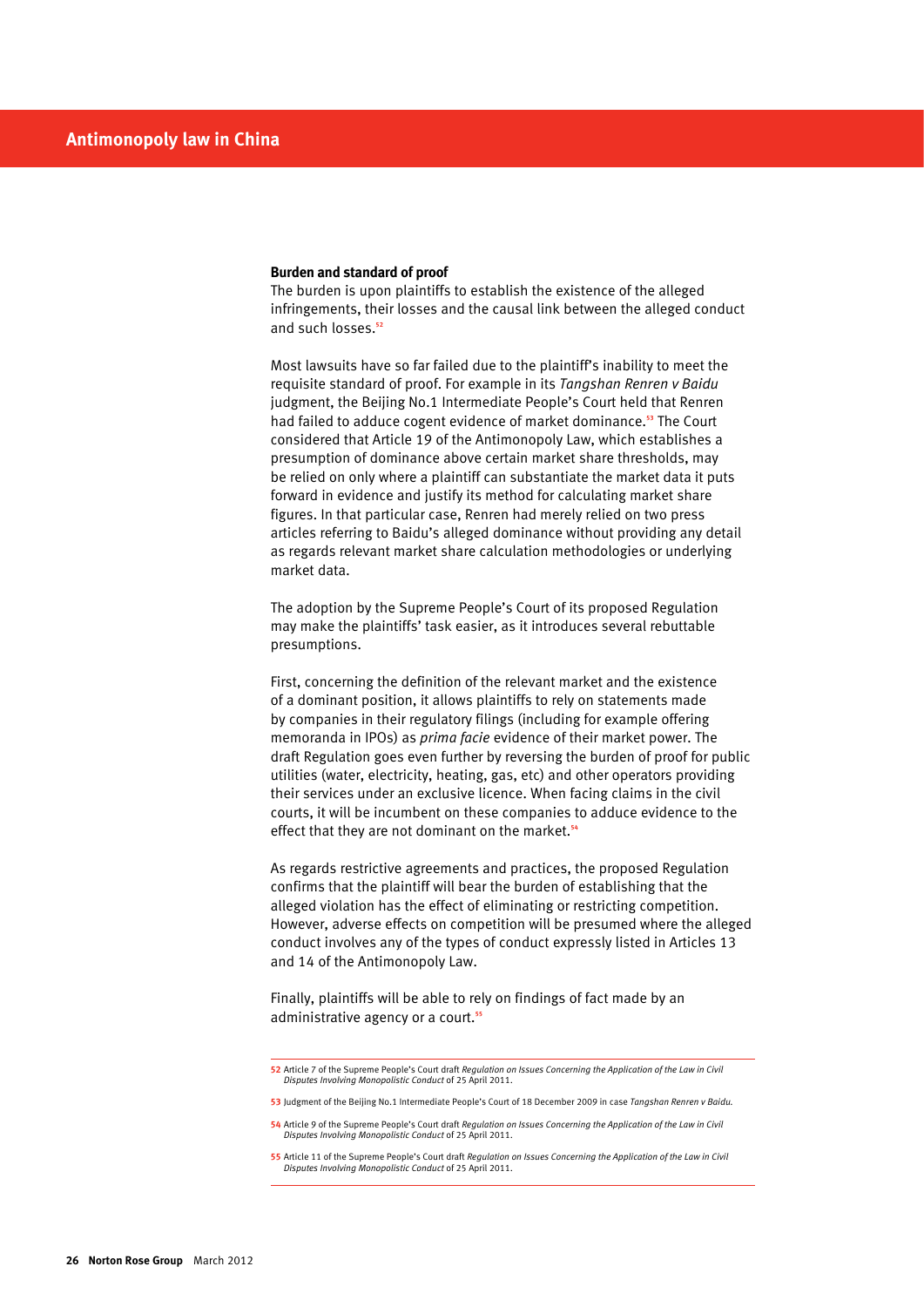#### **Discovery and disclosure of evidence**

China operates a civil law system with limited availability of what is known as "discovery" under common law regimes. The Supreme People's Court's draft Regulation aims to facilitate the gathering of relevant evidence by organising a disclosure mechanism, where the courts will be empowered to order disclosure if certain specific conditions are met.

#### **Limitation period**

The Antimonopoly Law does not provide for specific limitation periods. The standard two-year statute of limitations set forth in Article 135 of the Civil Law therefore applies to civil claims brought under the Antimonopoly Law. The Supreme People's Court's draft Regulation confirms this principle and provides additional detail on the computation of the period as well as on causes for suspension and interruption (notably, the period is interrupted until the adoption of a decision by an administrative enforcement agency).

#### **Effects of a leniency application**

Under the Regulation proposed by the Supreme People's Court, where an undertaking voluntarily reports the relevant information of a monopoly agreement to a competition agency and provides significant evidence, the people's court may take protection measures (including holding non-public hearings, restricting or prohibiting the reproduction of evidence, limiting the exhibition of evidence to legal representatives only, and mandating the execution of confidentiality commitments, etc) with regard to evidence which has not been made public and is subject to cross-examination.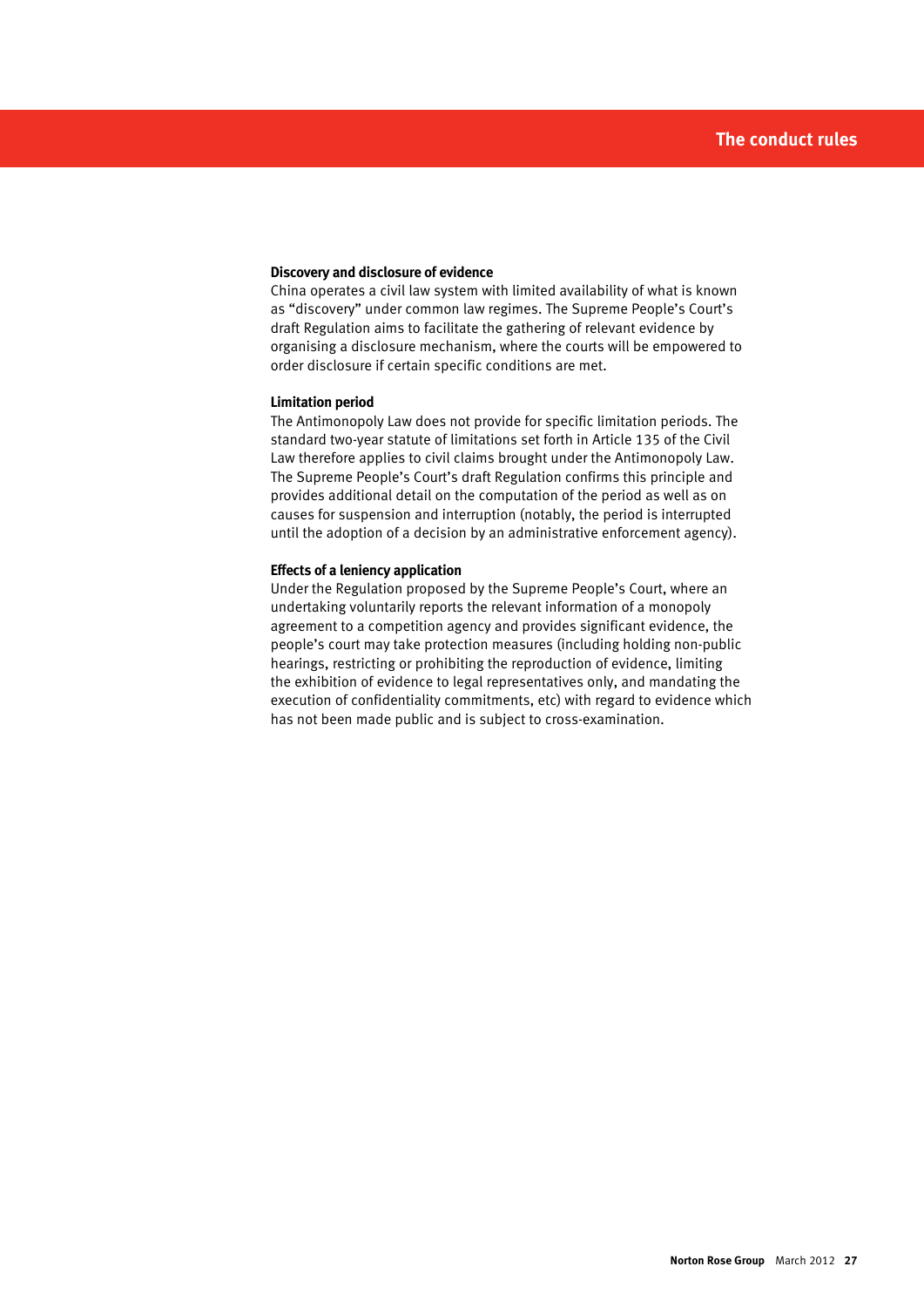# **Merger control**

Chapter IV of the Antimonopoly Law – together with the State Council's *Regulation on Notification Thresholds for Concentrations of Undertakings* adopted on 1 August 2008 – provides the ground rules for the current Chinese merger control regime. Under this regime, "business concentrations" meeting specified turnover thresholds must be notified and cleared by MOFCOM before they can be implemented.

Since the enactment of the Antimonopoly Law, MOFCOM has received hundreds of merger notifications and reviewed close to 400 transactions. According to publicly available data, MOFCOM reviewed 17 cases in 2008, 80 cases in 2009, 117 cases 2010, and 168 in 2011. Most transactions were cleared unconditionally. MOFCOM prohibited only one transaction – the proposed acquisition of Huiyan, a fruit juice producer, by Coca-Cola – and attached conditions to its approval in ten cases.

MOFCOM has been keen to promote legal certainty by adopting a series of guidelines and measures setting out its enforcement policy in more detail. China's merger control regime has now become a major regime that parties to international transactions cannot ignore.

#### **Merger control enforcement statistics**

|                               | 2008 | 2009 | 2010 | 2011 |
|-------------------------------|------|------|------|------|
| <b>Decisions</b>              | 17   | 80   | 117  | 168  |
| <b>Conditional clearances</b> |      |      |      |      |
| <b>Prohibitions</b>           |      |      |      |      |

# **Concentrations**

The merger control provisions only apply to business transactions that qualify as "concentrations" as defined in Article 20 of the Antimonopoly Law. Concentrations include:

- mergers
- acquisitions of control of other undertakings by means of equity or asset purchase
- acquisitions of control or decisive influence on other undertakings by contract or any other means.

The notion of "control or decisive influence" is not defined in the Antimonopoly Law or in any MOFCOM guidelines or implementing measures. The lack of formal guidance on this point has given rise to uncertainties in relation to what extent and under what circumstances acquisitions of joint control and minority share acquisitions may qualify as concentrations.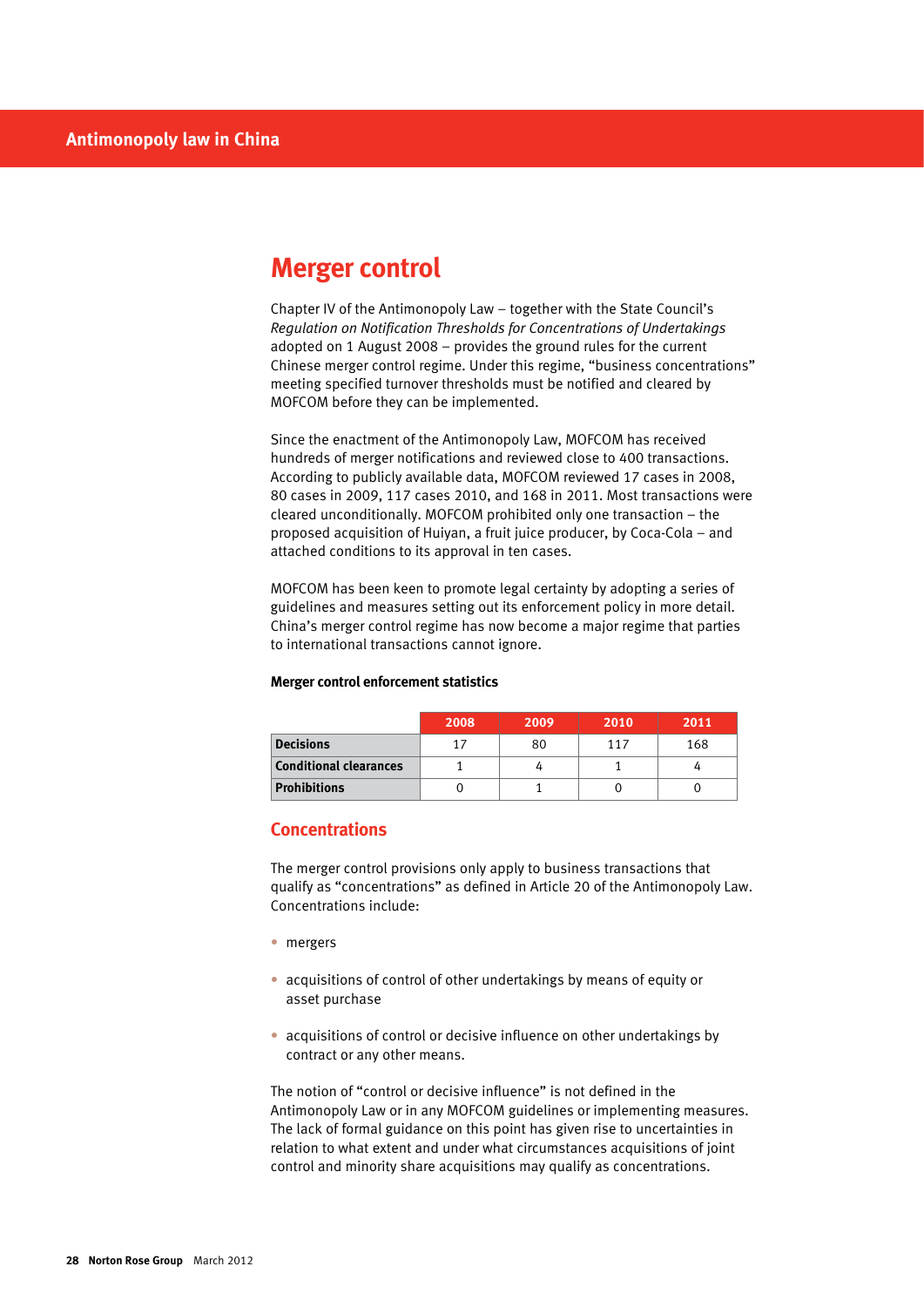With regard to joint ventures, MOFCOM's *Measures on the Notification of Proposed Concentrations* adopted on 21 November 2009 refer to the notion of "join control" when discussing the relevant turnover calculation rules. It is clear that MOFCOM considers that at least certain types of joint venture transactions constitute concentrations within the meaning of the Law: one of the decisions published by MOFCOM (in the *General Electric/China Shenhua* case) involves the establishment of a joint venture. In practice, many joint venture transactions are notified and MOFCOM does not appear to treat "full-function" joint ventures – ie, those performing on a lasting basis all the functions of an autonomous economic entity – differently from "partialfunction" joint ventures. With regard to minority share acquisitions, an early draft of the *Measures on the Notification of Proposed Concentrations* mentioned that decisive influence could be achieved through control rights over important decisions even absent 50 per cent of the voting rights. Without speculating on why such language was not retained in the final draft, this might indicate that MOFCOM is not averse to a finding of control even where less than 50 per cent of the voting rights are being acquired.

In the absence of any clear precedent and in line with the EU regime on which the Chinese rules are modelled, the prudent option would be to seek clearance where a minority shareholder acquires veto rights likely to confer it with decisive influence over the commercial and strategic conduct of the target, and to do so both for full-function and partial-function joint ventures.

# **Notification thresholds**

If a transaction qualifies as a concentration, it must be notified to MOFCOM if any of the following turnover thresholds are met:

- $\bullet$  in the last financial year: (i) the combined total worldwide turnover of the undertakings participating in the concentration exceeded RMB10 billion; and (ii) at least two of these undertakings each had a turnover of more than RMB400 million within China ; or
- $\bullet$  in the last financial year: (i) the combined total turnover within China of the undertakings participating in the concentration exceeded RMB2 billion; (ii) and at least two of these undertakings each had a turnover of more than RMB400 million within China.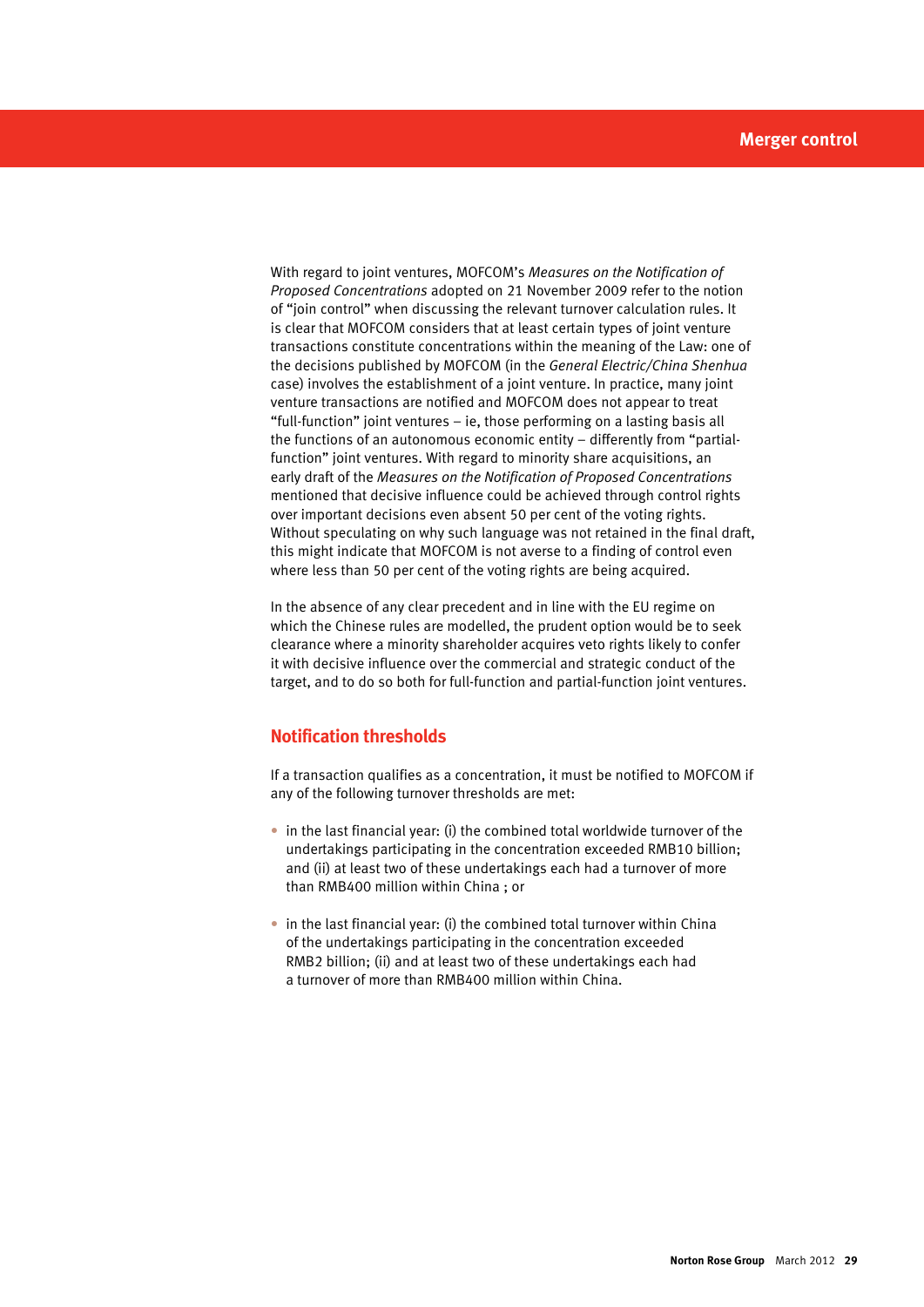The above rules do not apply to intra-group re-organisations**56** and higher turnover thresholds apply for financial institutions.**57** MOFCOM's Notification Measures provide useful guidance on how the above notification thresholds apply in practice. For example, they clarify that the relevant turnover figures should include the total consolidated group turnover figures of each undertaking participating in the concentration in the preceding financial year, after deduction of all taxes and surcharges. Further, in case of an acquisition, only the turnover allocated to the undertaking being acquired is relevant to determine the seller's turnover figures – ie, the seller's sales from other activities are not included when calculating the relevant turnover.

| <b>Reportable concentrations</b> |                                                                            |   |                                                                                                                                                                                |
|----------------------------------|----------------------------------------------------------------------------|---|--------------------------------------------------------------------------------------------------------------------------------------------------------------------------------|
|                                  | mergers<br>acquisitions of control by means of<br>equity or asset purchase |   | combined worldwide turnover<br>of all undertakings exceeds<br>RMB10 billion and China-wide<br>turnover of each of at least                                                     |
|                                  | acquisitions of control or decisive<br>influence by contract or other      |   | two undertakings exceeds<br>RMB400 million                                                                                                                                     |
|                                  | means                                                                      | 4 | or<br>combined China-wide turnover<br>of all undertakings exceeds<br>RMB2 billion and China-wide<br>turnover of each of at least<br>two undertakings exceeds<br>RMB400 million |
|                                  |                                                                            |   |                                                                                                                                                                                |

#### **Compulsory notification**

#### **Timing of notification:**

prior to the implementation of the transaction

#### **Standstill obligation:**

the transaction cannot be implemented until it has been cleared by MOFCOM, or, in the absence of a decision, by expiry of the statutory deadline

#### **Failure to notify:**

MOFCOM can impose a fine up to RMB500,000 as well as an order to stop or unwind the implementation of the transaction or take any measure to restore pre-existing market conditions

56 Pursuant to Article 22 of the Antimonopoly Law, merger control does not apply where one party to the concentration<br>holds at least 50 per cent of the voting shares or assets of all other parties, or, where 50 per cent or shares or assets of all parties involved in the concentration are held by a same third-party undertaking.

57 Pursuant to Measures on Calculating the Turnover of Financial Institutions for Merger Control Purposes jointly adopted<br>by MOFCOM, the People's Bank of China, the China Banking Regulatory Commission, the China Securities Commission and the China Insurance Regulatory Commission of 15 July 2009, for banking institutions, securities companies, fund management companies and insurance companies, only 10 per cent of the relevant turnover figures will be taken into account for the purposes of calculating whether the turnover thresholds are met.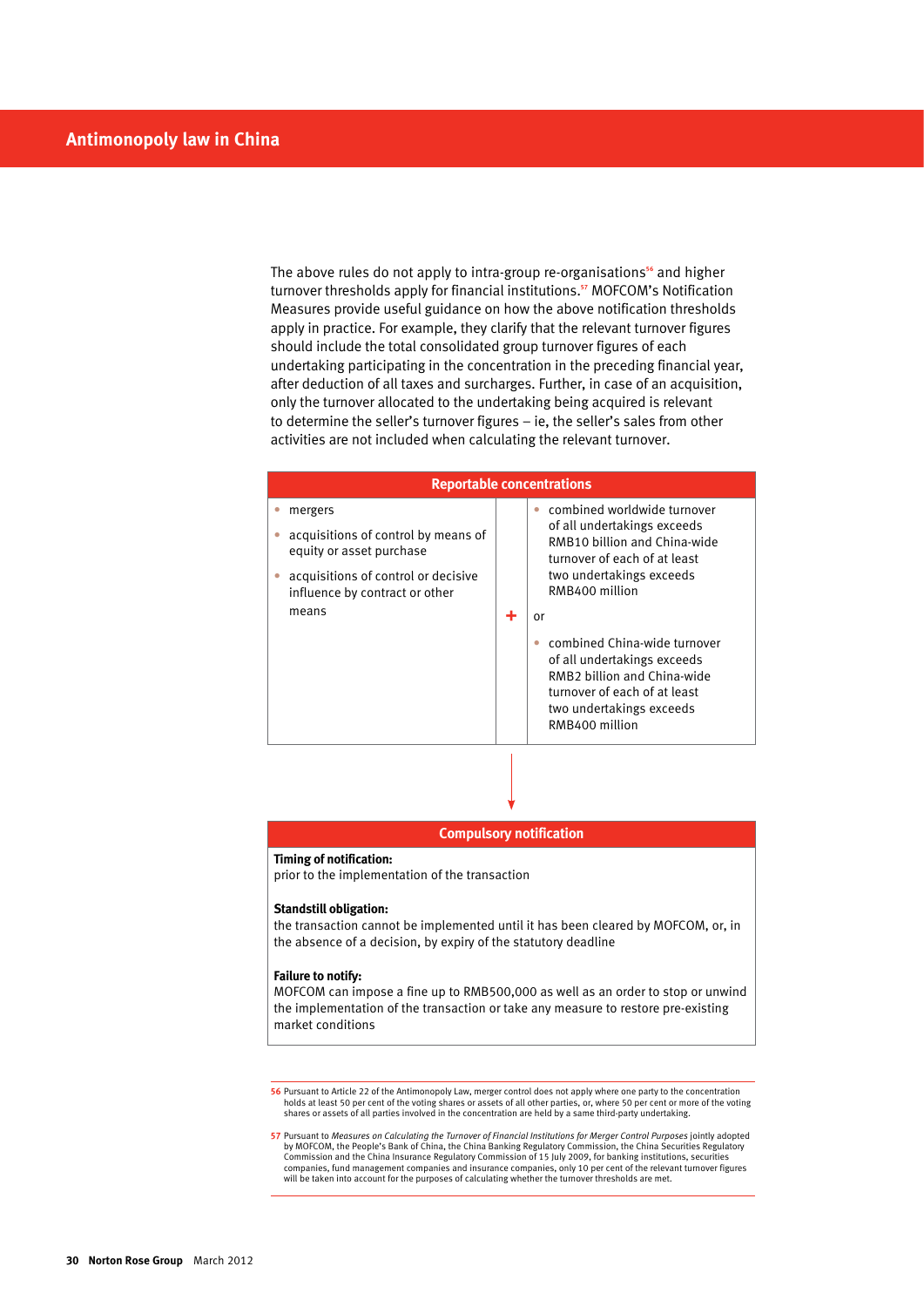In practice, these rules sometimes require the notification of transactions that bear little or no connection with China. This is a frequent issue with extraterritorial joint venture transactions, where the controlling shareholders – considered as undertakings participating in the concentration – may meet the above notification thresholds even though the joint venture itself is not or will not likely become active in China. For instance the establishment of a joint venture to exploit a port terminal in Africa may be subject to a notification requirement in China if the joint venture partners meet the Chinese notification thresholds based on their respective turnover achieved with unrelated business activities. Similar issues arise under the EU's merger control rules. So far – in the absence of a clear response under international public law principles – many parties choose to seek approval in relation to these wholly extraterritorial joint ventures.

MOFCOM also retains the discretion to require notification of any transaction which it considers may have the effect of excluding or limiting competition, even if the above thresholds are not met. According to the *Draft Interim Measures on the Investigation of Concentrations not Reaching the Notification Thresholds but Suspected of Anticompetitive Effects* issued in February 2009, if MOFCOM decides on its own initiative to review a transaction, the parties may undertake to suspend its implementation during an ad hoc review period agreed with MOFCOM. In that case, the transaction may not be implemented before expiry of the review period.

Under Article 31 of the Antimonopoly Law, where a foreign investor participates in a concentration involving a domestic undertaking and a matter of state security is involved, an additional state security review may be conducted. The security review regime is further set out in the State Council *Notice on the Establishment of a Security Review System for Foreign Acquisitions of Domestic Enterprises* adopted on 3 February 2011, and in MOFCOM's *Regulation on the Implementation of the Security Review System for the Acquisitions of Domestic Enterprises by Foreign Investors* adopted on 25 August 2011.

#### **Common types of transactions subject to merger control in China**

- • merger
- acquisition of all the shares of another company
- majority share acquisition
- minority share acquisition with control rights
- greenfield joint venture
- acquisition of a business through the purchase of its assets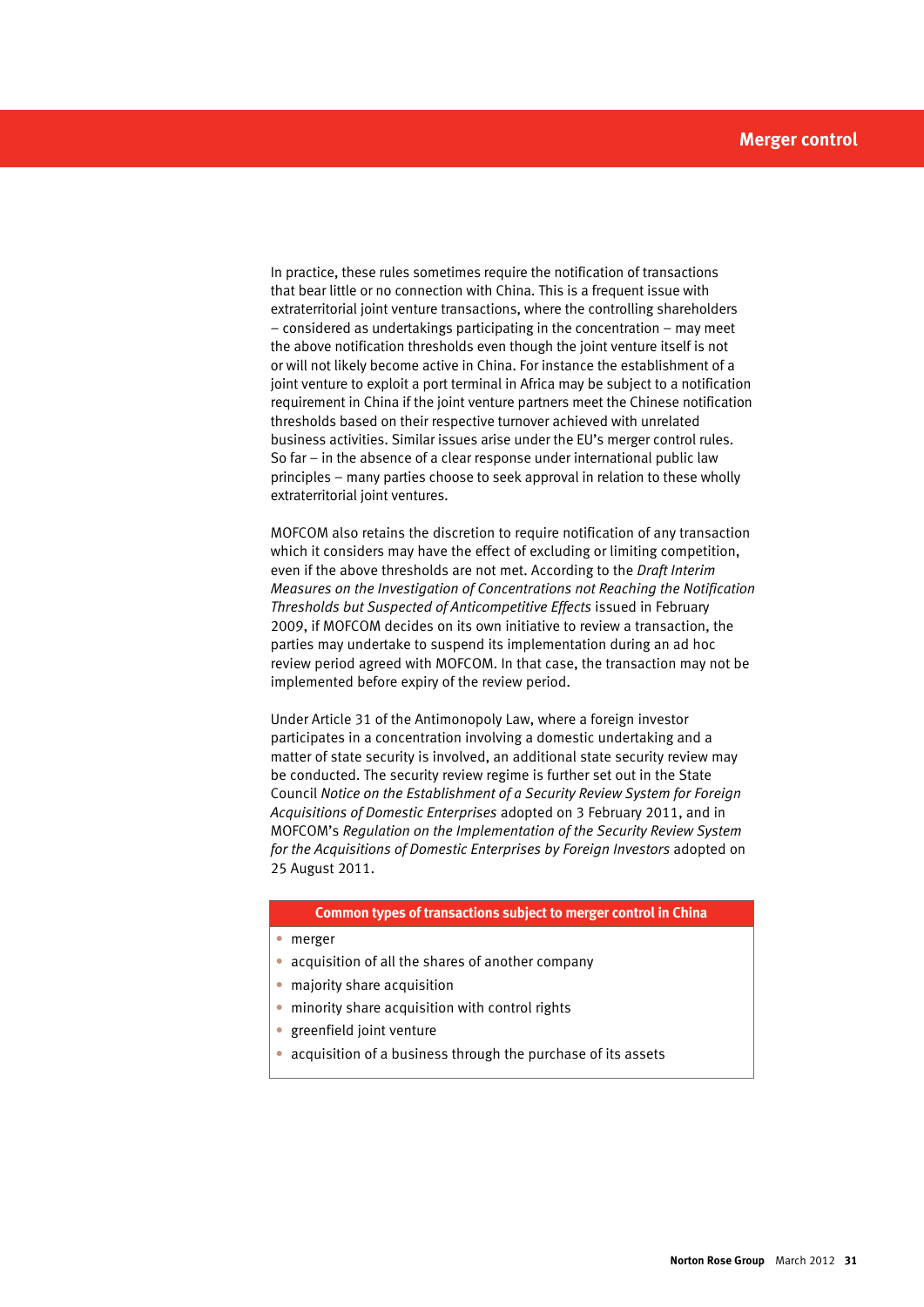## **Review procedure and timing**

Transactions subject to a notification requirement must be notified to MOFCOM and may not be implemented before clearance has been obtained from MOFCOM. The procedural notification and review rules are further detailed in the Notification Measures and in MOFCOM's *Measures on the Review of Notified Concentrations* of 24 November 2009.**58** In case of a merger, the notification obligation rests on all the merging parties. For other types of concentrations, notification must be made by the undertaking acquiring control or decisive influence. However, if one party fails to notify, the other parties may notify the transaction.

A detailed notification form must be completed. This notification form requires the submission of extensive information, explanations and data about the transaction and the business activities of the parties. The procedure is more data-intensive than in most other jurisdictions and often leads to delays. With a view to expedite the process, MOFCOM announced in December 2011 that it was contemplating amendments to the template notification form and considering the introduction of a simplified process for transactions which are unlikely to raise significant competition issues.

To assess a notified transaction, MOFCOM will not only rely on information provided by the notification parties but it will also collect relevant information from customers, competitors and other relevant stakeholders. Such third-party information may have a significant impact on the assessment of a transaction and may sometimes contribute to slowing down the review process. MOFCOM also increasingly relies on detailed economic data for its analysis. For instance, in the *Seagate/Samsung case*, **<sup>59</sup>** MOFCOM conducted a detailed review of a wide range of economic analysis presented by Seagate's economic advisors and asked numerous and detailed questions about the data, methodology and conclusions.

MOFCOM has 30 days to conduct a preliminary examination of the concentration ("first phase review") and to decide whether to proceed to an in-depth review of the proposed transaction. If an in-depth review ("second phase review") is required, MOFCOM has an additional 90 days - which can be extended to 150 days in certain circumstances – to review the transaction. If MOFCOM fails to adopt a decision before the expiry of this review period, the transaction is deemed cleared and the parties may implement their transaction.**<sup>60</sup>**

**59** Public Announcement No 90 [2011] of MOFCOM in relation to its decision of 12 March 2011 in case *Seagate/Samsung.*

**<sup>58</sup>** See also MOFCOM's *Guidelines on Procedures for Merger Review* of 3 March 2010; *MOFCOM's Guiding Opinions on Merger Notification Procedures* of 5 January 2009; MOFCOM's *Guiding Opinions on Materials to be Submitted when*  Notifying a Merger of 7 January 2009; and MOFCOM's Interpretation of the Measures on the Notification of Proposed<br>Concentrations and the Measures on the Review of Notified Concentrations of 12 January 2010.

**<sup>60</sup>** It remains unclear whether the review periods provided for in the Antimonopoly Law are calendar days or business days but in the *Seagate/Samsung* case, MOFCOM stated that it has the right to extend the review period until the next working day when the review period lapses on a Saturday.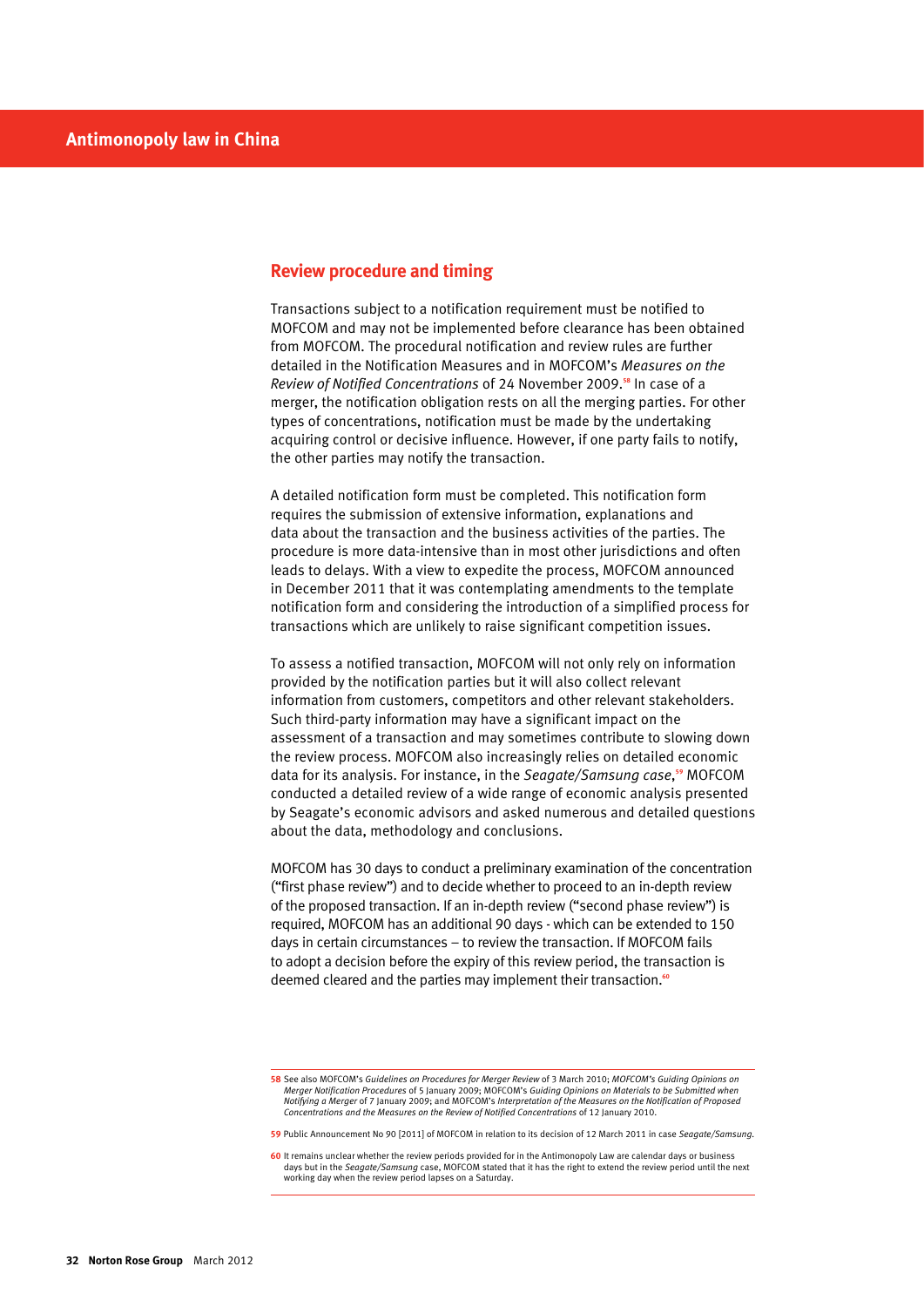In practice, merger clearance may often take much longer than 30 days, even in simple cases. This is in part due to the fact that the 30-day period only starts running when MOFCOM is satisfied that it has received all the relevant information it deems necessary to review a transaction. It often takes several weeks before MOFCOM confirms that a notification is complete. Sometimes MOFCOM decides to open the 90-day second phase review ahead of expiry of the 30-day first phase review, with the second phase starting to run immediately, and not after the end of the first phase as would be the case in other jurisdictions.

# Merger review timetable

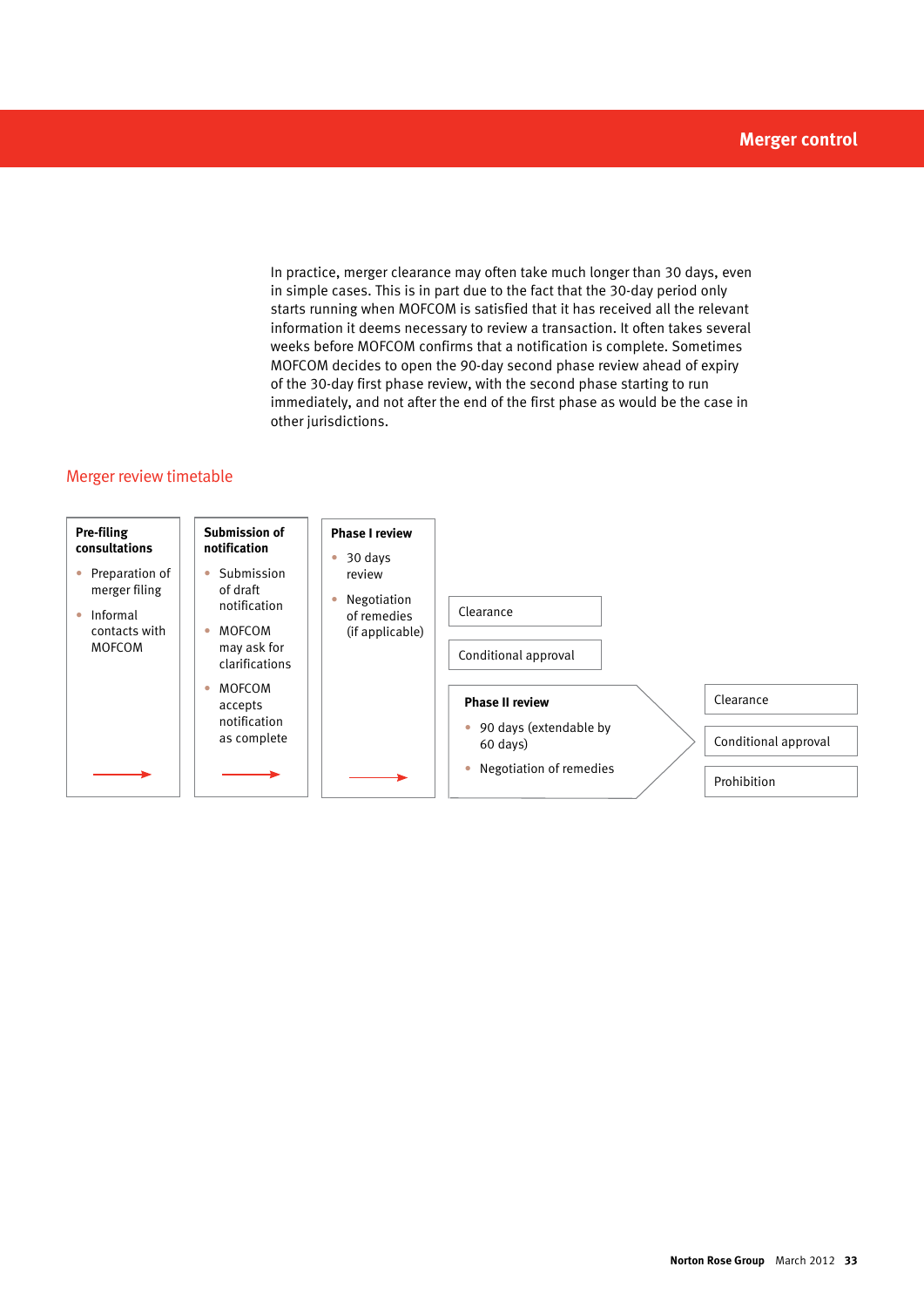## **Substantive assessment**

The test for compatibility is whether the proposed concentration has or could have the effect of eliminating or restricting competition. If the parties can successfully demonstrate either that the proposed transaction has redeeming benefits outweighing its restrictive effects or that it is in the public interest, MOFCOM may nevertheless approve the transaction.

Pursuant to Article 27 of the Antimonopoly Law, MOFCOM will consider the following factors:

- the market share of the undertakings involved and their ability to control the relevant market
- the degree of concentration in the relevant market
- the effect of the concentration on market entry and technological progress
- the effect of the concentration consumers and other undertakings
- $\bullet$  the effect of the concentration on the development of the national economy
- other elements relevant for the competitive analysis.

In August 2011, MOFCOM issued an *Interim Regulation on the Assessment of the Competitive Effects of Concentrations of Undertakings,* which provides more detail on the Article 27 substantive review criteria. The Regulation refers to concepts which are familiar in established competition law jurisdictions (market share analysis, assessment of the degree of market concentration by reference to the Herfindahl-Hirschman Index and the Concentration Ratio, reference to the likelihood, timeliness and sufficiency of market entry to assess the importance of barriers to entry, etc). The Regulation also indicates which benefits resulting from a concentration will be considered as part of its overall competitive assessment. Unlike most other jurisdictions, these benefits include not only economic efficiencies (such as economies of scale and scope, cost reductions, increased product variety, technological advancements) but also public interest considerations. There is also a reference to the fact that MOFCOM will consider the existence of a failing firm among the merging parties without however specifying the specific criteria to meet for the failing firm defence to succeed.

This Regulation fails to provide much guidance on MOFCOM's enforcement policies and priorities. For instance, MOFCOM does not provide any indication as to the levels of concentration or market share thresholds above which a transaction may raise concerns. There is also no specific guidance on MOFCOM's enforcement approach with regard to different types of transactions (such as horizontal, vertical or conglomerate mergers). Nonhorizontal mergers traditionally raise fewer issues.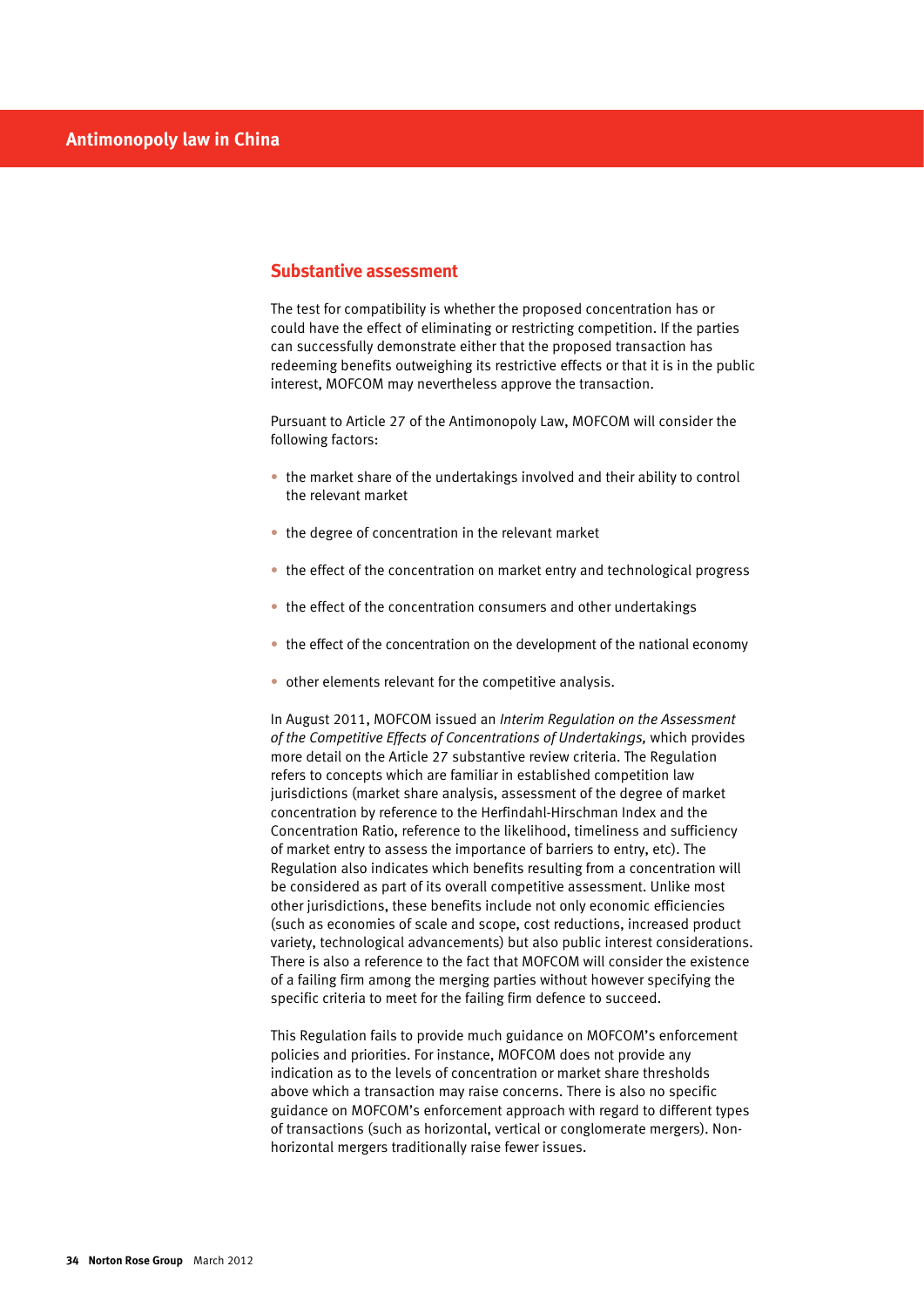In the absence of such formal guidance, parties have to rely on precedents to understand MOFCOM's enforcement policy. Unfortunately, to date, most merger decisions are not publicly available. MOFCOM's policy – in line with its obligations under the Antimonopoly Law – has so far been to only publish prohibition or conditional clearance decisions. The few public announcements made in relation to merger decisions are short and contain relatively little information about MOFCOM's underlying merger analysis.

On the basis of the public announcements made to date, MOFCOM appears to rely heavily in its competitive assessment on market share and on the degree of concentration in the relevant markets affected by the transaction:

- For horizontal concentrations, MOFCOM tends to consider high combined market shares as a strong indication of potential competition concerns – either in the form of unilateral or coordinated restrictive effects.**61** In the early *Mitsubishi/Lucite* case, MOFCOM relied almost exclusively on the fact that the combined market share of the parties would reach 64 per cent to consider that the transaction was capable of restricting competition. In subsequent decisions, MOFCOM considered high market shares together with other factors – such as the presence of barriers to entry<sup>62</sup> or limited countervailing buying power.**63** In the *Seagate/Samsung* case,**64** MOFCOM considered a wide range of factors (including product homogeneity, market transparency, lack of incentives of large customers to exercise countervailing buying power, prevailing procurement methodologies and capacity constraints on the relevant market, barriers to entry in the form of intellectual property, know-how and scale efficiencies) before concluding that Seagate's proposed acquisition of Samsung's competing hard disk drive business was likely to raise horizontal competition issues.
- Similarly, for non-horizontal concentrations such as vertical or conglomerate mergers – the size or market share of the parties will be a key element. Where transaction parties have sizeable activities in related, upstream or downstream markets, potential foreclosure or leverage issues will be important considerations in MOFCOM's substantive assessment. To date, MOFCOM has identified vertical foreclosure issues in three cases,**<sup>65</sup>** and MOFCOM relied on possible leverage risks to prohibit Coca-Cola's proposed acquisition of Chinese juice producer Huiyan.**66** In contrast with the practice elsewhere, in these cases MOFCOM seems not to have

- **62** Public Announcement No 77 [2009] of MOFCOM in relation to its decision of 29 September 2009 in case *Pfizer/Wyeth.*
- **63** Public Announcement No 82 [2009] of MOFCOM in relation to its decision of 30 October 2009 in case *Panasonic/Sanyo.*
- **64** Public Announcement No 90 [2011] of MOFCOM in relation to its decision of 12 March 2011 in case *Seagate/Samsung.*
- **65** Public Announcement No 28 [2009] of MOFCOM in relation to its decision of 24 April 2009 in case *Mitsubishi Rayon/ Lucite International*; Public Announcement No 76 [2009] of MOFCOM in relation to its decision of 28 September 2009 in case *GM/Delphi;* Public Announcement No 74 [2011] of MOFCOM in relation to its decision of 11 November 2011 in case *General Electric/China Shenhua.*

**66** Public Announcement No 22 [2009] of MOFCOM in relation to its decision of 18 March 2009 in case *Coca-Cola/Huiyuan.*

**<sup>61</sup>** For the first application by MOFCOM of the horizontal coordination risk theory, see Public Announcement No 53 [2010] of MOFCOM in relation to its decision of 13 August 2010 in case *Novartis/Alcon*.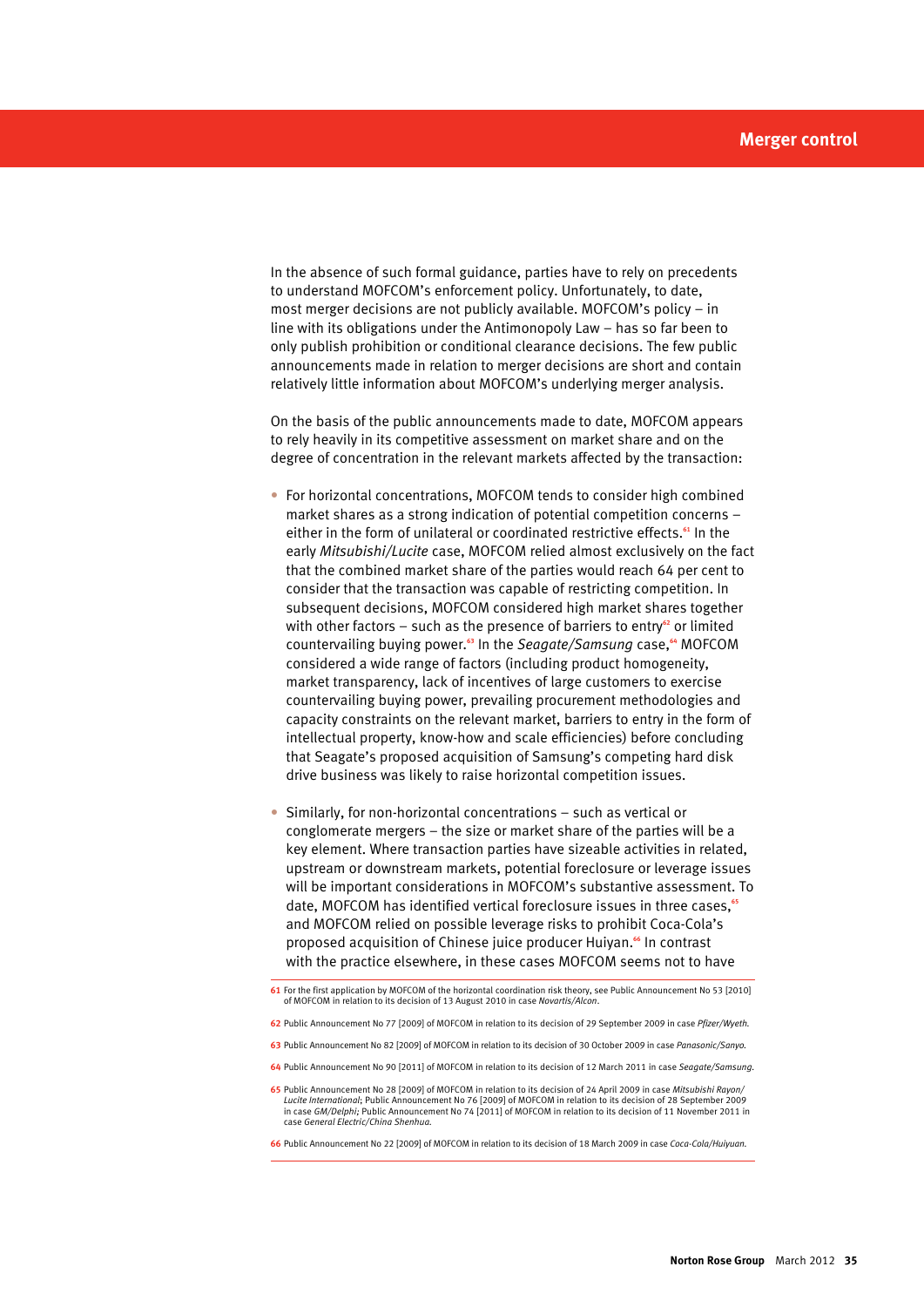proceeded to any detailed analysis of the economic incentives of the parties to engage in anticompetitive foreclosure or leverage strategies.**<sup>67</sup>** For instance in the *GM/Delphi case*,<sup>68</sup> MOFCOM considered that GM's proposed acquisition of Delphi, a leading car parts supplier in China, could hinder Chinese car makers' continued access to automotive parts without however discussing GM's incentives and ability to restrict these supplies.

MOFCOM's competitive analysis is sometimes controversial. Its rationale for prohibiting Coca-Cola's proposed acquisition of Huiyan – namely that Coca-Cola would have leveraged its dominant position in the carbonated beverages market into the neighbouring juice market – relies on a theory of harm that is not universally accepted. Another example is the conditional approval of *Alcon/Novartis*.<sup>69</sup> In that transaction, the combination of Novartis' one per cent market share with Alcon's 60 per cent was identified as a competition concern. A *de minimis* increase of this nature would not usually give rise to concerns elsewhere. Finally, although the discrepancy in the analysis may result from procedural issues involving a parallel merger in the same industry, MOFCOM approved the *Seagate/Samsung* transaction subject to conditions,**70** whereas the same transaction was unconditionally approved by a number of other competition law jurisdictions including the EU and the United States, as well as other Asian countries.

As MOFCOM is gradually stepping up its international cooperation efforts, such differences in approach might diminish over time. In July 2011, the Chinese and US antitrust enforcement agencies signed a *Memorandum of Understanding on Antitrust and Antimonopoly Cooperation*. **<sup>71</sup>** The memorandum sets out a broad framework of cooperation that consists of a senior-level joint dialogue and a one-on-one communication and cooperation mechanism between individual US and Chinese agencies. Later in November, MOFCOM and the US antitrust agencies developed further guidance for cooperation in specific merger cases.**72** The guidance provides that where appropriate and subject to any applicable confidentiality restrictions, the agencies may exchange information regarding a transaction they are both investigating. This information may concern the timing of their respective investigations and technical aspects of cases, such as definition of relevant markets, evaluation of competitive effects, theories of competitive harm, economic analysis and remedies.

- **68** Public Announcement No 76 [2009] of MOFCOM in relation to its decision of 28 September 2009 in case *GM/Delphi.*
- **69** Public Announcement No 53 [2010] of MOFCOM in relation to its decision of 13 August 2010 in case *Novartis/Alcon.*
- **70** Public Announcement No 90 [2011] of MOFCOM in relation to its decision of 12 March 2011 in case *Seagate/Samsung.*
- **71** *Memorandum of Understanding on Antitrust and Antimonopoly Cooperation between the United States Department of Justice and the Federal Trade Commission, on the one hand, and the People's Republic of China National Development and Reform Commission, Ministry of Commerce, and State Administration for Industry and Commerce, on the other hand*, dated 27 July 2011.
- **72** *Guidance for Case Cooperation between the Ministry of Commerce and the Department of Justice and Federal Trade Commission on Concentration of Undertakings (Merger) Cases*, dated 29 November 2011.

**<sup>67</sup>** Public Announcement No 76 [2009] of MOFCOM in relation to its decision of 28 September 2009 in case *GM/Delphi*.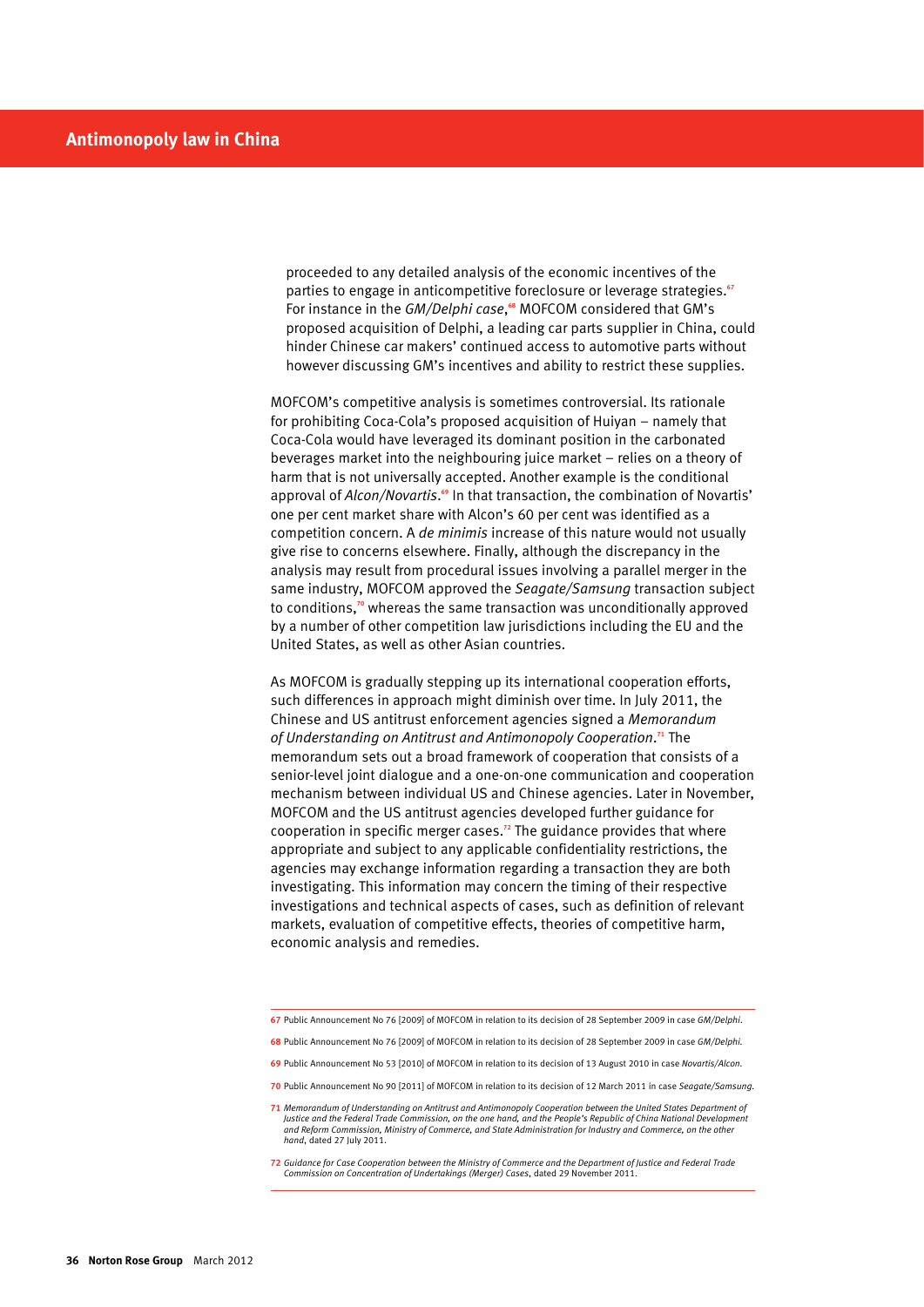# **Remedies**

When a concentration raises competition issues, both the parties and MOFCOM may propose remedies to reduce its harmful effects and obtain clearance for the deal. Those remedies may be structural (eg, the divestiture of assets) and behavioural (eg, an agreement to sell below a certain price). On 5 July 2010 MOFCOM issued *Interim Measures concerning the Divestiture of Assets or Businesses when Implementing Concentrations of Undertakings* setting out in more detail the procedural aspects of business divestiture remedies. In December 2011, MOFCOM announced that, with a view to improving transparency, it would soon publish a *Regulation on the Imposition of Restrictive Conditions on Concentrations of Undertakings* which would provide further detail on the substantive aspects of remedies.

To date, MOFCOM has imposed remedies in ten cases. In these cases, MOFCOM has adopted a very pragmatic approach. Unlike in other jurisdictions, MOFCOM does not seem to favour structural remedies over behavioural remedies. Structural remedies were for the first time imposed in the *Mitsubishi/Lucite* case in April 2009 and since then MOFCOM has imposed structural remedies – in the form of business divestitures – on three other occasions.**73** In all cases, business divestures were imposed to address horizontal competition issues. No such structural remedies have to date been imposed to address vertical concerns.

Behavioural remedies are tailored to the specific situation, and they vary significantly from one case to another. The main behavioural remedies imposed to date include the following: refrain from acquiring or increasing stakes in Chinese competitors or suppliers;**74** refrain from building new production facilities in China;**75** maintain current sales levels;**76** continue to supply the Chinese markets;<sup>77</sup> terminate existing distribution agreements with Chinese competitors;**78** exit the Chinese market for a certain period of time;**79** maintain or expand production or investments in China.**80** Some of these behavioural remedies are limited in time while others are open-ended. For instance, in the *Novartis/Alcon* case, Novartis' commitment to stop selling eye-care products in China was limited to a five-year period, whereas in the *Uralkali/Silvinit* case, the merged entity committed to maintain

- **74** Public Announcement No 95 [2008] of MOFCOM in relation to its decision of 18 November 2008 in case Inbev/ Anheuser-Bush.
- **75** Public Announcement No 28 [2009] of MOFCOM in relation to its decision of 24 April 2009 in case *Mitsubishi Rayon/ Lucite International.*
- **76** Public Announcement No 33 [2011] of MOFCOM in relation to its decision of 2 June 2011 in case *Uralkali/Silvinit.*
- **77** Public Announcement No 76 [2009] of MOFCOM in relation to its decision of 28 September 2009 in case *GM/Delphi.*
- **78** Public Announcement No 53 [2010] of MOFCOM in relation to its decision of 13 August 2010 in case *Novartis/Alcon.*
- **79** Public Announcement No 53 [2010] of MOFCOM in relation to its decision of 13 August 2010 in case *Novartis/Alcon.*
- **80** Public Announcement No 90 [2011] of MOFCOM in relation to its decision of 12 March 2011 in case *Seagate/Samsung.*

**<sup>73</sup>** Public Announcement No 77 [2009] of MOFCOM in relation to its decision of 29 September 2009 in *Pfizer/Wyeth;* Public Announcement No 82 [2009] of MOFCOM in relation to its decision of 30 October 2009 in case *Panasonic/Sanyo;* Public<br>Announcement No 73 [2011] of MOFCOM in relation to its decision of 31 October 2011 in case *Alpha/Savio.*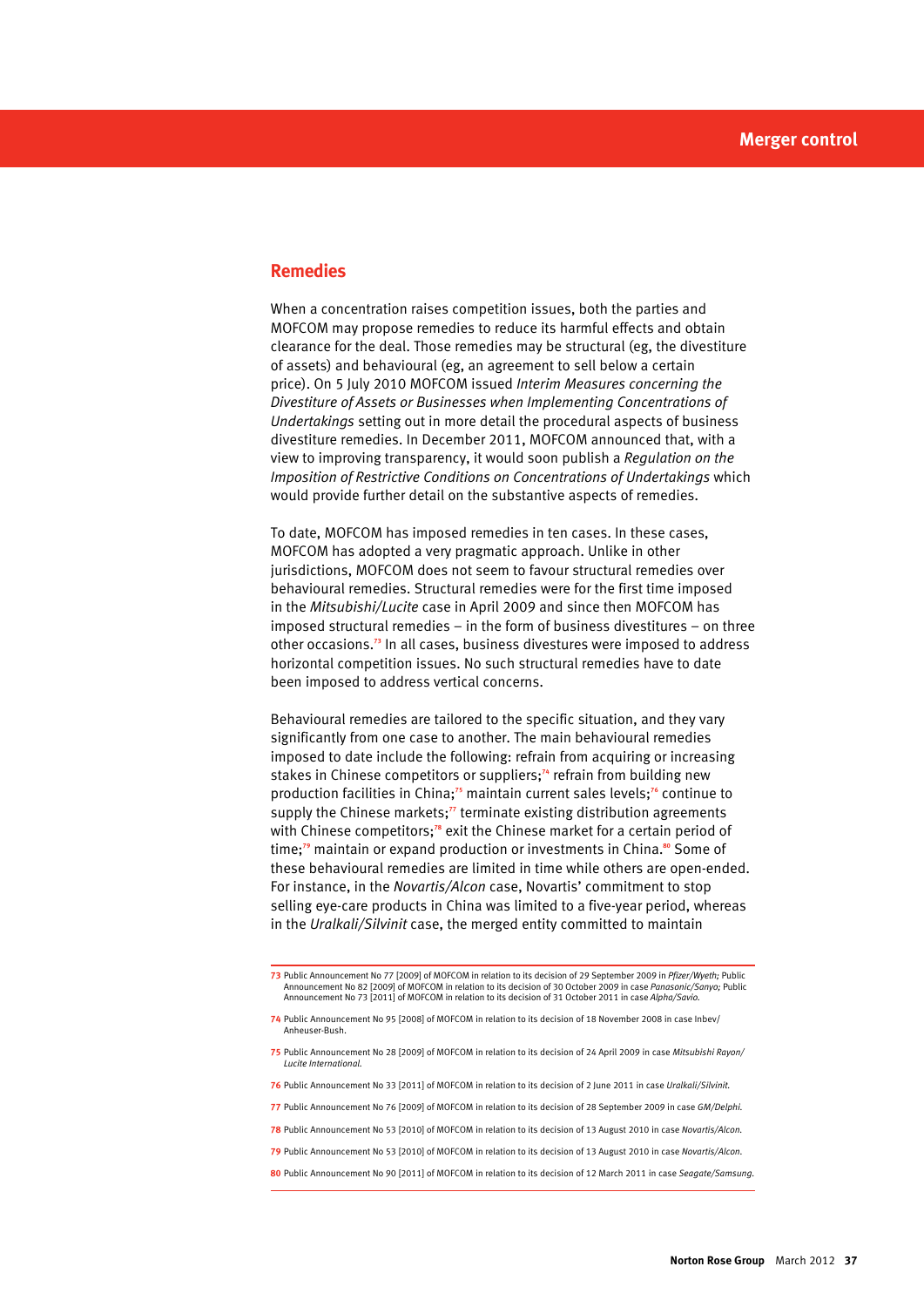current sales levels in China for an unlimited period of time. Open-ended commitments are difficult and expensive to monitor. As a result, MOFCOM is increasingly relying on third-party monitoring trustees to verify the implementation of these remedies.**<sup>81</sup>**

# **Sanctions for failure to notify**

Under Article 48 of the Antimonopoly Law, failure to notify a reportable concentration may lead to the imposition of fines of up to RMB500,000 as well as an order to stop the implementation of the transaction, to dispose of shares or assets, to transfer the business or take any other measure to restore pre-existing market conditions.

On 30 December 2011, MOFCOM adopted *Interim Measures on the Investigation of Concentrations not Notified*. These Measures – which took effect on 1 February 2012 – set out the procedural framework under which MOFCOM will investigate and sanction reportable transactions implemented prior to seeking merger control clearance. MOFCOM will launch an investigation if there is *prima facie* evidence of a failure to notify. In such a case, the relevant parties have 30 days to provide MOFCOM with relevant information and MOFCOM then has 60 days to determine whether the transaction was subject to a notification requirement. If MOFCOM determines that the transaction should have been notified, the parties must submit a notification within 30 days and implementation of the transaction must be suspended. MOFCOM then has 180 days to evaluate whether the transaction raises any substantive issues and decide whether to impose fines or order reversal of the transaction. MOFCOM's decision will depend on a number of factors including the nature, the severity and the duration of the infringement as well as on the extent to which the relevant transaction raises any substantive competition concerns.

The Antimonopoly Law does not provide for specific limitation periods. In the absence of specific rules, the principles set out in China's Law on Administrative Penalty are likely to apply. This Law provides for a twoyear limitation period from the date of the infringement, or, in the case of continuous infringements, from the date the infringement ceased. It remains to be seen what MOFCOM's enforcement approach will be on this point and in particular whether it might consider that non-compliance with the merger rules is a continuous infringement and therefore that its power to investigate and sanction failures to notify is not limited in time.

**81** Public Announcement No 33 [2011] of MOFCOM in relation to its decision of 2 June 2011 in case *Uralkali/Silvinit.*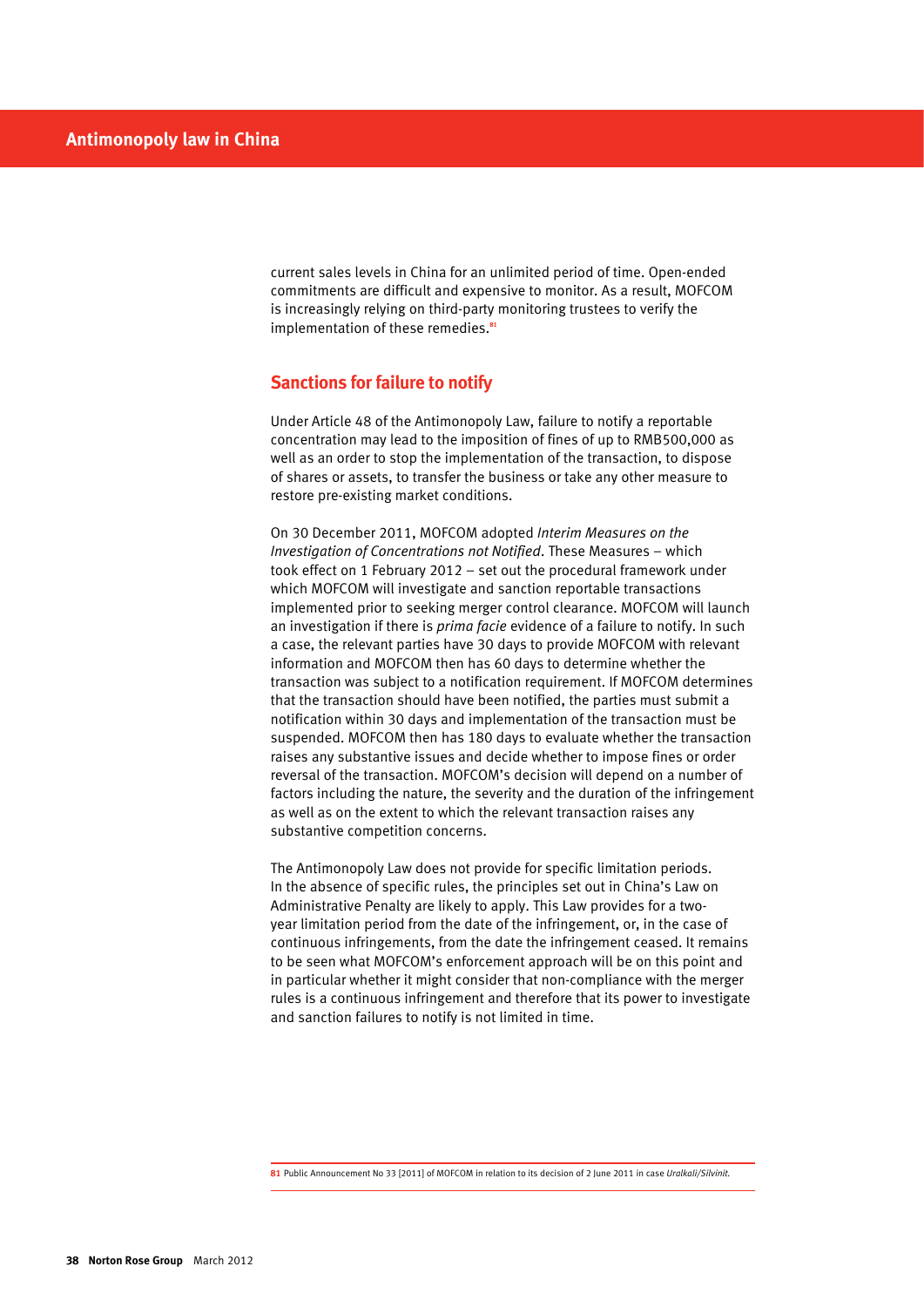# **Administrative and judicial review**

Pursuant to Article 53 of the Antimonopoly Law, any undertaking that wishes to challenge a decision by MOFCOM to prohibit a transaction or impose remedies must first apply for administrative review. If it is dissatisfied with the outcome of the administrative review, the undertaking may further institute a judicial review before the Chinese Courts. The same rules apply with regard to MOFCOM's decisions to fine or to order reversal of a transaction implemented in violation of the merger notification rules. It remains unclear at this stage whether such possibility of administrative or judicial review only exists for final decisions or also covers procedural or provisional determinations made by MOFCOM during the merger review process.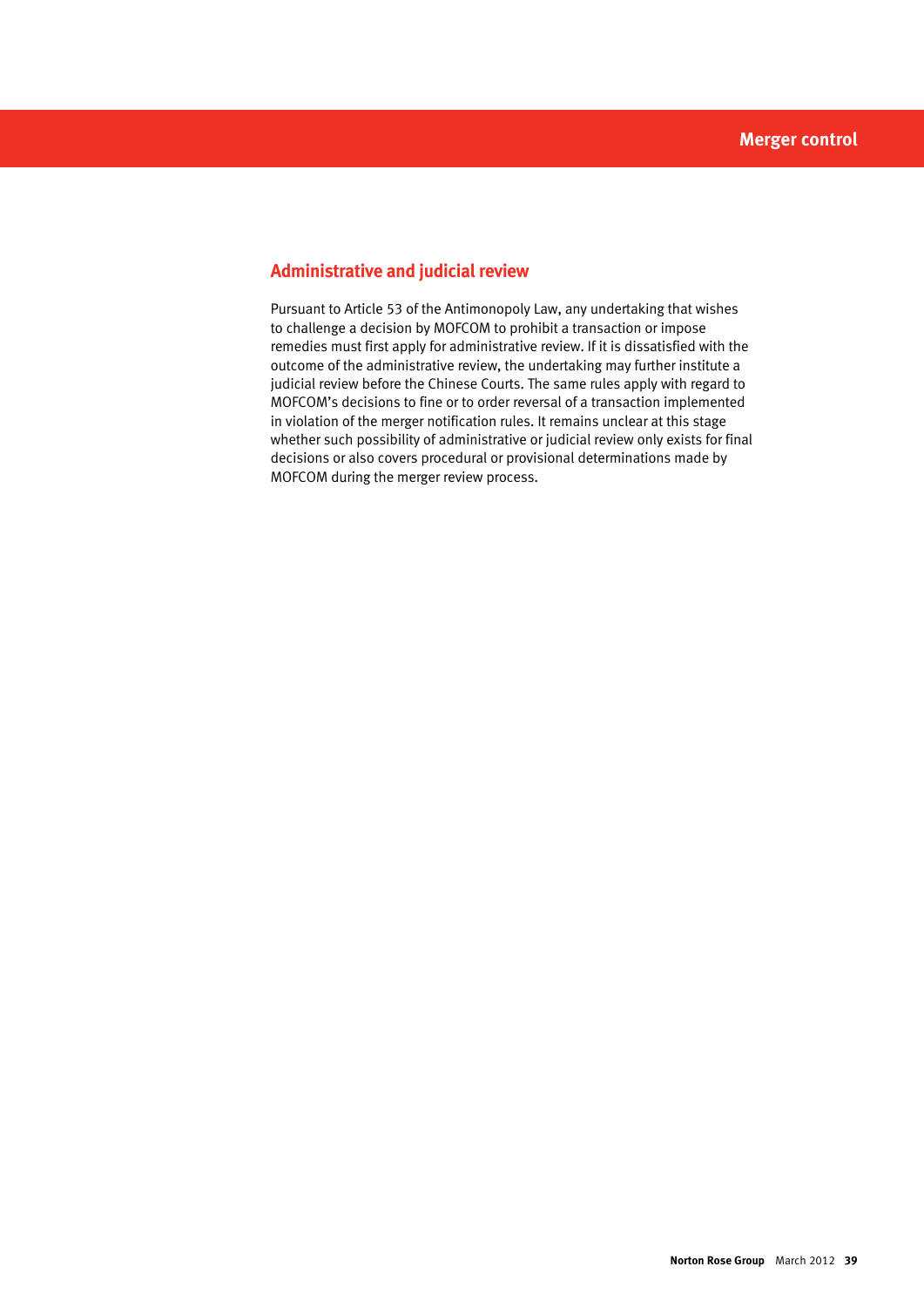# **The prohibition on the abuse of administrative power**

Chapter V of the Antimonopoly Law, dealing with the abuse of administrative power, contains a variety of provisions dealing with matters that are familiar in the EU context – concerning the free movement of goods and services, freedom of establishment for business operators and rules relating to public procurement.

In particular, the Antimonopoly Law provides that administrative authorities or organisations authorised by law or regulation with the administration of public affairs may not abuse their powers to (i) require undertakings or individuals to deal in, purchase or use only goods supplied by undertakings they designate; (ii) impede the circulation of goods between regions – such as by imposing discriminatory charges or technical standards on goods originating from other regions, or setting up checkpoints to block the supply of goods between regions; or (iii) adopt discriminatory measures which would restrict the participation of undertakings from other regions in local tenders, or prevent such undertakings from establishing a branch office, or otherwise investing, in their region. In addition, administrative authorities and organisations may not abuse their administrative powers by compelling undertakings to pursue monopoly conduct, or (in the case of administrative authorities) by introducing legal provisions which eliminate or restrict competition.

The above rules are not without consequence for private parties. Although the issue remains to be tested before the courts and the administrative agencies, private parties which are involved in breaches of the Antimonopoly Law following administrative rules or pursuant to an administrative authorisation that are found to constitute an abuse of administrative power, will not be able to invoke State compulsion as a defence.<sup>82</sup>

Given the overtly political object of these rules, it will not come as a surprise that the Antimonopoly Law provides for the enforcement of them in specifically political terms. Article 51 states that where an administrative authority or organisation abuses its power, the authority immediately superior to the infringing authority will make an order to the latter requiring rectification. In such a situation the relevant antimonopoly enforcement authority may make recommendations to the superior authority concerned.

Despite the comparatively weaker enforcement regime, the Antimonopoly Law's prohibition on the abuse of administrative power has not been left unenforced. In July 2011, the SAIC reported on the first abuse of administrative power case under the Law, which was conducted by the Guangdong Administration of Industry and Commerce. The case had its root in a 2009 provincial stipulation which required GPS devices to be

**<sup>82</sup>** Article 5 of the SAIC's *Regulation on the Prohibition of Anticompetitive Abuse of Administrative Power* of 31 December 2010.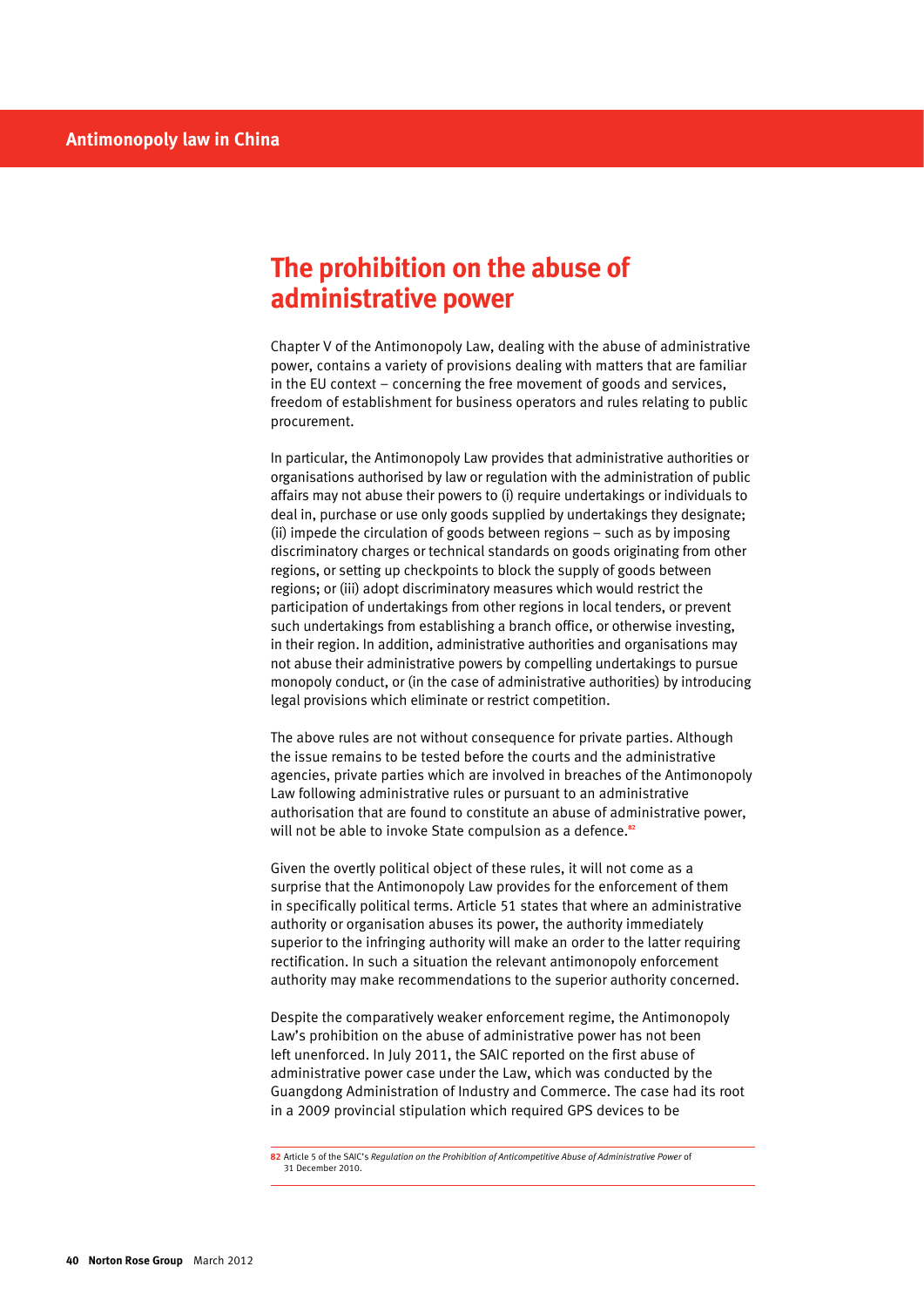installed on certain types of dangerous freight vehicles. In January 2010, the Heyuan Government designated the monitoring platform developed by a local GPS operator, Xinshikong, as the sole municipal monitoring platform, without apparently organising any public tender or other transparent selection process. All other GPS service providers were required to upload their GPS data onto Xinshikong's platform against a monthly data upload service fee. Based on these facts, the Guangdong AIC concluded that the Heyuan Government had inadequately disrupted competition in the local automobile GPS services market by artificially creating a monopolistic upstream market in violation of Articles 8 and 32 of the Antimonopoly Law. With the SAIC's help, the Guangdong AIC made an official recommendation to the provincial government that the challenged municipal acts be rectified. That recommendation was eventually adopted and implemented by the Guangdong provincial Government.**<sup>83</sup>**

The Antimonopoly Law makes no provision for damages actions in the case of abuse of administrative power, although such damages actions should be possible under other Chinese public law rules. The question, however, is whether any such action – on whatever basis – would be successful. In that context, it is noteworthy that a district court in Taiyuan city accepted in September 2011 to consider the claims brought by Shanxi Joint Transport Group against the Taiyuan Railway Bureau for alleged administrative inertia in processing its application for the opening of new ticket sales outlets since 2007. Although public information about the legal arguments brought forward by the plaintiff are scarce, under Article 37 of the Antimonopoly Law, administrative authorities are prohibited from formulating any rules that eliminate or restrict competition; and, under Article 17(3), dominant market players are prohibited from refusing to deal with trade counterparts without legitimate justifications.**<sup>84</sup>**

**<sup>83</sup>** SAIC's announcement of 27 July 2011 in relation to the Guangdong AIC decision in the *Heyuan GPS* case.

**<sup>84</sup>** On 13 September 2011, the Taiyuan Xinghualing District People's Court accepted to consider the claim brought by Shanxi Joint Transport Group against the Taiyuan Railway Bureau for alleged administrative monopoly and abuse of dominance.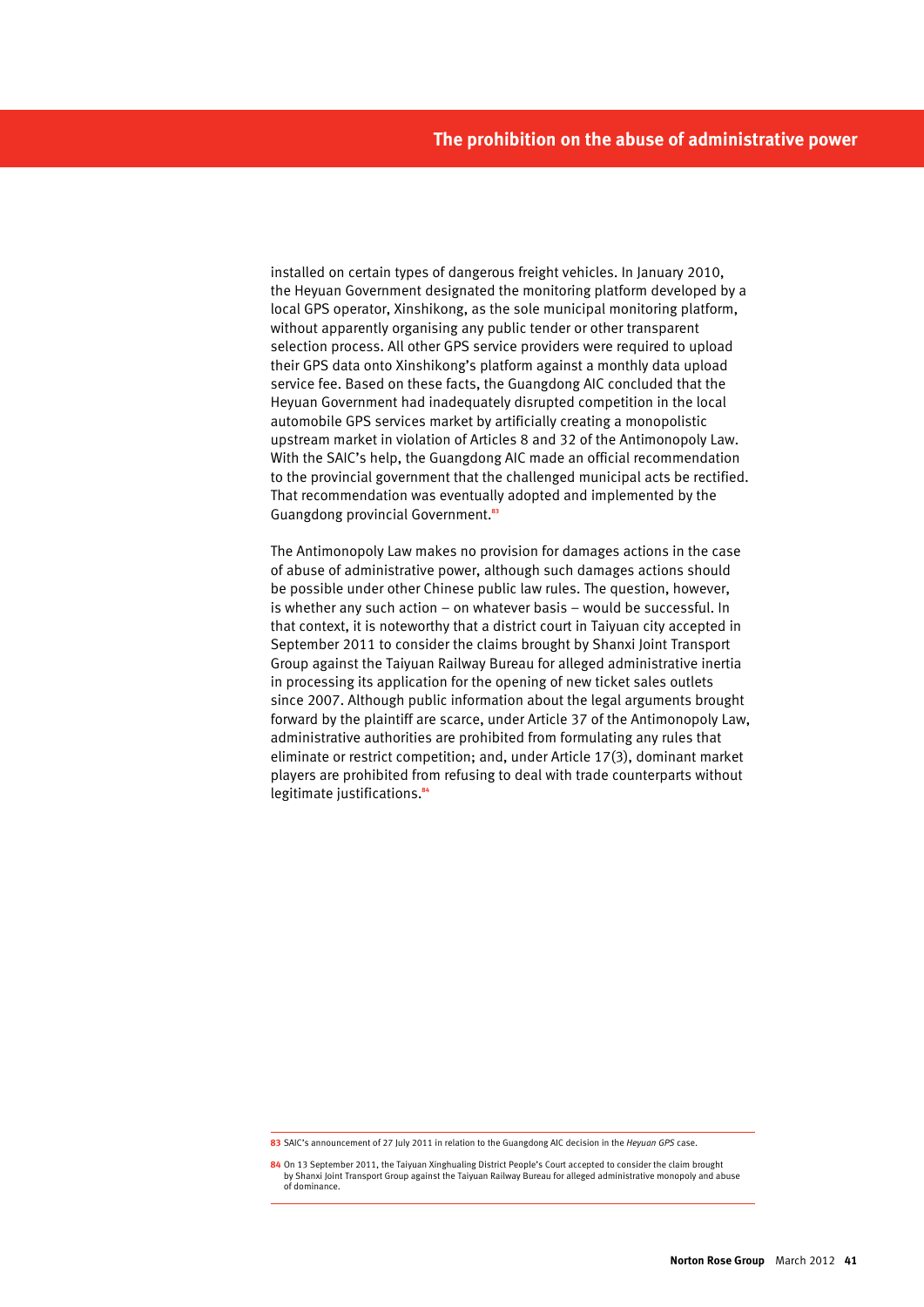# **Appendix**

# **Law, implementing regulations and guidelines**

### General

中华人民共和国反垄断法 Antimonopoly Law of the People's Republic of China (30 August 2007)

商务部反垄断局关于相关市场界定的指南 Antimonopoly Commission Guidelines on Defining the Relevant Market (24 May 2009)

#### Conduct rules

国家发展和改革委员会关于反价格垄断规定 NDRC Regulation on Monopolistic Pricing Practices (29 December 2010)

国家发展和改革委员会关于反价格垄断行政执法程序规定 NDRC Procedural Regulation on the Administrative Enforcement of the Prohibition of Monopolistic Pricing Practices (29 December 2010)

国家工商行政管理总局关于禁止垄断协议行为的规定 SAIC Regulation on the Prohibition of Monopolistic Agreements (31 December 2010)

国家工商行政管理总局关于禁止滥用市场支配地位行为的规定 SAIC Regulation on the Prohibition on the Abuse of a Dominant Market Position (31 December 2010)

国家工商行政管理总局关于查处垄断协议、滥用市场支配地位案件程序规定 SAIC Procedural Regulation on Enforcing the Prohibition on Monopoly Agreements and the Abuse of Dominance (26 May 2009)

#### Merger control

国务院关于经营者集中申报标准的规定 State Council Regulation on Notification Thresholds for Proposed Concentrations of Business Undertakings (1 August 2008)

商务部关于金融业经营者集中申报营业额计算办法 MOFCOM Measures on Calculating the Turnover of Financial Institutions for Merger Control Purposes (15 July 2009)

商务部关于经营者集中申报办法 MOFCOM Measures on the Notification of Proposed Concentrations (21 November 2009)

商务部关于经营者集中审查办法

MOFCOM Measures on the Review of Notified Concentrations (24 November 2009)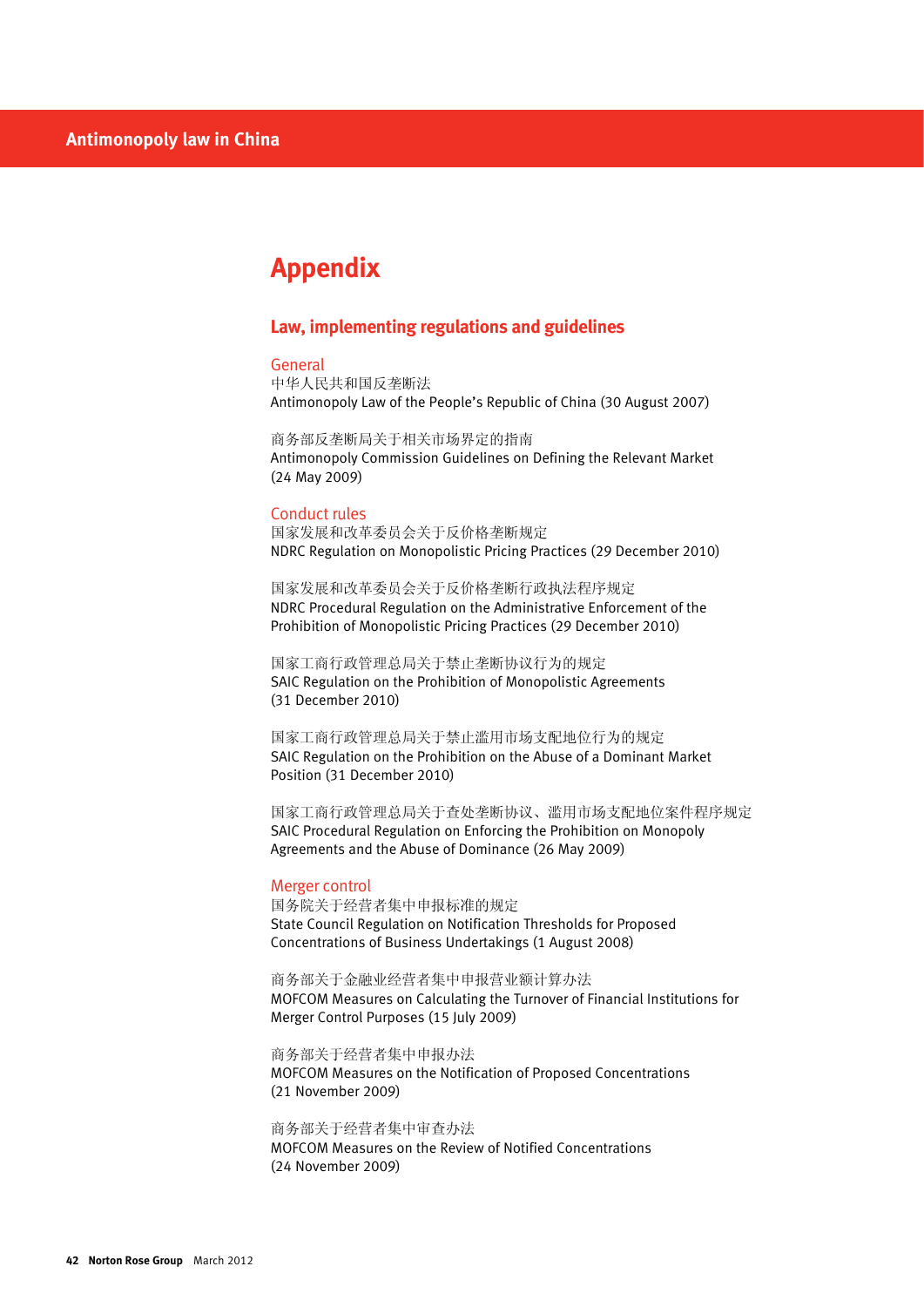商务部关于评估经营者集中竞争影响的暂行规定 MOFCOM Interim Regulation on the Assessment of the Competitive Effects of Concentrations of Undertakings (29 August 2011)

商务部关于实施经营者集中资产或业务剥离的暂行规定 MOFCOM Interim Measures concerning the Divestiture of Assets or Businesses when Implementing Concentrations of Undertakings (5 July 2010)

商务部关于对未依法申报的经营者集中调查处理的暂行办法 MOFCOM Interim Measures on the Investigation of Concentrations not Notified (5 January 2012)

商务部关于对未达申报标准涉嫌垄断的经营者集中调查处理的暂行办法 (草 案)

Draft MOFCOM Interim Measures on the Investigation of Concentrations not Reaching the Notification Thresholds but Suspected of Anticompetitive Effects (6 February 2009)

商务部关于对未达申报标准涉嫌垄断的经营者集中证据收集的暂行办法 (草 案)

Draft MOFCOM Interim Measures on Evidence Collection in relation to Concentrations not Reaching the Notification Thresholds but Suspected of Anticompetitive Effects (19 January 2009)

商务部关于经营者集中反垄断审查办事指南 MOFCOM Guidelines on Procedures for Merger Review (3 March 2010)

商务部关于经营者集中申报的指导意见 MOFCOM Guiding Opinions on Merger Notification Procedures (5 January 2009)

商务部关于经营者集中申报文件资料的指导意见 MOFCOM Guiding Opinions on Materials to be Submitted when Notifying a Merger (7 January 2009)

商务部反垄断局关于《经营者集中申报办法》和《经营者集中审查办法》的 解读

MOFCOM's interpretation of the Measures on the Notification of Proposed Concentrations and of the Measures on the Review of Notified Concentrations (12 January 2010)

国务院办公厅关于建立外国投资者并购境内企业安全审查制度的通知 State Council Notice on the Establishment of a Security Review System for Foreign Acquisitions of Domestic Enterprises (3 February 2011)

商务部关于实施外国投资者并购境内企业安全审查制度的规定 MOFCOM Regulation on the Implementation of the Security Review System for the Acquisitions of Domestic Enterprises by Foreign Investors (25 August 2011)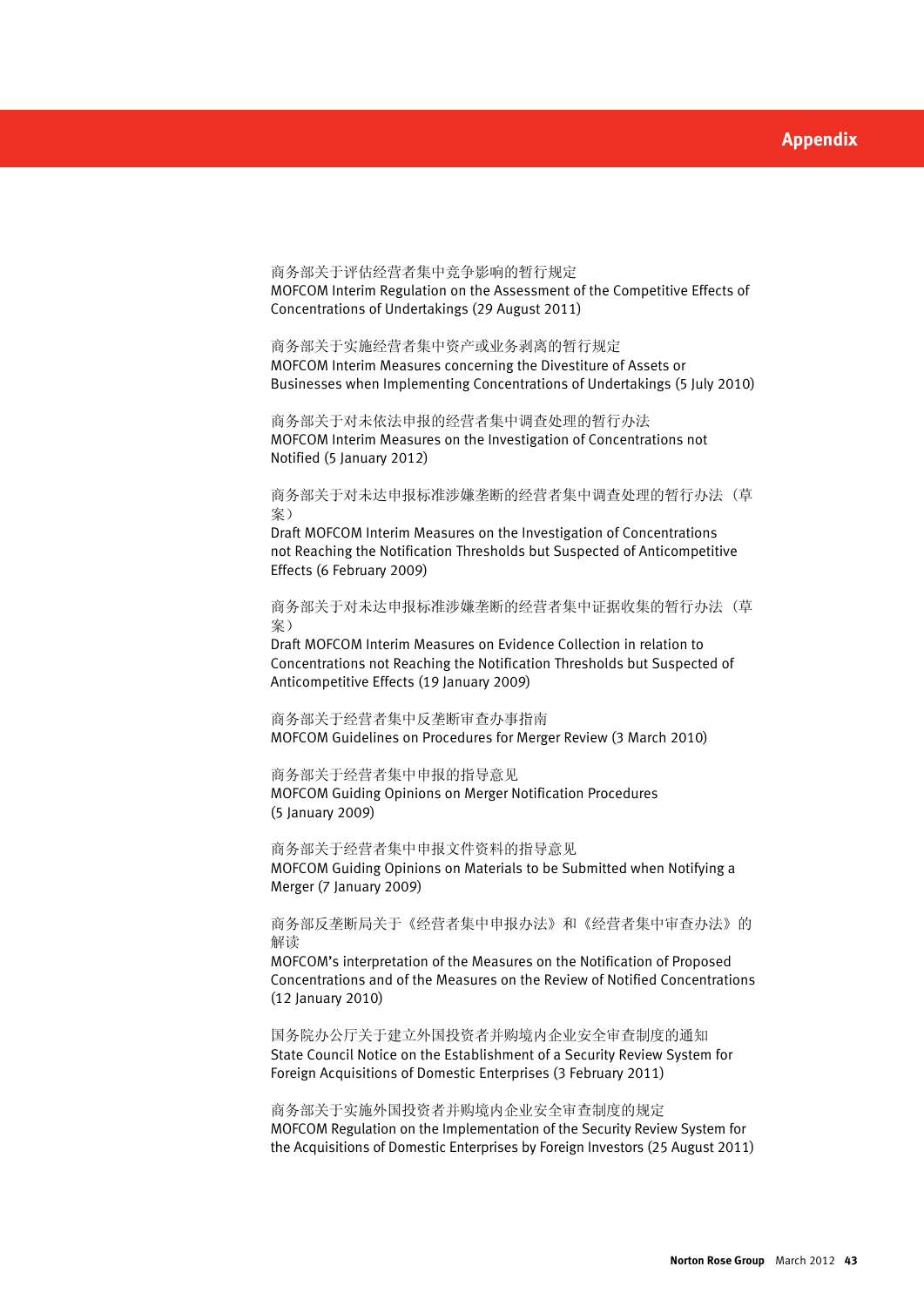#### Abuse of administrative power

国家发展和改革委员会关于反价格垄断规定 NDRC Regulation on Monopolistic Pricing Practices (29 December 2010)

国家发展和改革委员会关于反价格垄断行政执法程序规定 NDRC Procedural Regulation on Administrative Enforcement of the Prohibition of Monopolistic Pricing Practices (29 December 2010)

国家工商行政管理总局制止滥用行政权力排除、限制竞争行为的规定 SAIC Regulation on the Prohibition of the Anticompetitive Abuse of Administrative Power (31 December 2010)

国家工商行政管理总局制止滥用行政权力排除、限制竞争行为程序规定 SAIC Procedural Regulation on Enforcing the Prohibition on the Anticompetitive Abuse of Administrative Power (26 May 2009)

#### Private enforcement

最高人民法院关于认真学习和贯彻《中华人民共和国反垄断法》的通知 Supreme People's Court Notice on carefully studying and implementing the Antimonopoly Law (28 July 2008)

最高人民法院关于审理垄断民事纠纷案件适用法律若干问题的规定 (草案) Draft Supreme People's Court Regulation on issues concerning the application of the law in civil disputes involving monopolistic conduct (25 April 2011)

#### International cooperation

中欧竞争政策对话框架性文件 Declaration on the Start of a Dialogue on Competition by the EU and China (6 May 2004)

英国公平交易局和国家发展和改革委员会的合作谅解备忘录 Memorandum of Understanding on Cooperation between the Office of Fair Trading of the UK and the NDRC of China (10 January 2011)

英国公平交易局和国家工商行政管理总局的合作谅解备忘录 Memorandum of Understanding on Cooperation between the Office of Fair Trading of the UK and the SAIC of China (21 March 2011)

美国司法部及联邦贸易委员会和国家发展和改革委员会, 商务部及国家工商 行政管理总局关于反垄断和反托拉斯合作的谅解备忘录 Memorandum of Understanding on Antitrust and Antimonopoly Cooperation between the Department of Justice and Federal Trade Commission of the US and NDRC, MOFCOM and SAIC of China (27 July 2011)

中国商务部与美国司法部和联邦贸易委员会关于经营者集中案件合作指引 Guidance for Case Cooperation between the Ministry of Commerce and the Department of Justice and Federal Trade Commission on Concentration of Undertakings (Merger) Cases (29 November 2011)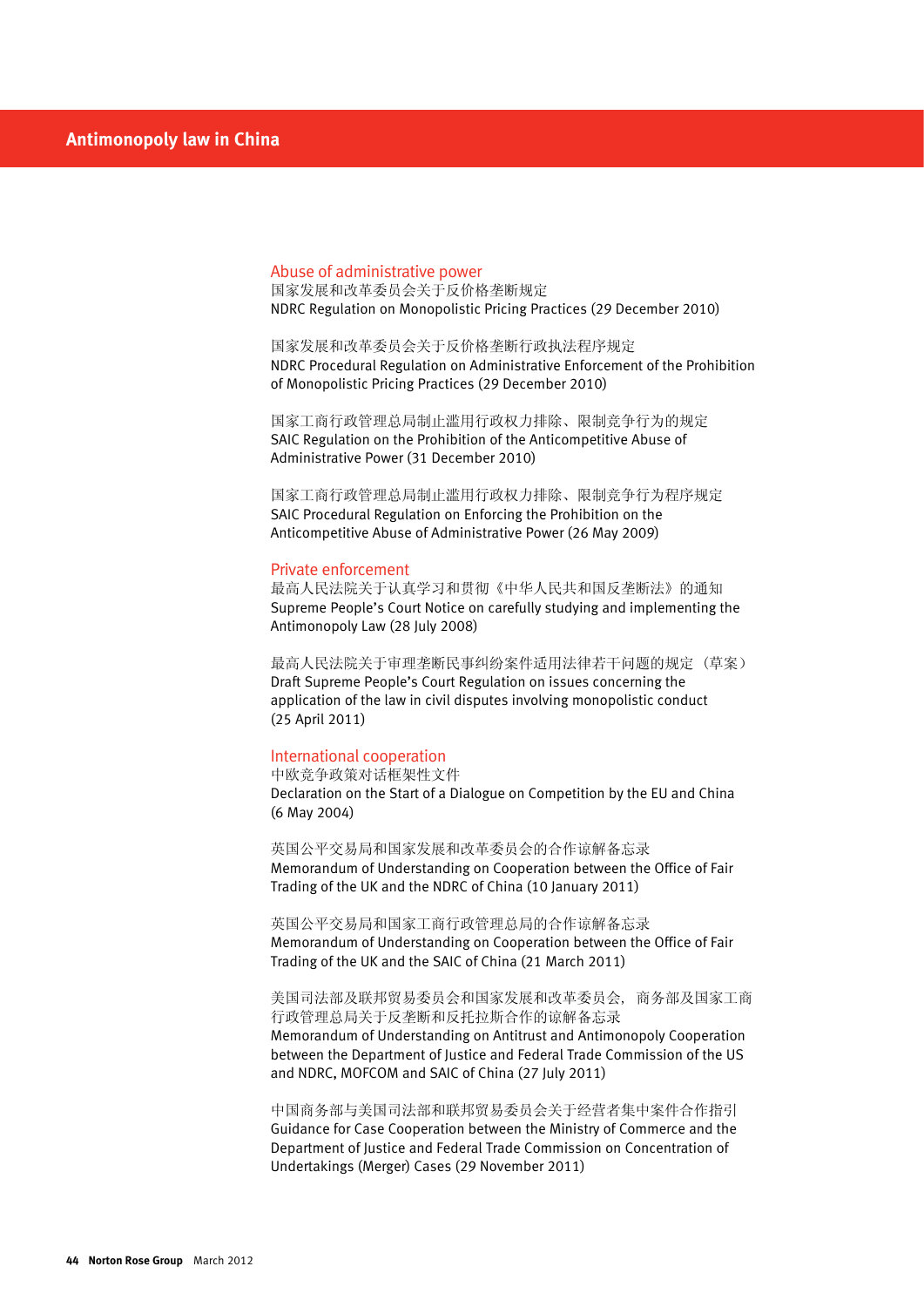# **Asia Pacific contacts**

For further information, please contact:

# Hong Kong

**Marc Waha** Norton Rose Hong Kong Tel +852 3405 2300 marc.waha@nortonrose.com

# Bangkok

**Sarah Chen** Norton Rose (Thailand) Limited Tel +662 205 8518 sarah.chen@nortonrose.com

# Beijing

**Wang Yi** Norton Rose (Asia) LLP Tel +86 10 6535 3128 yi.wang@nortonrose.com

## Ho Chi Minh City

**Geoff Sutherland** Vision & Associates Legal (in association with Norton Rose Australia) Tel +61 2 9330 8320 geoff.sutherland@nortonrose.com

# Jakarta

**Rick Beckmann** Susandarini & Partners (in association with Norton Rose Australia) Tel +62 21 2924 5008 rick.beckmann@nortonrose.com

# Shanghai

**Sun Hong** Norton Rose LLP Tel +86 21 6137 7000 hong.sun@nortonrose.com

#### Singapore

**Daniel Yong** Norton Rose (Asia) LLP Tel +65 6309 5349 daniel.yong@nortonrose.com

# **Sydney**

**Nick McHugh** Norton Rose Australia Tel +61 2 9330 8028 nick.mchugh@nortonrose.com

### Tokyo

**Chris Viner** Norton Rose Gaikokuho Jimu Bengoshi Jimusho Norton Rose (Asia) LLP Tel +81 3 5218 6800 chris.viner@nortonrose.com